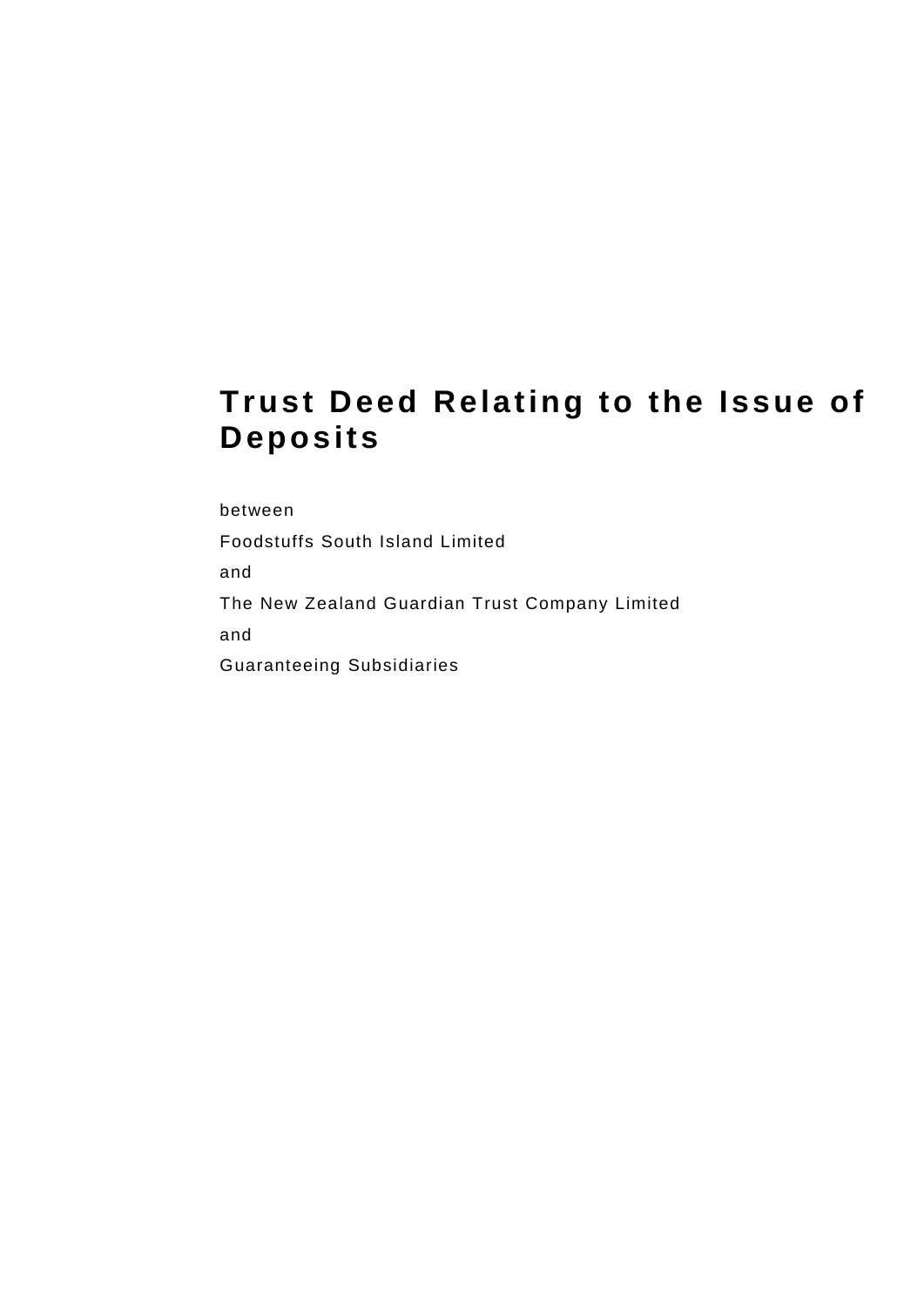# **Contents**

| Appointment; Definitions; Interpretation                         | 4  |
|------------------------------------------------------------------|----|
| <b>Issue of Deposits</b>                                         | 20 |
| Covenants                                                        | 23 |
| Guarantee                                                        | 30 |
| Events of Default and Enforcement                                | 34 |
| Financial and other information                                  | 36 |
| <b>Resolutions and Reports for Supervisor</b>                    | 37 |
| <b>Certificates and Register</b>                                 | 42 |
| Modification of Trust Deed and Substitution                      | 44 |
| Auditor                                                          | 45 |
| Incidental Provisions relating to and Remuneration of Supervisor | 47 |
| <b>Miscellaneous Provisions</b>                                  | 52 |
| FIRST SCHEDULE - MEETINGS OF HOLDERS                             | 55 |
| Convening                                                        | 55 |
| Place                                                            | 55 |
| Notice                                                           | 55 |
| Method of holding meetings                                       | 56 |
| Quorum                                                           | 56 |
| Chairman                                                         | 57 |
| <b>Right to Attend and Speak</b>                                 | 57 |
| Adjournment                                                      | 57 |
| Only Persons on Register Recognised                              | 57 |
| Authority to Vote                                                | 58 |
| Proxies                                                          | 58 |
| Holder may Appoint Attorney                                      | 59 |
| <b>Corporate Representatives</b>                                 | 59 |
| <b>Rights of Representatives</b>                                 | 59 |
| Voting Procedure and Polls                                       | 60 |
| <b>Special Resolutions</b>                                       | 61 |
| Minutes to be Kept                                               | 63 |
|                                                                  |    |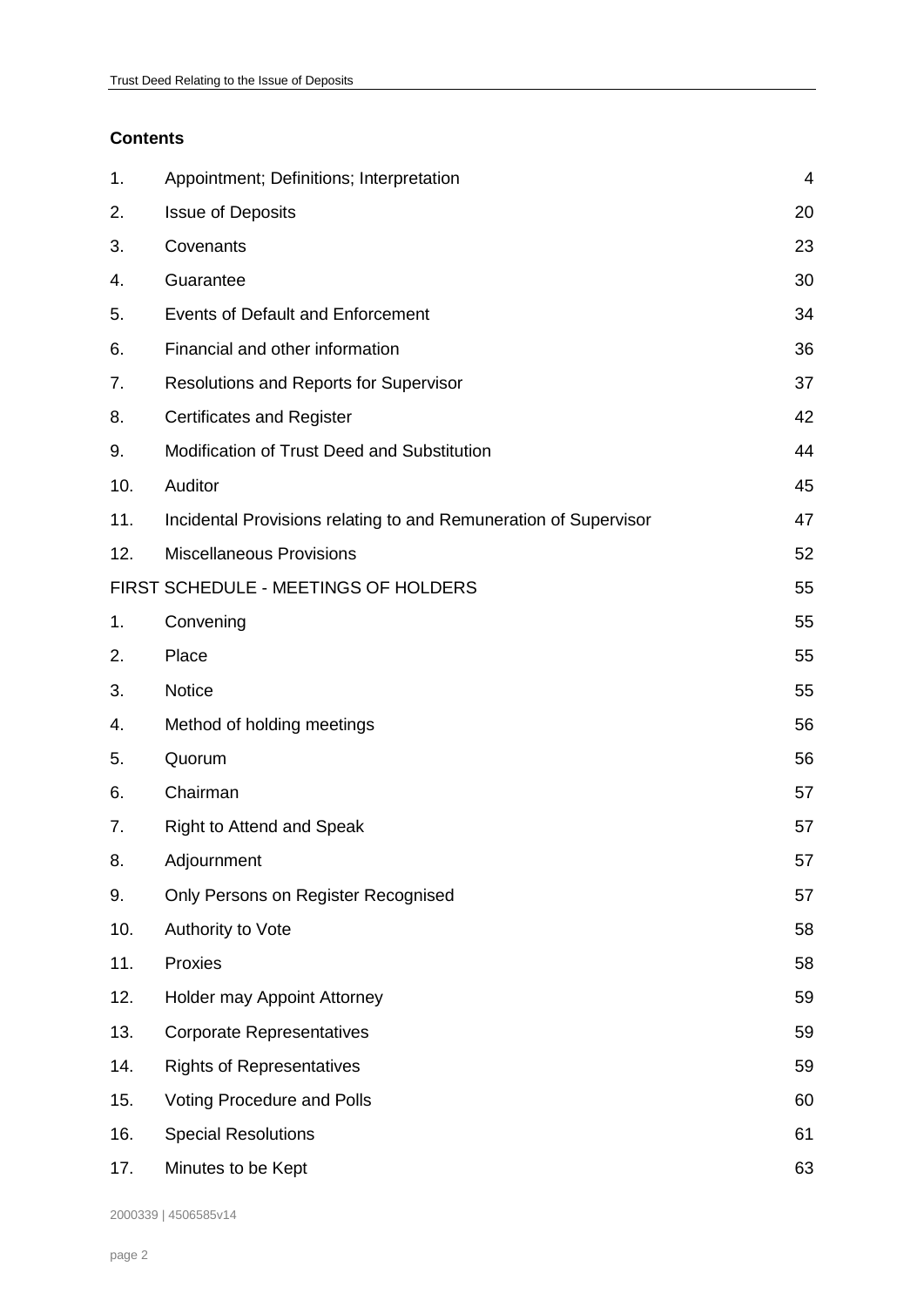| 18.        | <b>Resolution in Writing</b>                     | 63 |
|------------|--------------------------------------------------|----|
| 19.        | <b>Class Meetings</b>                            | 64 |
| <b>20.</b> | Sole Holder                                      | 64 |
|            | <b>SECOND SCHEDULE</b>                           | 65 |
|            | THIRD SCHEDULE - FORM OF SUPPLEMENTAL TRUST DEED | 67 |
|            | FOURTH SCHEDULE - FORM OF COMPLIANCE CERTIFICATE | 69 |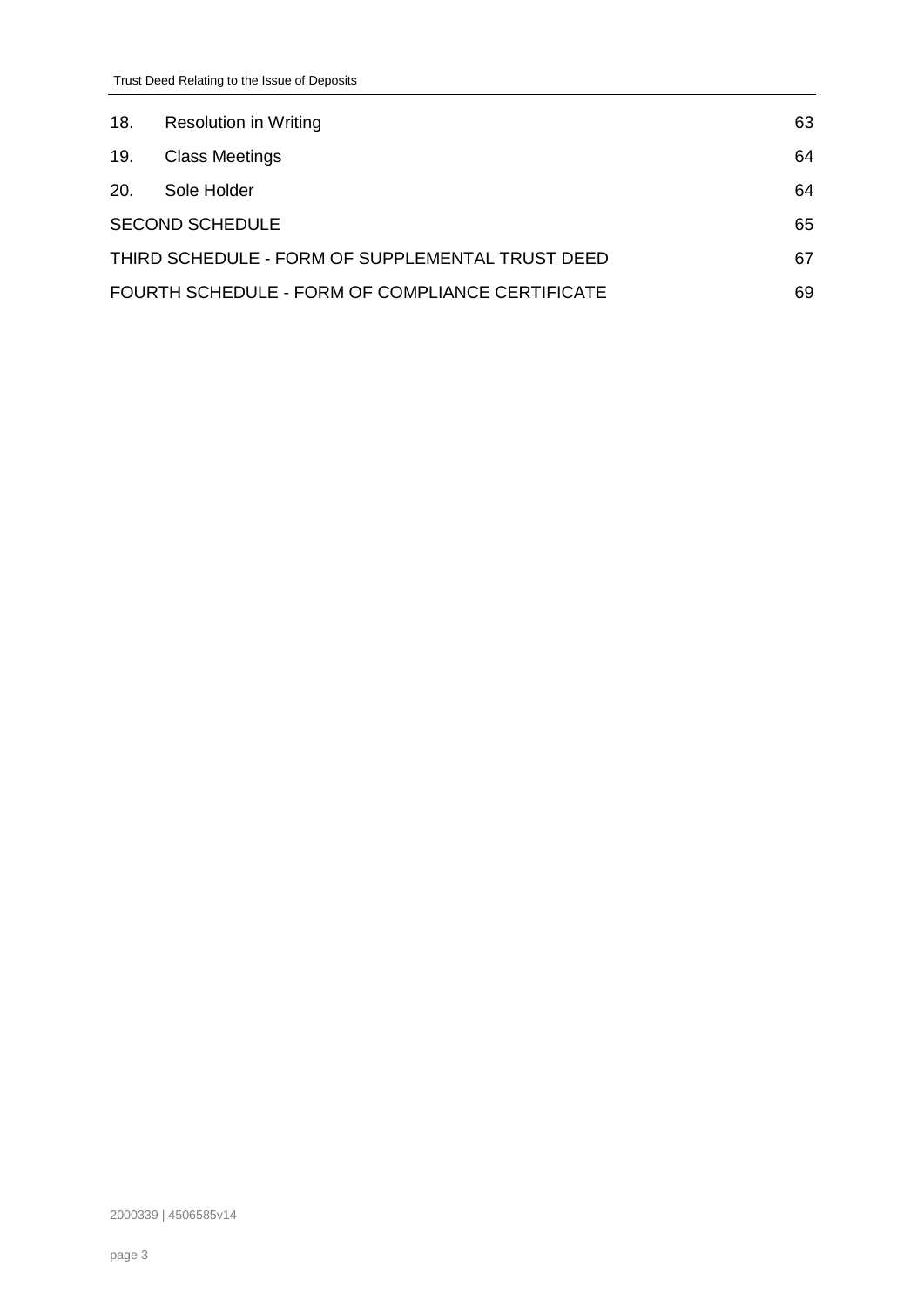# **Trust Deed Relating to the Issue of Deposits**

Date: 2019

**Parties**

- 1. **Foodstuffs South Island Limited** ("FSSI")
- 2. **The New Zealand Guardian Trust Company Limited** ("Supervisor")
- 3. **Guaranteeing Subsidiaries**

# **Background**

- A. FSSI, the Guaranteeing Subsidiaries and Trustees Executors Limited ("TEL") as trustee entered into a Trust Deed dated 25 March 1992 (as subsequently amended) under which FSSI has from time to time issued debt securities in the form of Deposits and debenture stock (or other secured indebtedness) ("Original Deed").
- B. TEL subsequently retired as trustee under the Original Deed, and on 5 February 2016 FSSI appointed The New Zealand Guardian Trust Company Limited as replacement Supervisor under clause 10.11 of the Original Deed.
- C. The Original Deed was amended and restated by way of a Deed dated 5 February 2016 to meet the requirements of the FMCA, reflect the appointment of the new Supervisor and make certain other amendments ("Existing Deed").
- <span id="page-3-1"></span>D. FSSI intends to enter into new banking and security arrangements with its debt financiers, under a security trust deed dated on or about the date of this deed (as amended or replaced from time to time) ("Security Trust Deed").
- E. FSSI has obtained the consent of all Depositors and Security Stockholders (as those terms are defined in the Existing Deed) in accordance with the approval requirements of the Existing Deed to further amend the Existing Deed by restating it on the terms set out in this Deed, with effect from [ ] 2019 ("Effective Date").

# **It is agreed:**

# <span id="page-3-0"></span>1. **Appointment; Definitions; Interpretation**

# **Appointment**

- 1.1 FSSI appoints the Supervisor, and the Supervisor accepts appointment as, the supervisor of FSSI's issue of Deposits, on the terms and subject to the provisions of this Deed and applicable law.
- 1.2 The Supervisor agrees to:
	- (a) act on behalf of the Holders in relation to:
		- (i) FSSI;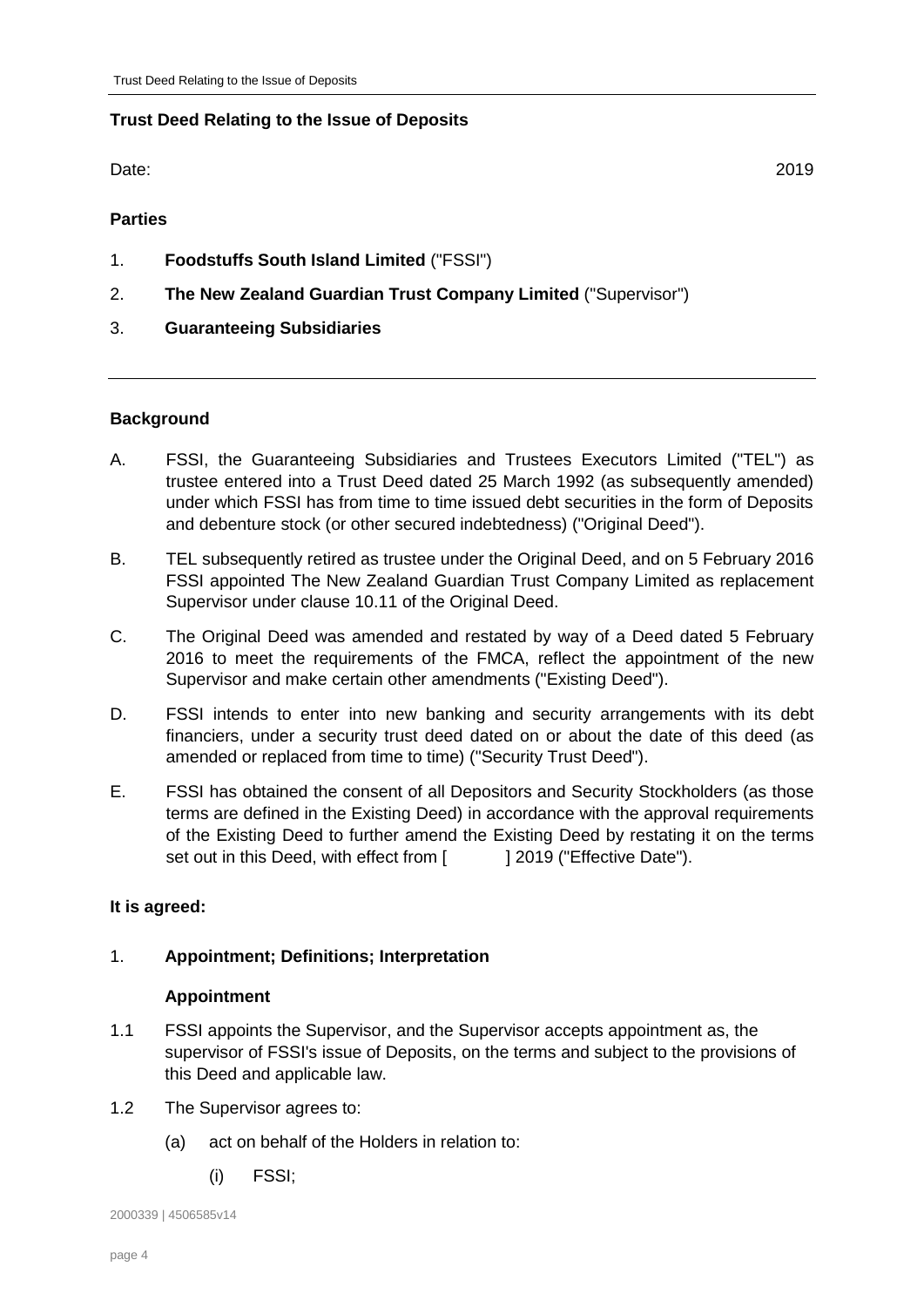- <span id="page-4-1"></span>(ii) any matter connected with this Deed or the terms of a regulated offer of Deposits; and
- (iii) any contravention or alleged contravention of the Issuer Obligations; and
- (b) supervise FSSI's performance:
	- (i) of its Issuer Obligations; and
	- (ii) in order to ascertain whether the assets of FSSI and any Guaranteeing Subsidiary that are or may be available, whether by way of security or otherwise, are sufficient or likely to be sufficient to discharge the Principal Moneys, interest and other monies payable on, or in relation to the Deposits as they become due; and
- (c) perform or exercise any other functions, duties, and powers conferred or imposed on the Supervisor by or under the FMCA, the Financial Markets Supervisors Act 2011 or this Deed.
- 1.3 The Supervisor shall hold the following in trust for the benefit of the Holders:
	- (a) the right to enforce FSSI's duty to repay, or to pay interest, under the terms of the Deposits;
	- (b) any security for repayment of the Deposits; and
	- (c) the right to enforce any other duties that FSSI, any Guaranteeing Subsidiary, and any other person has under:
		- (i) the terms of the Deposits; or
		- (ii) the provisions of this Deed or the FMCA in relation to the Deposits.
- <span id="page-4-0"></span>1.4 The Supervisor:
	- (a) must:
		- (i) act honestly in acting as supervisor under this Deed;
		- (ii) in exercising its powers and performing its duties as supervisor, act in the best interests of the Holders;
		- (iii) exercise reasonable diligence in carrying out its functions as supervisor;
	- (b) must do all the things it has the power to do to cause any contravention or alleged contravention of the Issuer Obligations in respect of the Deposits to be remedied unless it is satisfied that the contravention will not have a material adverse effect on the Holders;
	- (c) subject to any court order made under section 210 of the FMCA, must act in accordance with any direction given by a Special Resolution of Holders that is not inconsistent with any enactment, rule of law or this Deed in relation to:
		- (i) seeking a remedy to a contravention or alleged contravention of the Issuer Obligations in respect of the Deposits; and
		- (ii) any other matter connected with the Supervisor's functions; and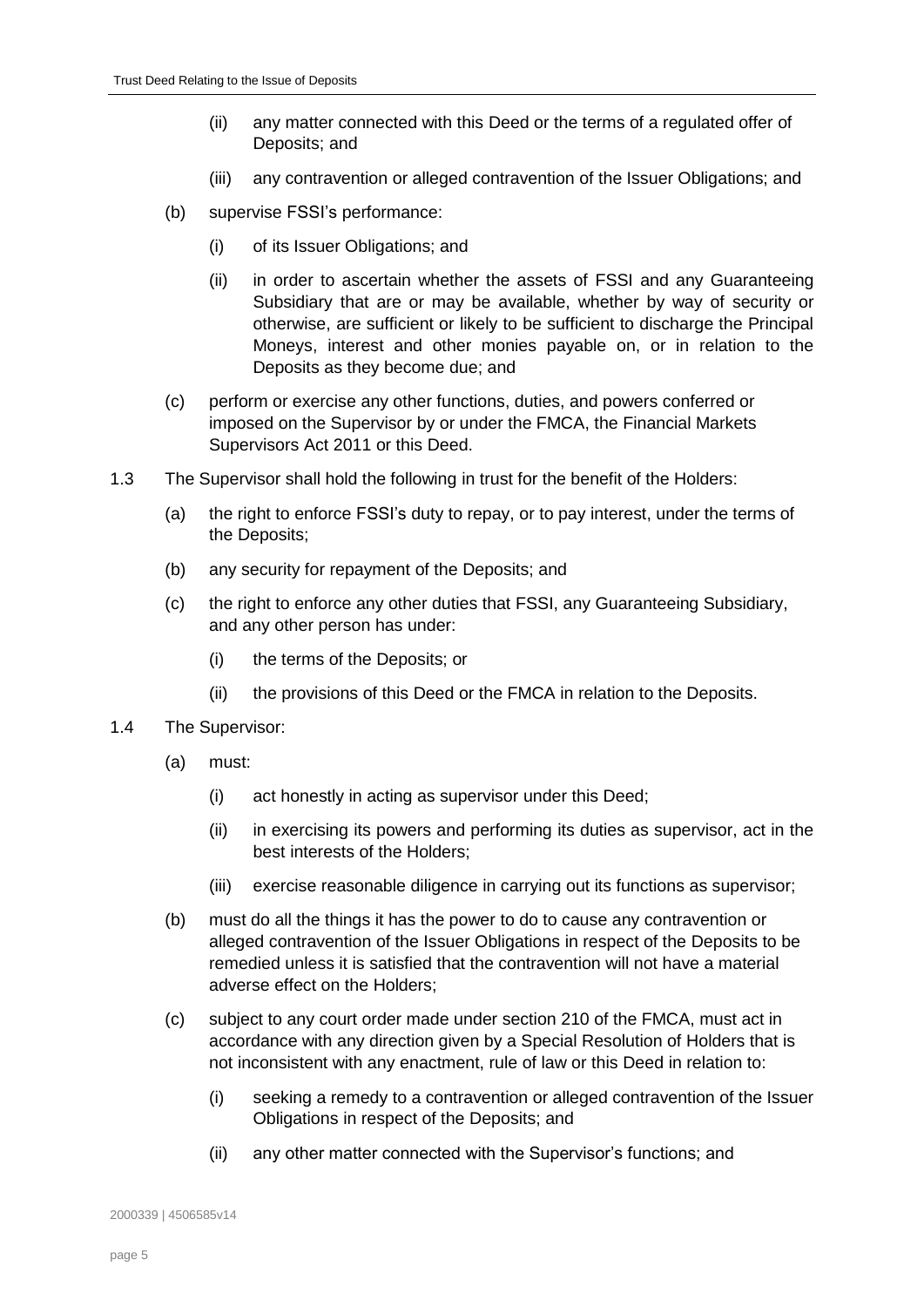- (d) in exercising its powers and performing its duties as Supervisor, must exercise the care, diligence, and skill that a prudent person engaged in the business of acting as a licensed supervisor (as those terms are defined in the FMCA) would exercise in the same circumstances.
- 1.5 The Supervisor is not liable for anything done, or omitted to be done, in good faith in giving effect to a direction given to it by the Holders in accordance with this Deed.
- 1.6 FSSI acknowledges that this Deed is made for the benefit of and, subject to clause [2.10](#page-21-0) and the other express terms of this Deed, is intended to be enforceable by any person who is from time to time a Holder and the Supervisor.

### **Definitions**

<span id="page-5-0"></span>1.7 In this Deed (including the Background and the schedules) unless the context or subject otherwise requires:

| "Accounts"          | means financial statements or group financial<br>statements, together with the statements of<br>accounting policies, reports and notes, including any<br>directors' report and (in the case of the audited<br>Accounts) auditor's report attached to or intended to<br>be read with any of those statements (as applicable);                                                                                                                 |
|---------------------|----------------------------------------------------------------------------------------------------------------------------------------------------------------------------------------------------------------------------------------------------------------------------------------------------------------------------------------------------------------------------------------------------------------------------------------------|
| "Applicable Laws"   | has the meaning given in clause 1.9;                                                                                                                                                                                                                                                                                                                                                                                                         |
| "Approved Operator" | means an "approved operator" as described and<br>defined in a 'Group Franchise Agreement' or a<br>'Trading Membership Agreement' (as those terms are<br>defined in the Constitution);                                                                                                                                                                                                                                                        |
| "Assets"            | means all or any part of the present and future<br>undertaking, property, assets (including Tangible<br>Assets and, in particular, Goodwill and Leasehold<br>Interests) and revenues (including any right to receive<br>revenues) of a Company whatsoever and<br>wheresoever and its issued but uncalled and called<br>but unpaid capital and includes all present and after<br>acquired personal property in which a Company has<br>rights; |
| "Auditor"           | means at any time the person holding the office as<br>auditor of FSSI or such other qualified auditor (as<br>such term is defined in section 461 E of the FMCA as<br>may be mutually approved by the Supervisor and<br>FSSI;                                                                                                                                                                                                                 |
| "Business Day"      | means a day (other than a Saturday or Sunday) on<br>which registered banks are open for general banking<br>business in Auckland and Christchurch;                                                                                                                                                                                                                                                                                            |
| "Certificate"       | means any written evidence or indication of a Deposit<br>issued pursuant to and in accordance with this Deed                                                                                                                                                                                                                                                                                                                                 |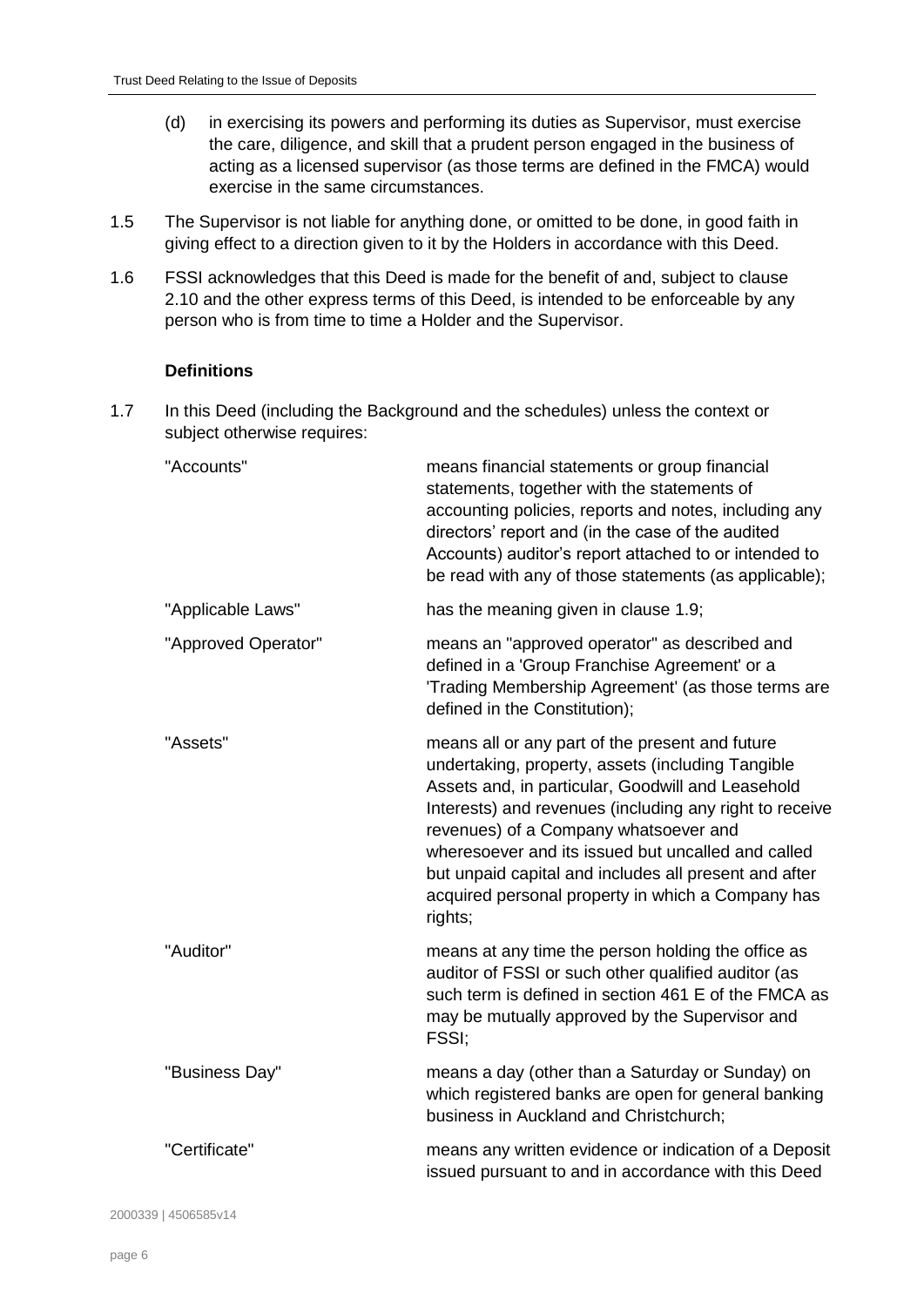pursuant to the provisions of clause [8.2;](#page-41-1) "Charge" includes any security interest, mortgage, trust, pledge, lien, assignment by way of security, hypothecation or encumbrance (including the charge, lien or retained security title of a conditional vendor), sale where settlement is deferred for more than six months, financing lease, sale and repurchase, sale and leaseback or any other security arrangement of whatsoever nature (including by way of reservation of title) and "charged" shall be construed accordingly; "Companies Act" means the Companies Act 1993; "Company" means any body corporate and shall include a person where the context so permits; "Compliance Certificate" means a compliance certificate substantially in the form set out in the Fourth Schedule (or such other form approved by the Supervisor from time to time) and addressing the additional matters set out in clause [7](#page-36-0) and delivered in accordance with clause [6.1\(d\);](#page-36-1) "Constitution" means the constitution of FSSI registered under the Companies Act from time to time; "Court" means any court of competent jurisdiction; "Date of Enforcement" means the date on which the Guaranteeing Group obligations created by this Deed are enforced; "Deposit" means any deposit, (including member deposits and trading deposits), credit balance or other unsecured debt obligation or instrument in any form and however described issued by FSSI subject to the terms and conditions of this Deed; "Derivative Product" means: (a) any transaction (including any agreement with respect to any such transaction): (i) which is a rate swap transaction, swap option, basis swap, forward rate transaction, commodity swap, commodity option, equity or equity index swap, equity or equity index option, bond option, interest rate option, foreign exchange

transaction, cap transaction, floor

transaction, collar transaction, currency swap transaction, cross-currency rate swap transaction, currency option, credit protection transaction, credit swap, credit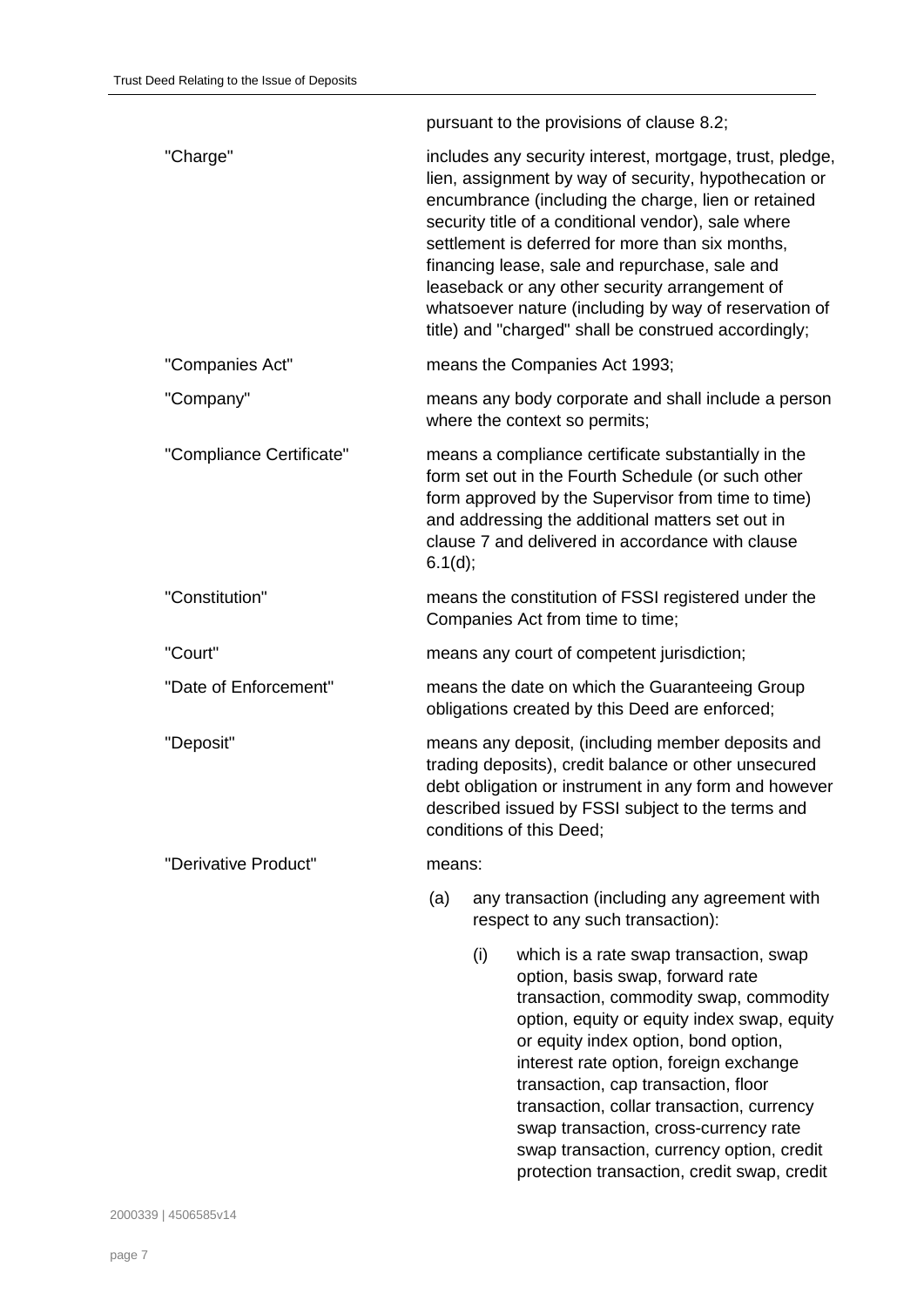|                          |     |             | default swap, credit default option, total<br>return swap, credit spread transaction,<br>repurchase transaction, reverse<br>repurchase transaction, buy/sell-back<br>transaction, securities lending transaction,<br>weather index transaction or forward<br>purchase or sale of a security, commodity<br>or other financial instrument or interest<br>(including any option with respect to any<br>of these transactions); or                                                                                                                                                                                                                                              |
|--------------------------|-----|-------------|-----------------------------------------------------------------------------------------------------------------------------------------------------------------------------------------------------------------------------------------------------------------------------------------------------------------------------------------------------------------------------------------------------------------------------------------------------------------------------------------------------------------------------------------------------------------------------------------------------------------------------------------------------------------------------|
|                          |     | (ii)        | which is a type of transaction that is<br>similar to any transaction referred to in<br>paragraph (i) above that is currently, or in<br>the future becomes, recurrently entered<br>into in the financial markets (including<br>terms and conditions incorporated by<br>reference in such agreement) and which<br>is a forward, swap, future, option or other<br>derivative on one or more rates,<br>currencies, commodities, equity securities<br>or other equity instruments, debt<br>securities or other debt instruments,<br>economic indices or measures of<br>economic risk or value, or other<br>benchmarks against which payments or<br>deliveries are to be made; or |
|                          |     | (b)         | any combination of the transactions in<br>paragraphs (i) and (ii) above;                                                                                                                                                                                                                                                                                                                                                                                                                                                                                                                                                                                                    |
| "Director"               |     |             | means a director of FSSI (or if the context shall<br>specifically or expressly require, any Subsidiary);                                                                                                                                                                                                                                                                                                                                                                                                                                                                                                                                                                    |
| "Distribution"           |     |             | means a distribution as that term is defined in section<br>2 of the Companies Act (and as if company includes<br>any person) and shall exclude all Monthly Rebates;                                                                                                                                                                                                                                                                                                                                                                                                                                                                                                         |
| "Effective Date"         |     |             | has the meaning set out in Background E;                                                                                                                                                                                                                                                                                                                                                                                                                                                                                                                                                                                                                                    |
| "Event of Default"       |     |             | means an event specified in clause 5.1;                                                                                                                                                                                                                                                                                                                                                                                                                                                                                                                                                                                                                                     |
| "Financial Indebtedness" |     | respect of: | means any indebtedness or other monetary liability<br>(whether present or future, actual or contingent)<br>relating to any financial accommodation including<br>indebtedness or other monetary liability for or in                                                                                                                                                                                                                                                                                                                                                                                                                                                          |
|                          | (a) |             | moneys borrowed or raised (whether or not for<br>cash consideration) and debit balances at<br>banks or other financial institutions;                                                                                                                                                                                                                                                                                                                                                                                                                                                                                                                                        |
|                          | (b) |             | any debt security (as defined in the FMCA)                                                                                                                                                                                                                                                                                                                                                                                                                                                                                                                                                                                                                                  |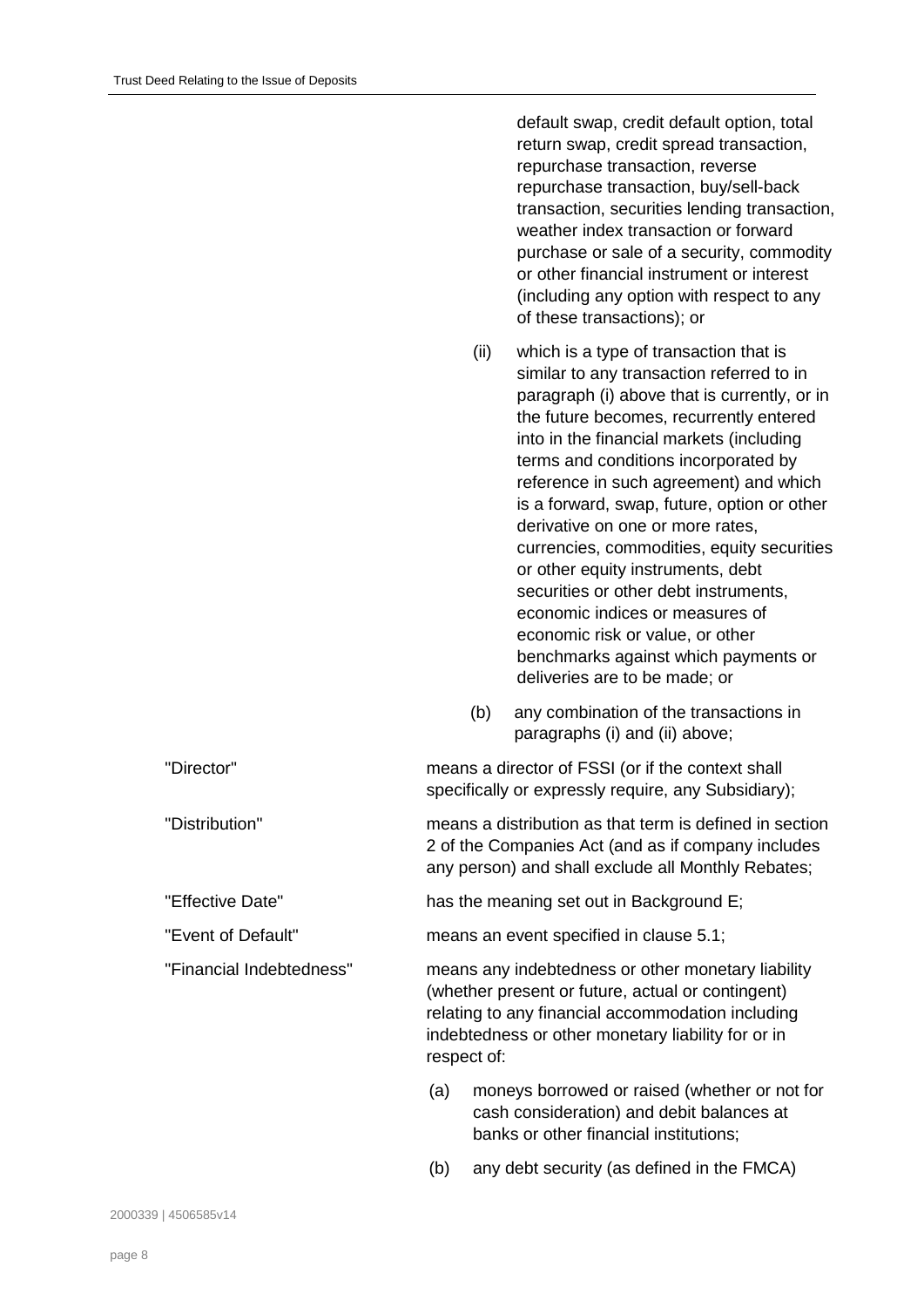including the Deposits, amounts raised under or in connection with any note purchase facility or the issue of any bond, debenture, note, loan stock or similar instrument;

- (c) any amount raised by acceptance under any acceptance credit facility;
- (d) receivables sold, factored or discounted (otherwise than on a non-recourse basis);
- (e) any share or stock which by its terms of issue is redeemable;
- (f) any (i) conditional sale or title retention arrangement otherwise than in the ordinary course of business or (ii) finance lease or (iii) deferred payment arrangement in each case that is arranged primarily as a method of raising finance or financing the acquisition of that asset (including any hire purchase or sale and repurchase/leaseback);
- (g) any Derivative Product (and, when calculating the value of any such Derivative Product at any time, only the mark to market value (or, if any actual amount is due as a result of the termination or close-out of that transaction, that amount) at that time will be taken into account);
- (h) amounts raised under any other transaction or series of transactions (including any forward sale or purchase agreement) having the commercial effect of a borrowing or raising of money; or
- (i) any guarantee (including a Member Guarantee), indemnity, bond (including any performance bond), letter of credit or similar assurance which guarantees or indemnifies against or for financial loss of any person arising in connection with any type of indebtedness otherwise referred to in this definition (or any counter-indemnity obligation in respect of any of the same);

| "Financial Year" | means a financial year of the Group, ending 28<br>February (or, in any leap year, 29 February); |
|------------------|-------------------------------------------------------------------------------------------------|
| "FMCA"           | means the Financial Markets Conduct Act 2013;                                                   |
| "FMCR"           | means the Financial Markets Conduct Regulations<br>2015;                                        |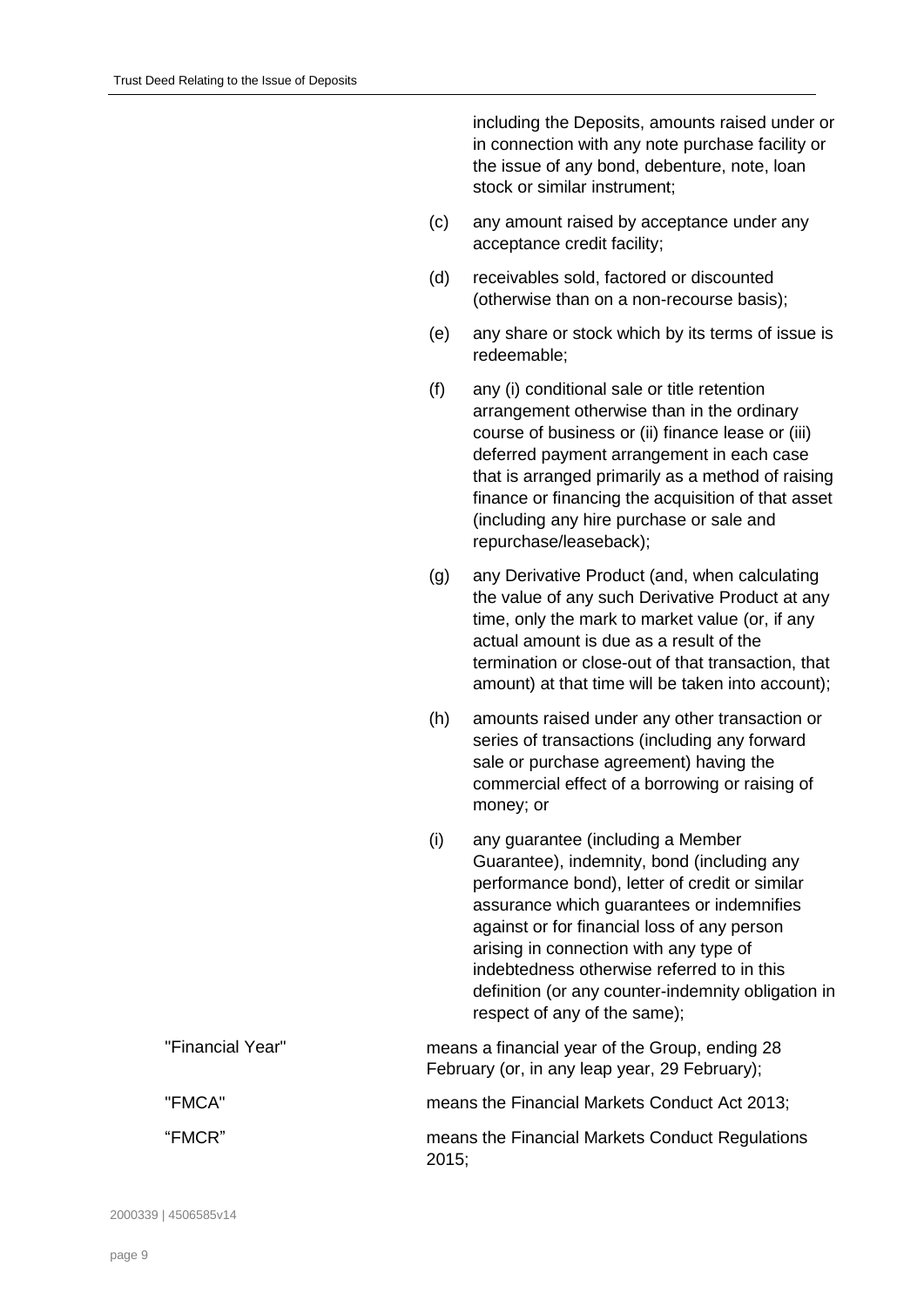| "Goodwill"                         |                                                                                                                                                                                      | has the meaning prescribed under NZ GAAP;                                                                                                                                                                                                                                   |  |
|------------------------------------|--------------------------------------------------------------------------------------------------------------------------------------------------------------------------------------|-----------------------------------------------------------------------------------------------------------------------------------------------------------------------------------------------------------------------------------------------------------------------------|--|
| "Group" or "Consolidated<br>Group" |                                                                                                                                                                                      | means FSSI and its Subsidiaries;                                                                                                                                                                                                                                            |  |
| "Guarantee"                        |                                                                                                                                                                                      | means any guarantee, indemnity, letter of credit,<br>suretyship, bond, third party security or any other<br>obligation (whatever called and of whatever nature):                                                                                                            |  |
|                                    | (a)                                                                                                                                                                                  | to pay, purchase, provide funds (whether by the<br>advance of money, the purchase of or<br>subscription for shares or other securities, the<br>purchase of assets, rights or services or<br>otherwise) for the payment or performance of;<br><b>or</b>                      |  |
|                                    | (b)                                                                                                                                                                                  | otherwise to be responsible or assume liability<br>for or in respect of,                                                                                                                                                                                                    |  |
|                                    |                                                                                                                                                                                      | any indebtedness or obligation of another person;                                                                                                                                                                                                                           |  |
| "Guaranteed Moneys"                | Deed;                                                                                                                                                                                | means the Principal Moneys, all interest payable on<br>the Deposits and all other amounts payable to the<br>Holders (whether current or in the future) and all other<br>moneys payable to, or at the direction of, the<br>Supervisor, in any case under or pursuant to this |  |
| "Guaranteeing Group"               |                                                                                                                                                                                      | means, at any time, the Obligors at that time;                                                                                                                                                                                                                              |  |
| "Guaranteeing Subsidiary"          |                                                                                                                                                                                      | means, as at the Effective Date, each of:                                                                                                                                                                                                                                   |  |
|                                    | (a)                                                                                                                                                                                  | Foodstuffs (South Island) Properties Limited;                                                                                                                                                                                                                               |  |
|                                    | (b)                                                                                                                                                                                  | Murdoch Manufacturing Limited;                                                                                                                                                                                                                                              |  |
|                                    | (c)                                                                                                                                                                                  | Cash Wholesalers (South Island) Limited;                                                                                                                                                                                                                                    |  |
|                                    | (d)                                                                                                                                                                                  | Trents Wholesale Limited;                                                                                                                                                                                                                                                   |  |
|                                    | (e)                                                                                                                                                                                  | Trents Wholesale (Liquor) Limited;                                                                                                                                                                                                                                          |  |
|                                    | (f)                                                                                                                                                                                  | Cash Wholesalers Limited;                                                                                                                                                                                                                                                   |  |
|                                    | (g)                                                                                                                                                                                  | Transport South Island Logistics Limited;                                                                                                                                                                                                                                   |  |
|                                    | (h)                                                                                                                                                                                  | PCNW Limited,                                                                                                                                                                                                                                                               |  |
|                                    | and any Subsidiary which shall at any time<br>subsequently become a Guaranteeing Subsidiary<br>pursuant to clause 4.13 and in each case remains a<br><b>Guaranteeing Subsidiary;</b> |                                                                                                                                                                                                                                                                             |  |
| "Holders"                          |                                                                                                                                                                                      | means the several persons for the time being entered<br>in the Register as holding Deposits and includes their                                                                                                                                                              |  |

personal representatives;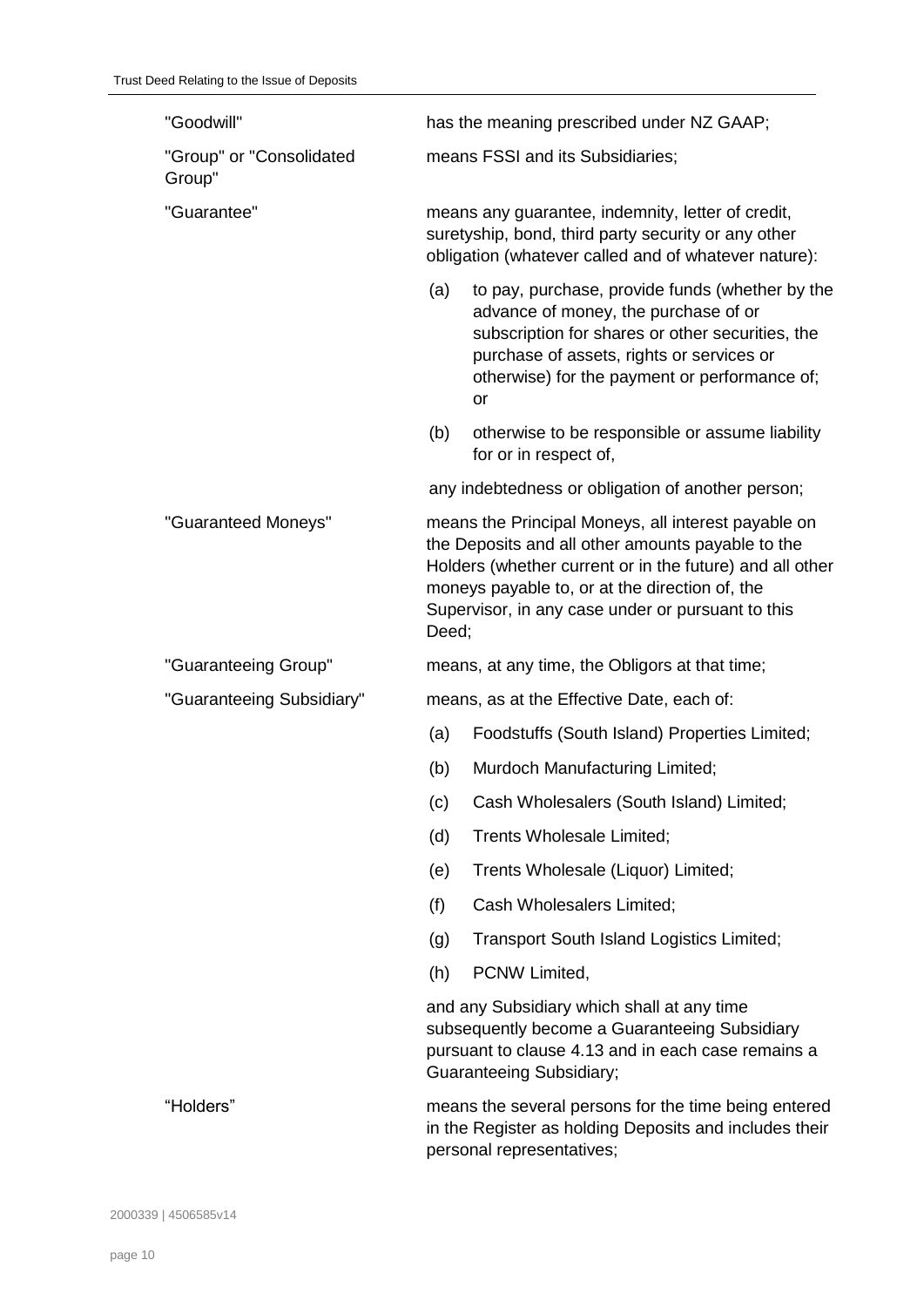"Insolvency Event" means, in relation to a person, the occurrence of any of the following events:

- (a) that person ceases or threatens to cease to carry on all or any material part of its business or operations;
- (b) an application is made (which is not withdrawn, stayed or dismissed within 10 Business Days of being made) to a court for an order, or an order is made, or an effective resolution is passed or legal proceedings issued (other than a vexatious or frivolous proceeding which is withdrawn, stayed or dismissed within 10 Business Days of being issued), or any corporate action is taken, notice is given or other formal step is taken for the dissolution or reorganisation of that person except for the purpose of, and followed by, a solvent reconstruction, merger, consolidation or voluntary liquidation or voluntary administration previously approved in writing by the Supervisor;
- (c) that person convenes a meeting for the purpose of making, or proposes to enter into, any general assignment, arrangement, compromise or composition with or for the benefit of all or a class of its creditors with a view to avoiding insolvency or a notice of intention to remove it from the register is given, in each case except for the purpose of, and followed by, a solvent reconstruction, merger, consolidation or voluntary liquidation or voluntary administration previously approved in writing by the Supervisor;
- (d) an encumbrancer takes possession, or a trustee, receiver, receiver and manager, administrator, liquidator, provisional liquidator, inspector under any companies or securities legislation, or similar official, is appointed in respect of that person or the whole or any of its assets, or formal steps are taken with a view to any such appointment (including the board of directors requesting that a secured creditor or any other person appoint a receiver to that person);
- (e) a security interest over any assets of that person is enforced in respect of an amount in excess of 1% of Total Tangible Assets of the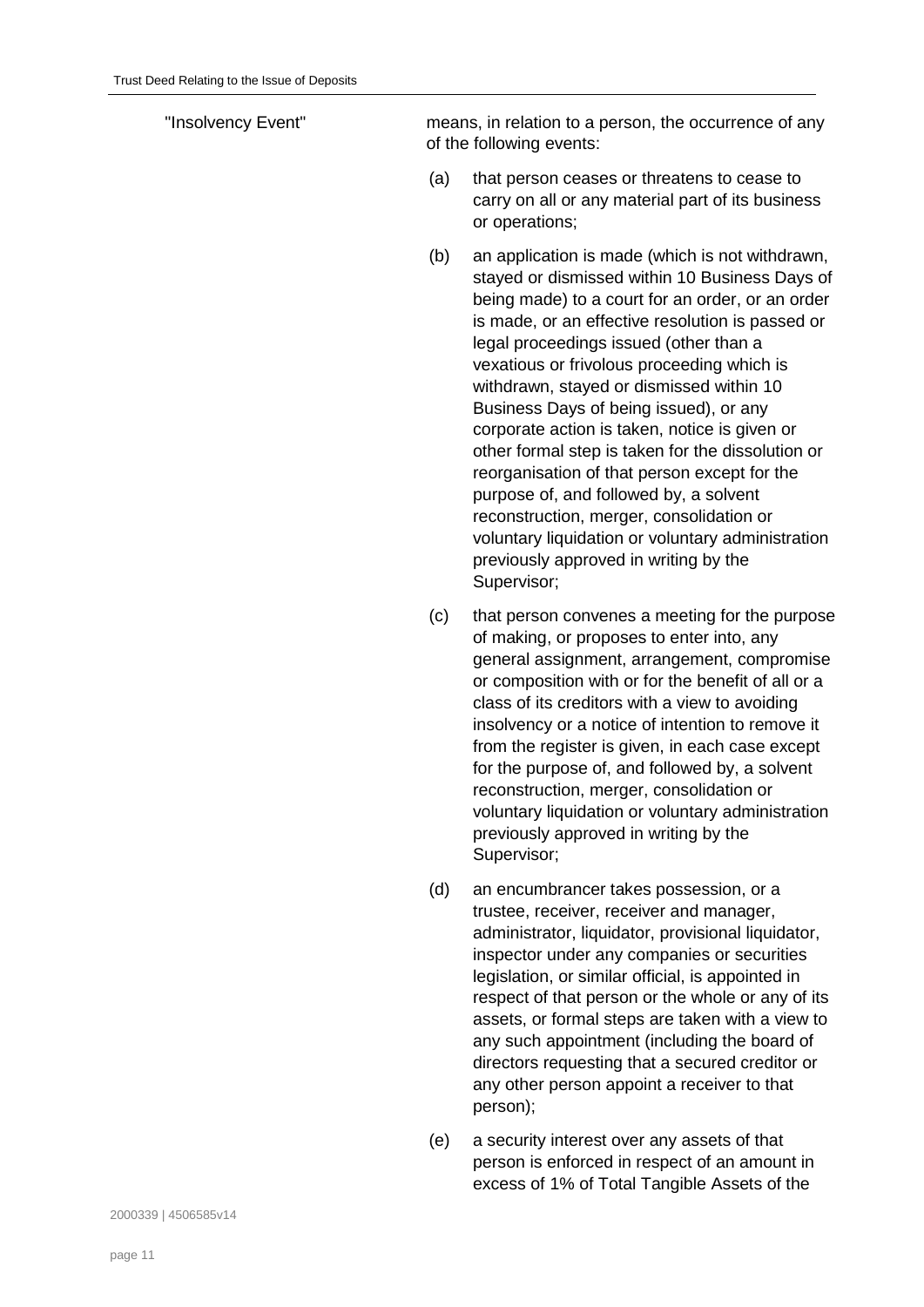Group;

- (f) a distress, attachment or other execution is levied or enforced upon, or commenced against, any assets of that person and is not discharged or stayed within 10 Business Days, except, in each case, where the Supervisor is satisfied that that person is contesting the same in good faith by appropriate proceedings;
- (g) that person is declared or becomes insolvent, is unable to pay its debts when they fall due, or is presumed or deemed unable to pay its debts in accordance with any applicable legislation;
- (h) that person has committed an act of bankruptcy, has been adjudicated bankrupt, or made an assignment of property or composition of debts under any law relating to bankruptcy, or (in accordance with Part 5 of the Insolvency Act 2006) has entered into a no asset procedure;
- (i) that person suspends or stops or threatens in writing to suspend or stop payments generally or a moratorium is agreed or declared in respect of or affecting all or any of its indebtedness;
- (j) due to financial difficulties (whether actual or anticipated), that person negotiates with one or more of its creditors (excluding any Holder in its capacity as such) with a view to rescheduling any of its indebtedness; that person seeks or obtains protection from its creditors under any statute or any other law;
- (k) that person is declared to be a corporation at risk under the Corporations (Investigation and Management) Act 1989;
- (l) a statutory or judicial manager is appointed over all or any of the assets of that person;
- (m) any recommendation is made by the Financial Markets Authority to the Minister of the Crown who is responsible for administration of the Corporations (Investigation and Management) Act 1989 that that person be placed in statutory management under that Act;
- (n) all of the directors of that person resign, or signal their intention to resign; or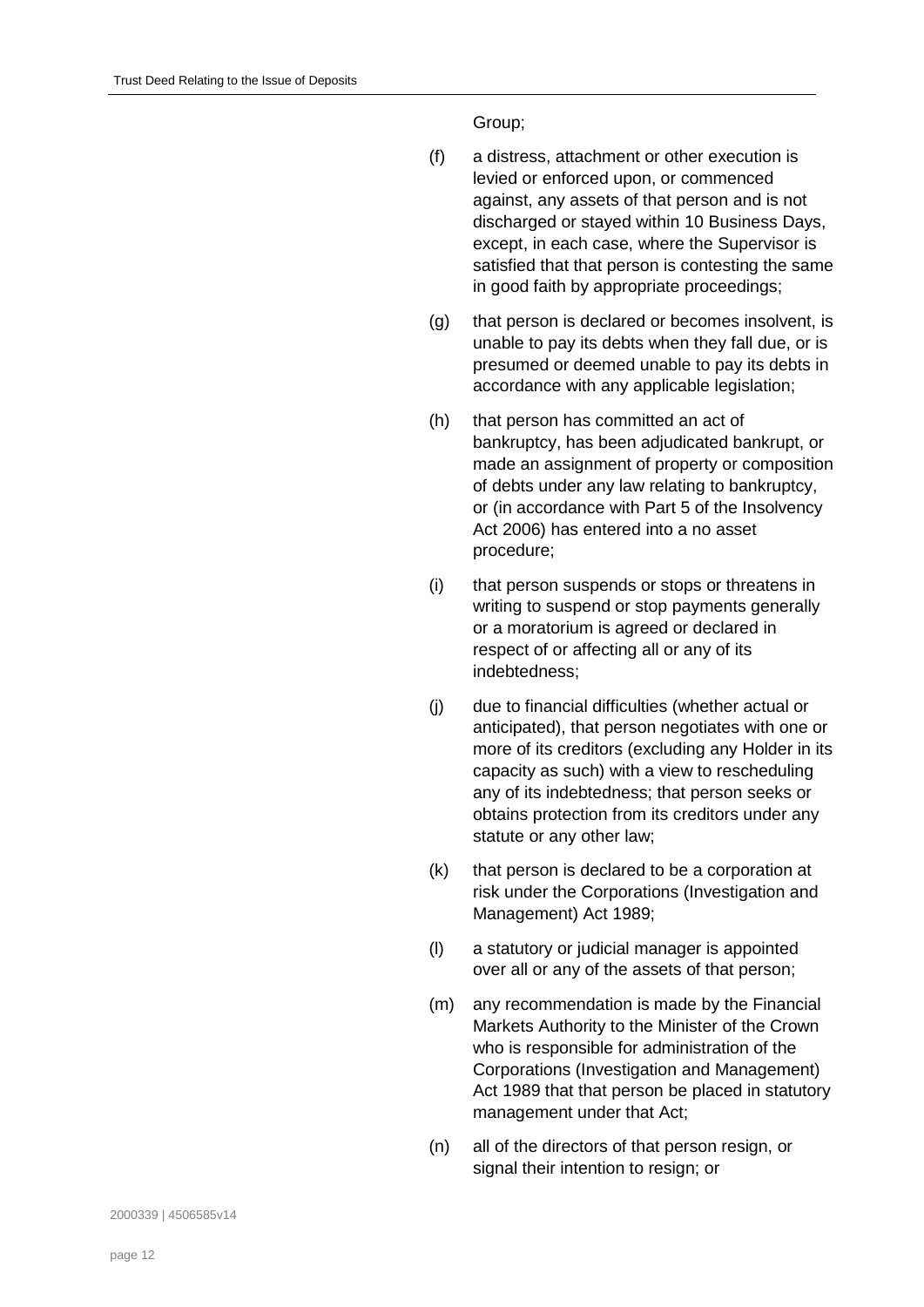|                               | (o)     | anything analogous or having a substantially<br>similar effect to any of the events specified in<br>paragraphs (a) to (o) above happens under the<br>laws of any applicable jurisdiction in respect of<br>that person;                                                                                                                                                             |
|-------------------------------|---------|------------------------------------------------------------------------------------------------------------------------------------------------------------------------------------------------------------------------------------------------------------------------------------------------------------------------------------------------------------------------------------|
| "Issuer Obligations"          |         | has the meaning given to it in the FMCA;                                                                                                                                                                                                                                                                                                                                           |
| "Leasehold Interests"         |         | means leasehold interests as included (whether as<br>tangible or intangible assets) in the statement of<br>financial position of FSSI and as amortised in<br>accordance with NZ GAAP;                                                                                                                                                                                              |
| "Liabilities"                 |         | has the meaning prescribed under NZ GAAP;                                                                                                                                                                                                                                                                                                                                          |
| "Material Subsidiary"         | either: | means at any time any Subsidiary of FSSI where                                                                                                                                                                                                                                                                                                                                     |
|                               | (a)     | the Total Tangible Assets of that Subsidiary<br>comprise more than 5% of the Total Tangible<br>Assets of the Consolidated Group at that time;<br>or                                                                                                                                                                                                                                |
|                               | (b)     | the EBITDA of that Subsidiary comprises more<br>than 5% of the EBITDA of the Consolidated<br>Group at that time;                                                                                                                                                                                                                                                                   |
| "Member"                      |         | means all 'trading members' (as defined in the<br>Constitution) of FSSI whether those persons are also<br>shareholders of FSSI or not;                                                                                                                                                                                                                                             |
| "Member Guarantee"            |         | means any guarantee entered into by an Obligor in<br>favour of a third party financier to guarantee the<br>liability of a Member to that third party financier;                                                                                                                                                                                                                    |
| "Monthly Rebates"             | means:  |                                                                                                                                                                                                                                                                                                                                                                                    |
|                               | (a)     | rebates paid by FSSI to Members on a monthly<br>basis and calculated with regard to the relevant<br>Member's bulk purchasing and repack<br>purchasing volumes from the Group;                                                                                                                                                                                                      |
|                               | (b)     | rebates paid by FSSI to Members on a monthly<br>basis and calculated with regard to the relevant<br>Member's purchasing volumes of specific<br>products, comprising, as at the date of this<br>Agreement, the rebate paid to Members for the<br>volume of milk purchases from Synlait, and<br>including each other such rebate introduced by<br>FSSI from time to time to Members; |
| "Non-Guaranteeing Subsidiary" |         | means a Subsidiary that is not a Guaranteeing<br>Subsidiary;                                                                                                                                                                                                                                                                                                                       |
| "NZ GAAP"                     |         | means generally accepted accounting practice as                                                                                                                                                                                                                                                                                                                                    |
| 2000339   4506585v14          |         |                                                                                                                                                                                                                                                                                                                                                                                    |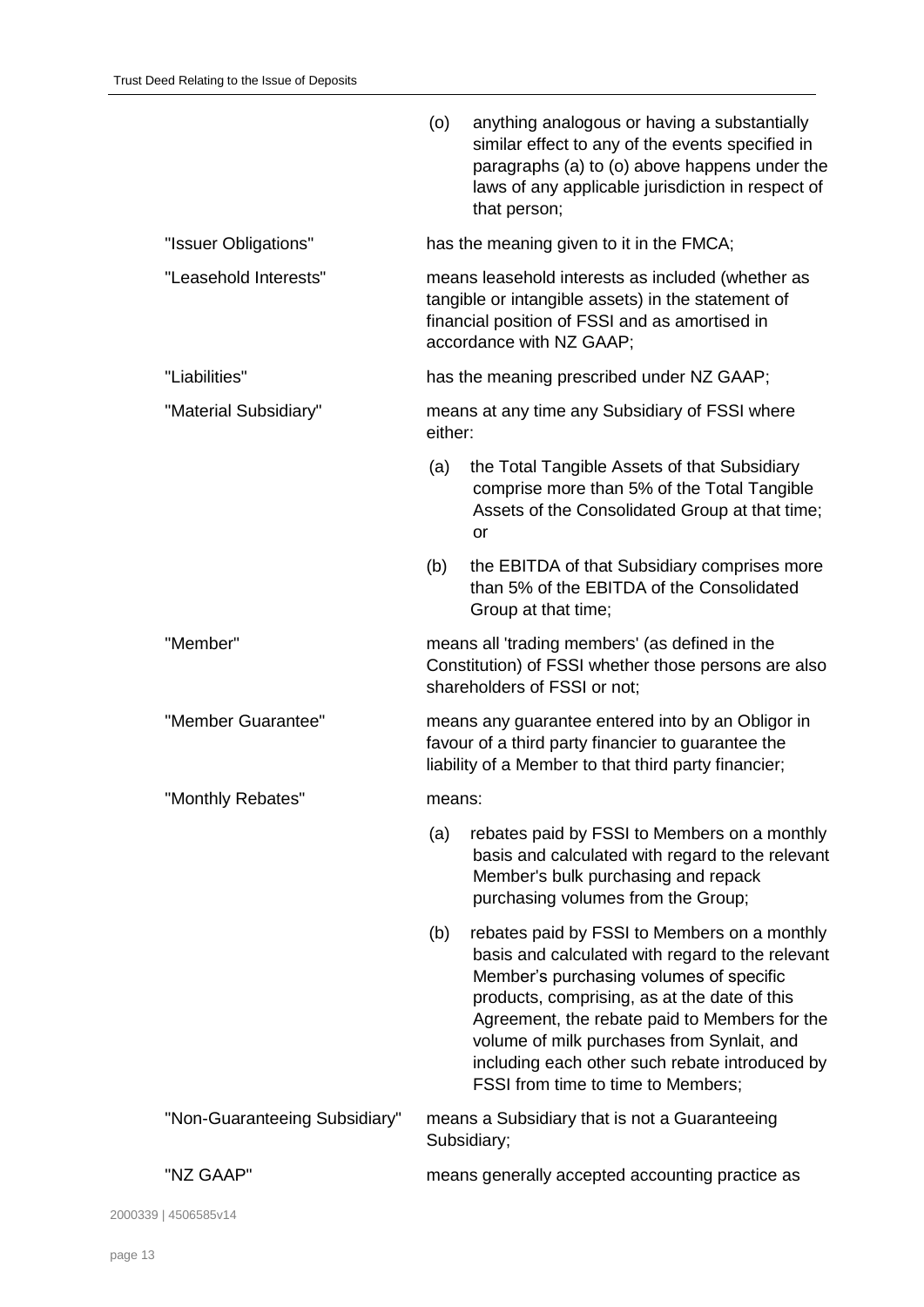|                               | 2013; |           | defined in section 8 of the Financial Reporting Act                                                                                                                                                                                                                                                                                                                                   |
|-------------------------------|-------|-----------|---------------------------------------------------------------------------------------------------------------------------------------------------------------------------------------------------------------------------------------------------------------------------------------------------------------------------------------------------------------------------------------|
| "Obligors"                    |       |           | means FSSI and each Guaranteeing Subsidiary and<br>"Obligor" means any of them;                                                                                                                                                                                                                                                                                                       |
| "Other Rebates"               |       |           | means all rebates paid by FSSI to Members other<br>than Monthly Rebates;                                                                                                                                                                                                                                                                                                              |
| "outstanding"                 |       |           | means, in relation to the Deposits, all the Deposits<br>issued other than:                                                                                                                                                                                                                                                                                                            |
|                               | (a)   |           | those which have been repaid pursuant to their<br>terms and conditions;                                                                                                                                                                                                                                                                                                               |
|                               | (b)   |           | those in respect of which the date for repayment<br>pursuant to their terms and conditions has<br>occurred and the repayment moneys wherefore<br>(including all interest accrued thereon to the<br>date for such redemption) have been duly paid<br>to or to the order of the Holder or the Supervisor<br>or remain available for payment against<br>presentation of the or Deposits; |
|                               | (c)   |           | those which have become void pursuant to their<br>terms and conditions; and                                                                                                                                                                                                                                                                                                           |
|                               | (d)   |           | those which have been cancelled pursuant to<br>their terms and conditions;                                                                                                                                                                                                                                                                                                            |
| "Permitted Security Interest" |       |           | means, in relation to an Obligor:                                                                                                                                                                                                                                                                                                                                                     |
|                               | (a)   | writing); | a lien which arises by operation of law in the<br>ordinary course of business of that Obligor and<br>securing obligations which are not overdue and<br>which is discharged within 90 days (or such<br>later date as the Supervisor may agree in                                                                                                                                       |
|                               | (b)   |           | a purchase money security interest in any<br>goods (which may extend to any proceeds of<br>those goods) that is:                                                                                                                                                                                                                                                                      |
|                               |       | (i)       | created in the ordinary course of its<br>business and on arm's-length commercial<br>terms; and                                                                                                                                                                                                                                                                                        |
|                               |       | (ii)      | in respect of obligations that are not<br>overdue; and                                                                                                                                                                                                                                                                                                                                |
|                               |       | (iii)     | discharged within 90 days (or such later<br>date as the Supervisor may agree in<br>writing);                                                                                                                                                                                                                                                                                          |
|                               | (c)   |           | a security interest over the assets of a company                                                                                                                                                                                                                                                                                                                                      |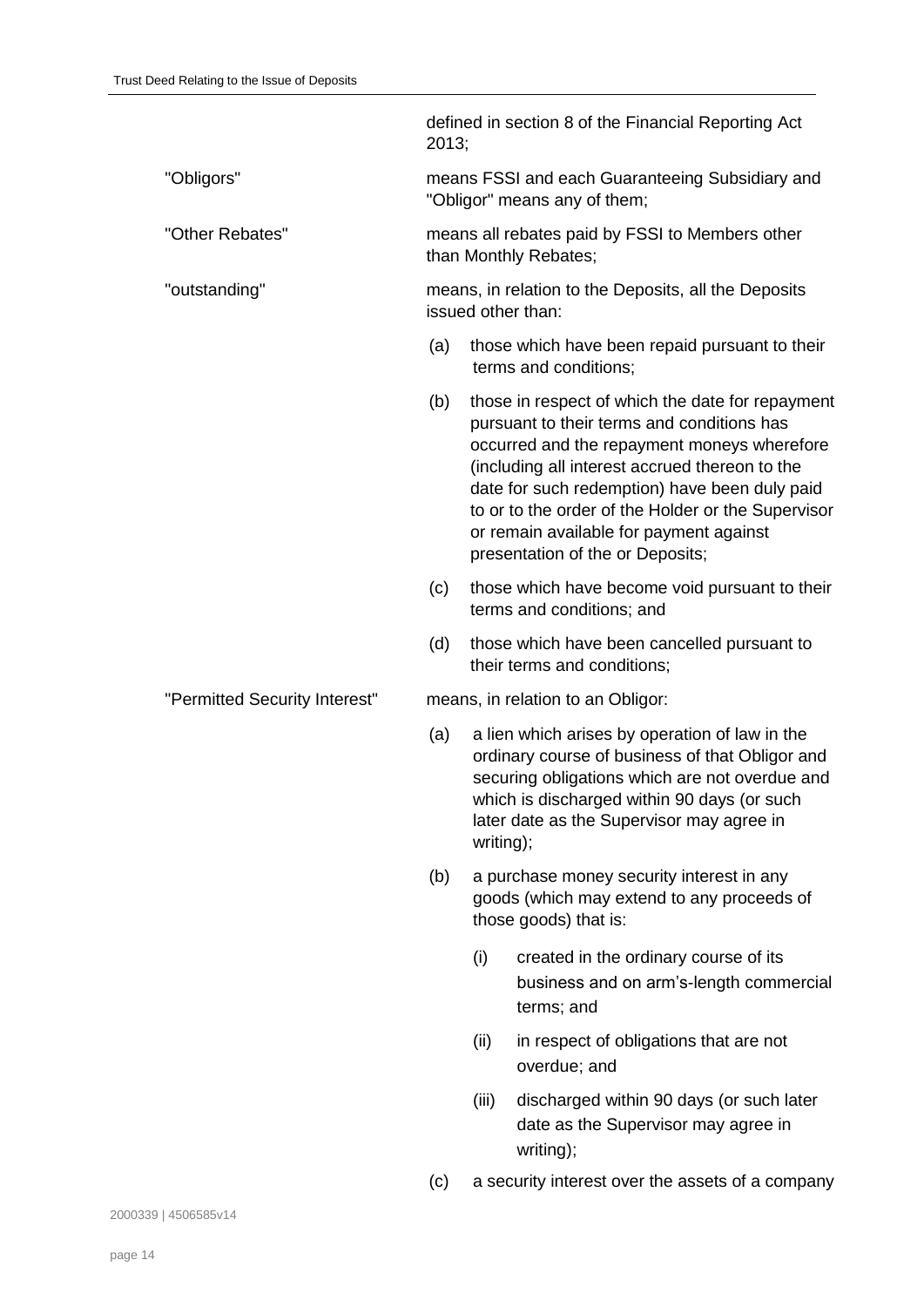which becomes an Obligor after the Effective Date and such security interest:

- (i) exists at the date that company becomes an Obligor; and
- (ii) is not created in contemplation of that company becoming an Obligor,

# provided that:

- (iii) the maturity date of any indebtedness secured by such security interest shall not be extended;
- (iv) such indebtedness shall be repaid, and such security interest released (to the satisfaction of the Supervisor), as soon as practicable after the company becomes an Obligor but in any case within 180 days (or such later date as the Supervisor may agree in writing) after that date; and
- (v) the principal amount secured by such security interest shall not be increased without the prior written consent of the Supervisor;
- (d) any security interest over any asset acquired by that Obligor after the date of the Effective Date if:
	- (i) such security interest exists at the time of acquisition and is not created in contemplation of that acquisition; and
	- (ii) the principal amount secured by such security interest has not been increased in contemplation of or since the acquisition of the asset by that Obligor,

# provided that:

- (iii) the maturity date of any indebtedness secured by such security interest shall not be extended; and
- (iv) such indebtedness shall be repaid, and such security interest released (to the satisfaction of the Supervisor), as soon as practicable after the acquisition but in any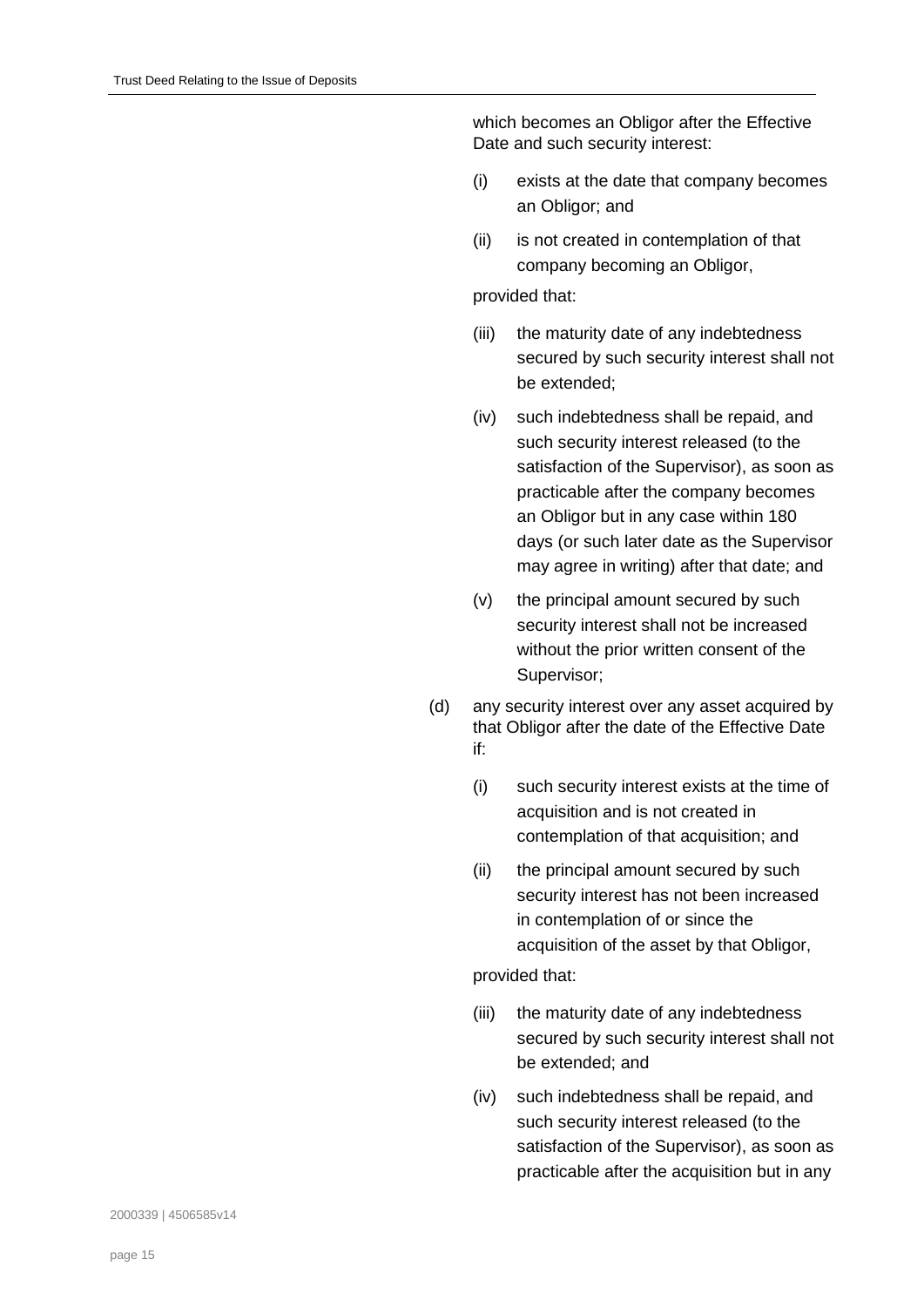case within 180 days (or such later date as the Supervisor may agree in writing) after that date;

- (e) any security interest in relation to personal property that is created or provided in the ordinary course of business on arm's-length commercial terms by:
	- (i) a transfer of an account receivable or chattel paper;
	- (ii) a lease for a term of more than 1 year; or
	- (iii) a commercial consignment,

in each case that does not secure payment or performance of an obligation;

- (f) any security interest arising out of a netting or set-off arrangement entered into by it in the ordinary course of its banking arrangements for the purpose of netting debit and credit balances of Obligors;
- (g) any security interest which the Supervisor agrees in writing will be a Permitted Security Interest for the purpose of this Deed;
- (h) any security interest created under the 'Security Documents' (as defined in the Security Trust Deed) or which otherwise secures any Secured Indebtedness; or
- (i) any security interest, the total amount of Financial Indebtedness secured by which, when aggregated with all other Financial Indebtedness secured by security interests (not being security interests permitted by any other paragraph of this definition) created or permitted to arise or subsist by any Obligor does not exceed 5% of the Total Tangible Assets of the Group (or its equivalent in another currency) at any time;

| "Principal" and "Principal | means the face amount of any Deposit (other than    |
|----------------------------|-----------------------------------------------------|
| Moneys"                    | premium (if any), interest and other continuing     |
|                            | financial charges, costs and expenses, fees and     |
|                            | commissions) payable on repayment of the Deposit in |
|                            | accordance with the terms and conditions of issue;  |
|                            |                                                     |

"Register" means the register(s) kept pursuant to clause [8.3;](#page-42-0)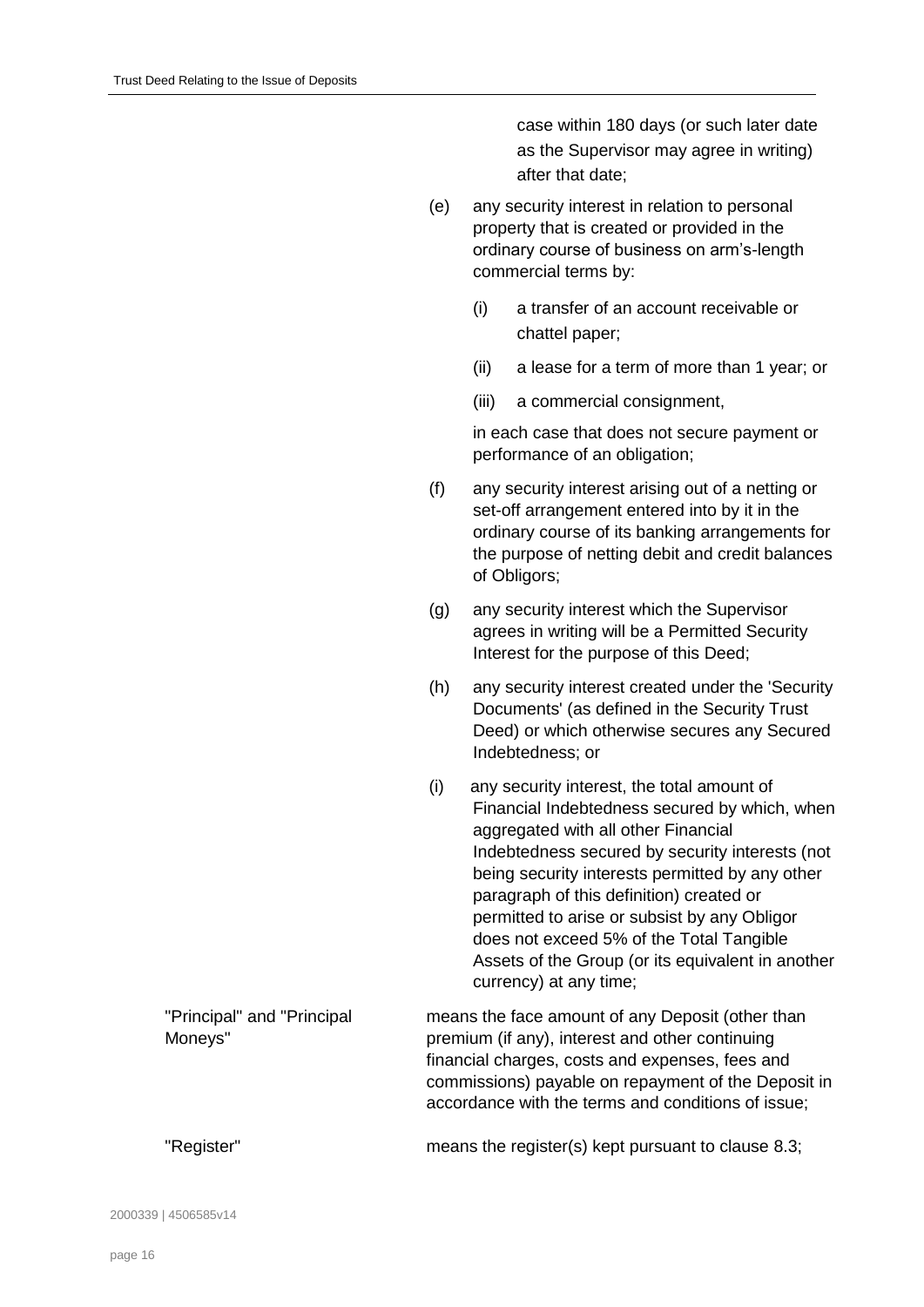| "Registered Address"             | means at any time any registered Holder's address as<br>recorded in the Register; |                                                                                                                                                                                                                                                                                                                                                                                                                                                                    |  |  |
|----------------------------------|-----------------------------------------------------------------------------------|--------------------------------------------------------------------------------------------------------------------------------------------------------------------------------------------------------------------------------------------------------------------------------------------------------------------------------------------------------------------------------------------------------------------------------------------------------------------|--|--|
| "Related Company"                |                                                                                   | has the meaning given to that expression in section 2<br>of the Companies Act but as if the word "subsidiary"<br>in that section had the same meaning as "Subsidiary"<br>in this Deed (and as if "company" includes any<br>person);                                                                                                                                                                                                                                |  |  |
| "Related Person"                 | means:                                                                            |                                                                                                                                                                                                                                                                                                                                                                                                                                                                    |  |  |
|                                  | (a)                                                                               | any Related Company of an Obligor;                                                                                                                                                                                                                                                                                                                                                                                                                                 |  |  |
|                                  | (b)                                                                               | any person which is treated as an associated<br>company of an Obligor in accordance with NZ<br>GAAP;                                                                                                                                                                                                                                                                                                                                                               |  |  |
|                                  | (c)                                                                               | any person which beneficially owns (or together<br>with its related person(s), determined on the<br>basis set out in paragraphs (a) and (b) above,<br>beneficially owns) whether directly or indirectly<br>20% or more of the equity share capital or<br>voting rights (as defined in the Takeovers<br>Code) of an Obligor;                                                                                                                                        |  |  |
|                                  | (d)                                                                               | any related person (determined on the basis set<br>out in paragraphs (a) or (b) above) of any<br>person referred to in paragraph (c) above; and                                                                                                                                                                                                                                                                                                                    |  |  |
|                                  | (e)                                                                               | any relative, director, shareholder, general<br>partner, partner, limited partner, trustee, board<br>member or beneficiary (as applicable) of an<br>Obligor;                                                                                                                                                                                                                                                                                                       |  |  |
| "Secured Contingent Liabilities" |                                                                                   | means those guarantees entered into by FSSI or any<br>Guaranteeing Subsidiary in favour of a third party<br>financier to guarantee the liability of a Member to that<br>third party financier and in consideration for the giving<br>of which, FSSI or the Guaranteeing Subsidiary (as the<br>case may be) obtains a Charge over some or all of<br>the Assets of that Member and/or a third party and/or<br>that Member's personal assets, where not a<br>Company; |  |  |
| "Secured Indebtedness"           |                                                                                   | means any Financial Indebtedness of FSSI or the<br>Obligors secured by a Charge given by the<br>Guaranteeing Group (or any one of them);                                                                                                                                                                                                                                                                                                                           |  |  |
| "Security Trust Deed"            |                                                                                   | has the meaning given in background paragraph D;                                                                                                                                                                                                                                                                                                                                                                                                                   |  |  |
| "Share Investments"              |                                                                                   | means any investment in shares or other equity<br>securities but excludes shares held in any subsidiary;                                                                                                                                                                                                                                                                                                                                                           |  |  |
| "Special Resolution"             |                                                                                   | means a special resolution of Holders as described in                                                                                                                                                                                                                                                                                                                                                                                                              |  |  |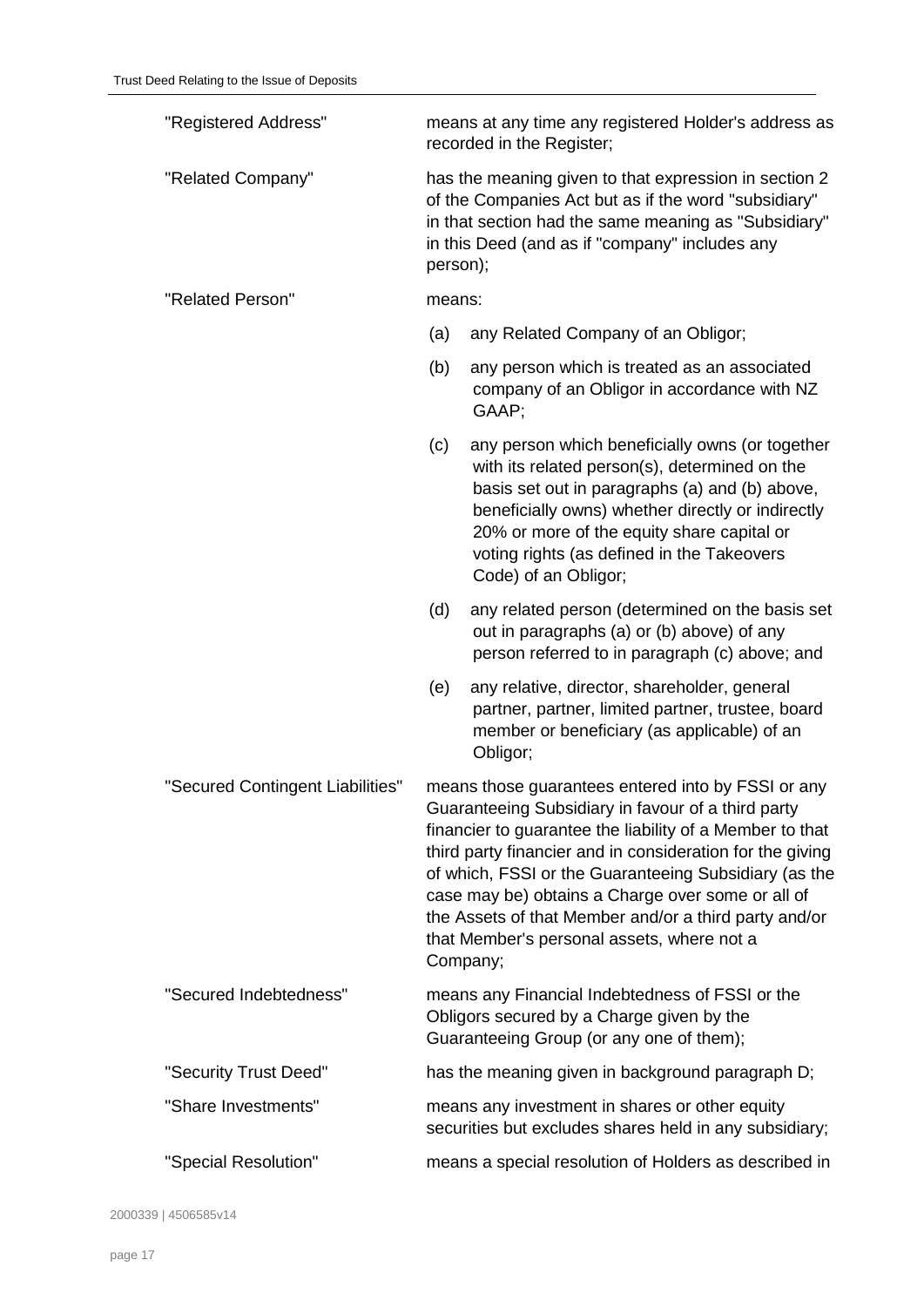|                                |                      | clause 16(a) of the First Schedule;                                                                                                                                                                                                                                                                                                                                             |
|--------------------------------|----------------------|---------------------------------------------------------------------------------------------------------------------------------------------------------------------------------------------------------------------------------------------------------------------------------------------------------------------------------------------------------------------------------|
| "Subsidiary"                   | of any person means: |                                                                                                                                                                                                                                                                                                                                                                                 |
|                                | (a)                  | any subsidiary of that person within the meaning<br>given to that term in section 5 of the Companies<br>Act 1993 (and as if the term "company"<br>includes any entity incorporated in a jurisdiction<br>other than New Zealand);                                                                                                                                                |
|                                | (b)                  | any subsidiary of that person determined in<br>accordance with NZ GAAP; and                                                                                                                                                                                                                                                                                                     |
|                                | (c)                  | a person controlled, or any trust created, by that<br>person;                                                                                                                                                                                                                                                                                                                   |
| "Test Date"                    |                      | means 28 February (or, in any leap year, 29<br>February), 31 May, 31 August and 30 November in<br>each calendar year, with the first Test Date being 30<br>November 2019;                                                                                                                                                                                                       |
| "Total Assets"                 |                      | means, in respect of a person or group, on any date,<br>the aggregate amount, determined in accordance with<br>NZ GAAP, of the book values of the assets of that<br>person or group as would be disclosed by financial<br>statements of that person or consolidated financial<br>statements of that group, if they were prepared in<br>accordance with NZ GAAP as at that date; |
| "Total Contingent Liabilities" |                      | means the aggregate amount of all Member<br>Guarantees (whether or not an Obligor also obtains a<br>charge over some or all of the assets of that Member<br>and/or third party and/or that Member's personal<br>assets, where that Member is not a company);                                                                                                                    |
| "Total Tangible Assets"        |                      | means, in respect of a person or group, on any date,<br>Total Assets except for those assets which, according<br>to NZ GAAP, would be classified as intangible assets;                                                                                                                                                                                                          |
| "Trust Deed" and "this Deed"   |                      | means this Trust Deed and its schedules as modified,<br>supplemented or novated from time to time in<br>accordance with the provisions of this Deed.                                                                                                                                                                                                                            |

#### **Interpretation**

- 1.8 In this Deed, unless the context otherwise requires:
	- (a) subject to clause [1.7,](#page-5-0) words defined in the Companies Act or the FMCA shall have the same meanings where used in this Deed and in the case of conflict the definitions in the FMCA shall prevail over those in the Companies Act;
	- (b) headings are inserted for convenience only and do not affect the interpretation of this Deed;
	- (c) references to clauses, schedules and parties are to clauses of and the schedules and parties to this Deed;

2000339 | 4506585v14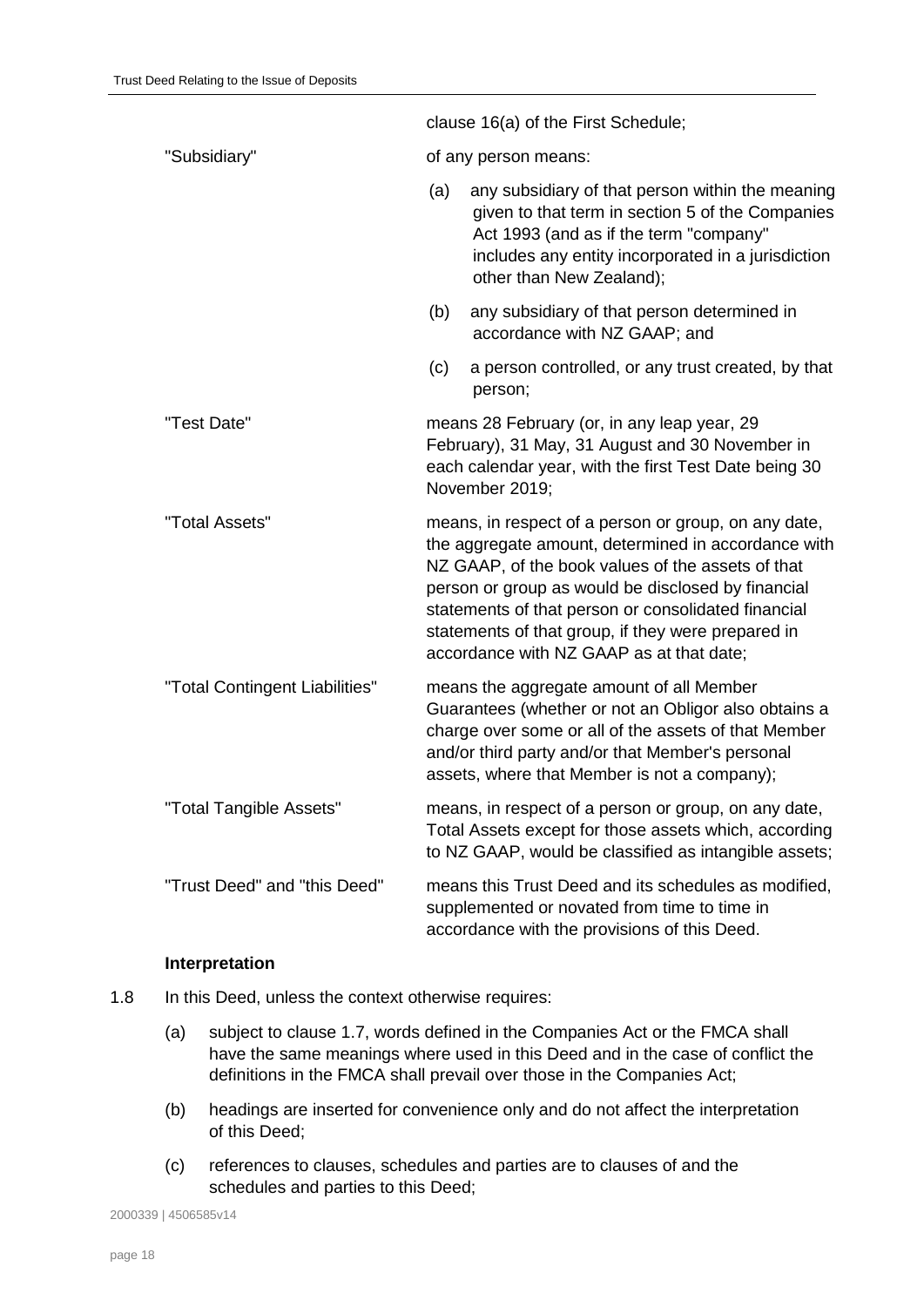- (d) references to any statute or regulation shall refer also to that statute or regulation as from time to time amended, modified, extended or re-enacted and to any legislation enacted in substitution for any such statute or regulation and to any instruments, plans, regulations, permissions, orders and directions from time to time made, issued or deriving from them;
- (e) references to any Deed, agreement or other instrument shall be read as referring to such Deed, agreement or other instrument as from time to time amended, modified, supplemented, novated or replaced;
- (f) each reference to a party to this Deed shall be read as a reference to that party and its successors and assigns;
- (g) where more than one party to this Deed is bound by any provision of this Deed such provision shall bind them jointly and each of them severally;
- (h) the plural includes the singular and vice versa;
- (i) reference to any gender includes each other gender;
- (j) a "person" includes an individual, a corporation sole, a Company, any association of persons whether corporate or unincorporate, any state or government or department or agency and any legislative body, authority or agency whether having separate legal personality or not;
- (k) the words "written" or "writing" include any means of and any means capable of effecting visible reproduction or representation from which the user may derive information;
- (l) "consent" means consent in writing;
- (m) a "month" means a calendar month;
- (n) "redemption" includes repayment and "redeem" includes repay and vice versa;
- (o) a "security interest" includes a "security interest" (as defined in section 17 of the Personal Property Securities Act 1999), a mortgage, encumbrance, lien, pledge, charge (whether fixed or floating), finance lease, deferred purchase, sale and repurchase, flawed asset, sale and leaseback, title retention, assignment by way of security, trust, hypothecation, and any other security agreement or arrangement of whatsoever nature (however described) that in substance secures payment or performance of an obligation without regard to the form of the transaction and the identity of the parties;
- (p) a "directive" includes any present or future directive, order, regulation, guideline, request, requirement, voluntary credit restraint programme or notification by whatsoever means, or a change in interpretation or application of any law, in either case by any governmental agency or any person or persons or body charged with the administration of any law (in each case, whether or not having the force of law but, if not having the force of law, the compliance with which is in accordance with the general practice of persons to whom the directive is addressed);
- (q) "disposal" means: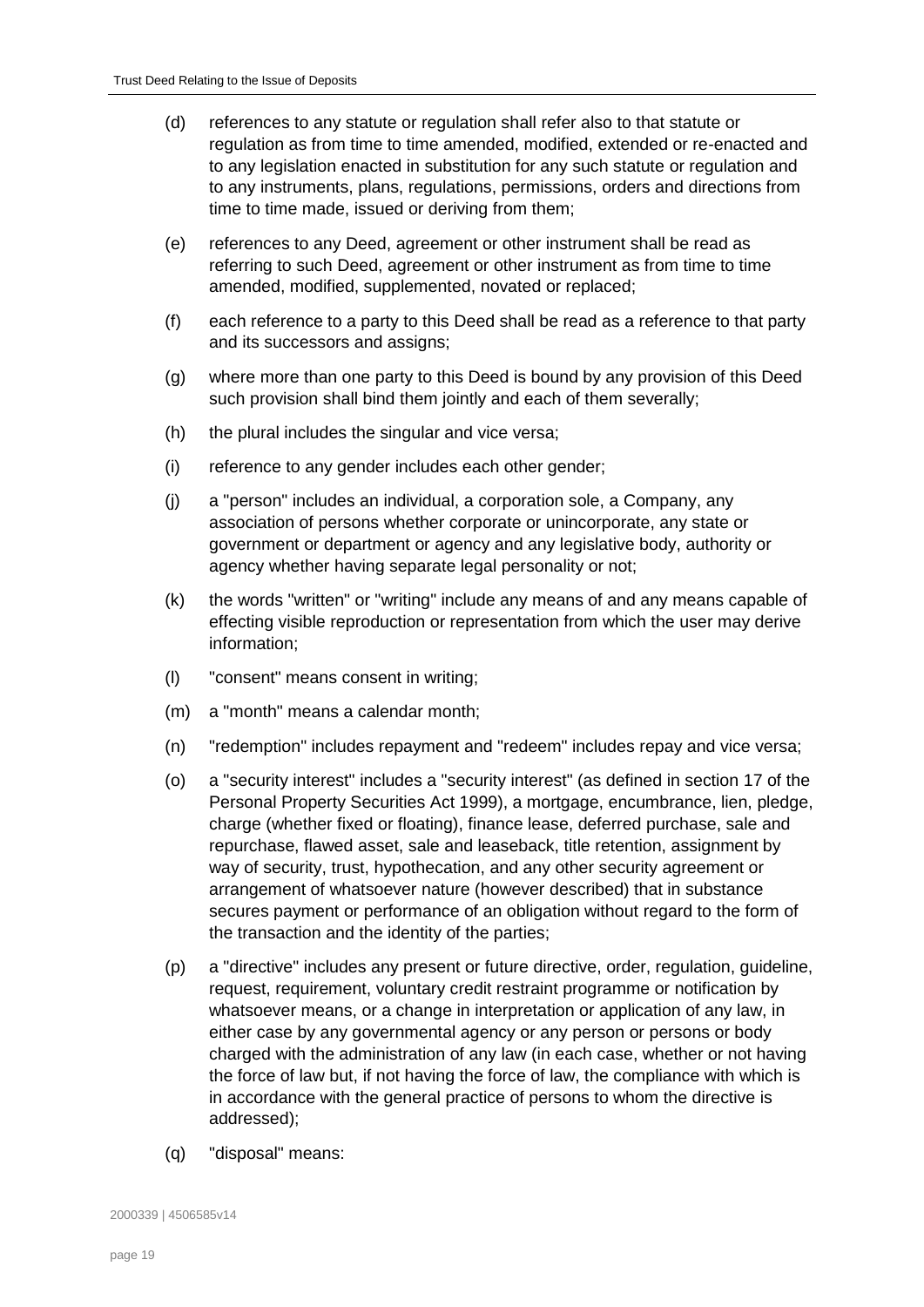- (i) any sale, assignment, exchange, transfer, concession, loan, gift, lease, surrender of lease, licence, reservation, waiver, compromise, release;
- (ii) any parting with possession or parting with ownership of, or the granting of any option, right or interest, or otherwise dealing with or any agreement to do any of those things; and
- (iii) the payment of money or any distribution by way of dividend,

but excludes the creation of a security interest, and "dispose" means to make a disposal, and "acquisition" and "acquire" shall be construed accordingly;

- (r) something having a "material adverse effect" is a reference to it having, as determined in the opinion of the Supervisor, a material adverse effect on:
	- (i) the business, operations, property or condition (financial or otherwise) of FSSI or the Group taken as a whole;
	- (ii) the ability of FSSI or the Obligors taken as a whole to perform their obligations under this Deed; or
	- (iii) the validity or enforceability of, or the effectiveness or ranking of any rights or remedies of any person under this Deed,

and "material adverse change" shall be construed accordingly; and

- (s) all references to money are to the currency of New Zealand (unless otherwise stated);
- (t) a right granted or reserved may be exercised from time to time; and
- (u) any covenant, conditions or agreement to be observed or performed by the parties to do or not to do any act or thing shall be construed as including also a covenant, condition or agreement to or not to suffer, permit, allow or cause to procure such act or thing and any such covenant, condition or agreement shall be observed and performed from time to time.

#### **No Effect**

<span id="page-19-1"></span>1.9 The parties agree that this Deed has no effect to the extent that it contravenes, or is inconsistent with, the FMCA or the FMCR (together the "Applicable Laws") or any term implied in this Deed by the Applicable Laws.

#### <span id="page-19-0"></span>2. **Issue of Deposits**

**Issue**

#### **Deposits**

2.1 FSSI may issue Deposits under this Deed at such time to such persons on such terms and conditions (not being inconsistent with the provisions of this Deed) as may be contained in or endorsed on the Certificate to be issued or otherwise, provided that no Deposits may be issued by FSSI if FSSI is in breach, or would as a result of such issue be in breach, of any of the limitations contained in clause [3.4](#page-27-0) or any other provision of this Deed.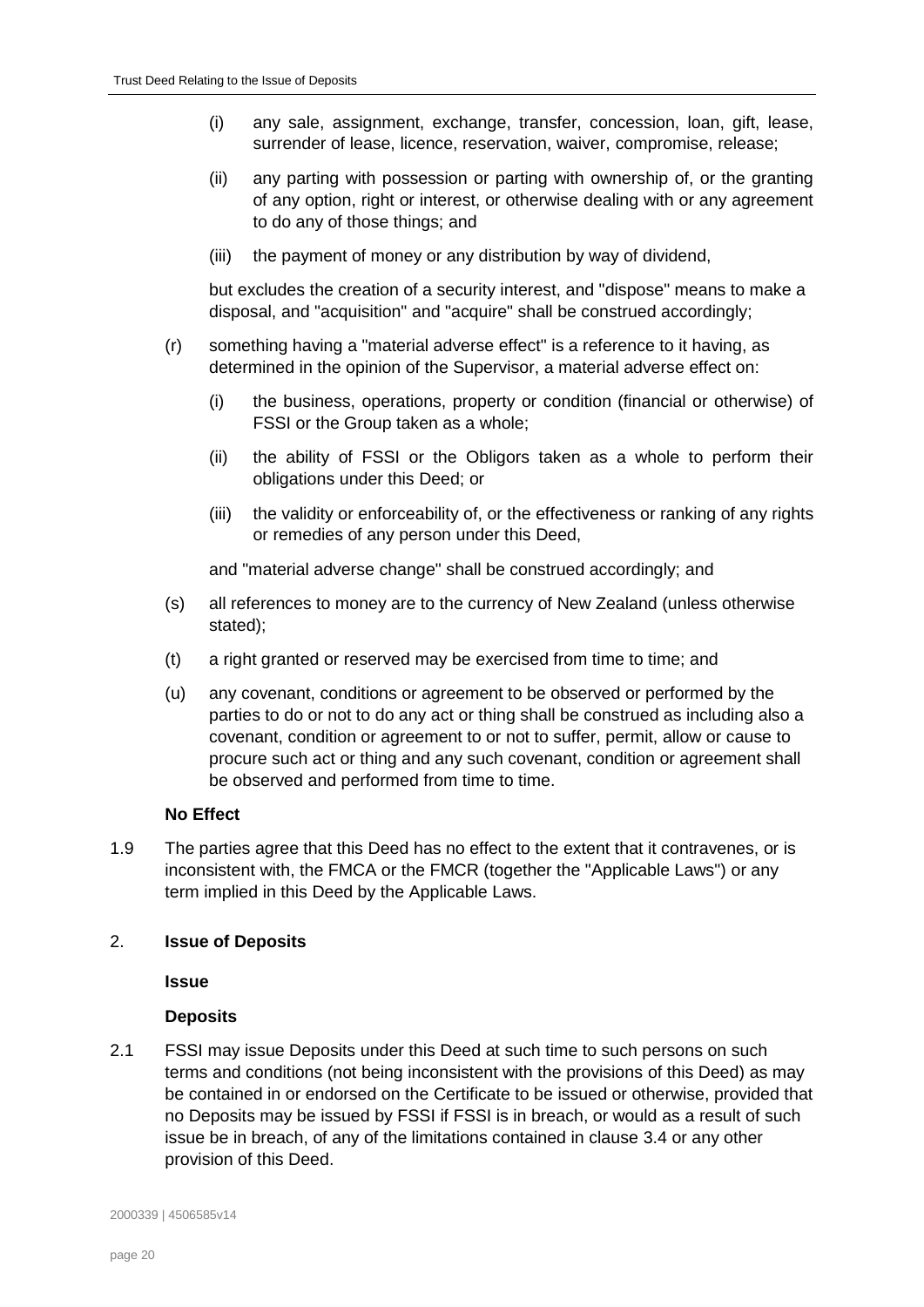# **Provisions relating to Deposits**

2.2 The Deposits shall be held by Holders as unsecured Deposits in all respects with the benefit of and subject to such of the provisions of this Deed as are applicable having regard to the class of such Deposits and the terms and conditions endorsed on or relating to the Certificate or contained in any deed, or other document (whether supplemental to this Deed or not) issued or executed by FSSI relating to any Deposit and purporting to confer or impose terms and conditions affecting Holders and those provisions, terms and conditions shall be binding on FSSI, the Holders and all persons claiming under or through them respectively. The Holders and all persons claiming under or through them are deemed to have notice of all such relative provisions, terms and conditions.

# **Pari Passu obligations**

2.3 FSSI covenants with the Supervisor that (subject to their relative terms and conditions) the Deposits will constitute unsecured obligations of FSSI and will rank at least pari passu with all of FSSI's unsecured and unsubordinated indebtedness other than indebtedness that is preferred by statute, operation of law or this Deed.

# **Ranking**

# **Ranking of Deposits**

<span id="page-20-0"></span>2.4 Deposits shall rank as to payment of the face amount and any interest, subject to and immediately after payment in full of the principal and interest of any Secured Indebtedness and, subject to their relative terms and conditions, inter se the Deposits shall rank pari passu as to payment of the Deposits evidenced thereby notwithstanding that they may be issued at different times or on different terms.

# **Priority**

2.5 Except as otherwise provided in this Deed the order of priority set out above in clause [2.4](#page-20-0) shall apply in all circumstances and in particular all Secured Indebtedness shall always rank in priority above Deposits whenever issued and notwithstanding that it be subscribed for or issued or acquired after Deposits have been subscribed for or issued or acquired and notwithstanding that any person subscribing for or being issued with or otherwise acquiring Secured Indebtedness is at the time aware that Deposits have been subscribed and issued and are outstanding at the date of the subscription or issue or acquisition of the Secured Indebtedness.

# **Validity of issue**

2.6 No Holder shall be concerned or obliged to enquire whether any Deposit has been issued in accordance with this Deed. All Deposits issued for valuable consideration shall be deemed to be validly issued and constituted by this Deed and entitled to the benefit of the provisions of this Deed notwithstanding that it may subsequently be determined that the issue of such Deposit was in breach of this Deed, but without prejudice to the Supervisor's rights under or pursuant to this Deed against FSSI and the Guaranteeing Subsidiaries in relation to such breach.

# **Covenant to pay**

<span id="page-20-1"></span>2.7 FSSI acknowledges its indebtedness to the Supervisor in respect of the Principal Moneys outstanding from time to time in respect of the Deposits and interest on the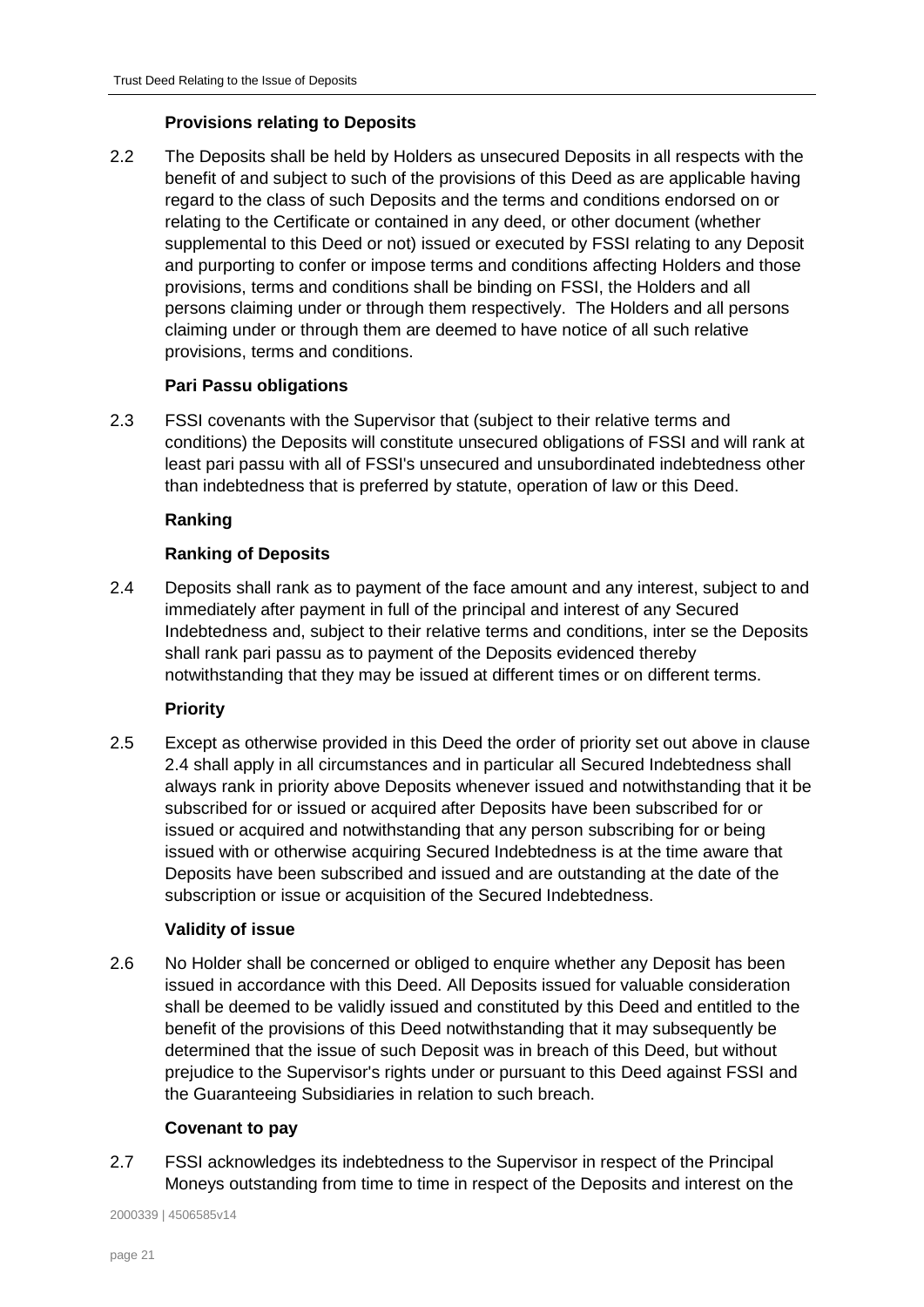Principal Moneys whenever such Deposits are issued and covenants with the Supervisor to pay to the Supervisor when due, in the manner in which the same is payable, at such place as the Supervisor shall by notice in writing direct, the Principal Moneys of such Deposits and that until such payment FSSI will pay to the Supervisor interest on such Deposits in the manner in which such interest is payable in accordance with the terms and conditions of issue of such Deposits.

2.8 Notwithstanding the provisions of clause [2.7,](#page-20-1) FSSI shall, unless and until otherwise requested by the Supervisor or prevented by law, pay all Principal Moneys and interest in respect of the Deposits issued by it to the Holder (as the case may require) in accordance with the terms and conditions of issue of such Deposits and each such payment shall operate as payment to the Supervisor in satisfaction, to the extent of the payment, of the indebtedness acknowledged by this clause.

# **Right to deduct withholding and other taxes**

2.9 FSSI shall be entitled to deduct from any amount payable to a Holder the amount of any tax or duty required to be deducted under the laws of New Zealand and where any such deduction has been made and accounted for by FSSI to the Commissioner of Inland Revenue or other appropriate authority and the balance of the amount payable has been paid to the Holder concerned, the full amount payable to such Holder shall (subject to any agreement to the contrary with the Holder) be deemed to have been duly paid and satisfied by FSSI.

# **Proceedings against**

<span id="page-21-0"></span>2.10 No Holder shall be entitled to proceed directly against FSSI or any Guaranteeing Subsidiary for the enforcement or observance and performance of any term or condition of the relevant Deposit unless the Supervisor fails to so proceed having become bound to do so and such failure shall continue provided that this clause shall not affect the right of any Holder to proceed directly against FSSI or any Guaranteeing Subsidiary under or in respect of any agreement between those parties (other than this Deed).

# **Supervisor**

2.11 No Holder shall be entitled to proceed directly for the enforcement or observance or performance of any provision of this Deed that is solely for the benefit of the Supervisor either against FSSI or any Guaranteeing Subsidiary or against the Supervisor.

# **Unclaimed Money**

# **Held by FSSI**

<span id="page-21-1"></span>2.12 Subject to the terms and conditions of any Deposit, any payment to a Holder at its last Registered Address that shall be returned unclaimed for a period of six months and any amount due to a Holder whose address is unknown shall be either retained by FSSI for such Holder or (if held by or on behalf of the Supervisor) paid by or on behalf of the Supervisor to FSSI (without prejudice to the rights of the person entitled to it in priority to FSSI) and (in either case) retained by FSSI for such Holder until claimed without liability to invest the same or pay interest thereon.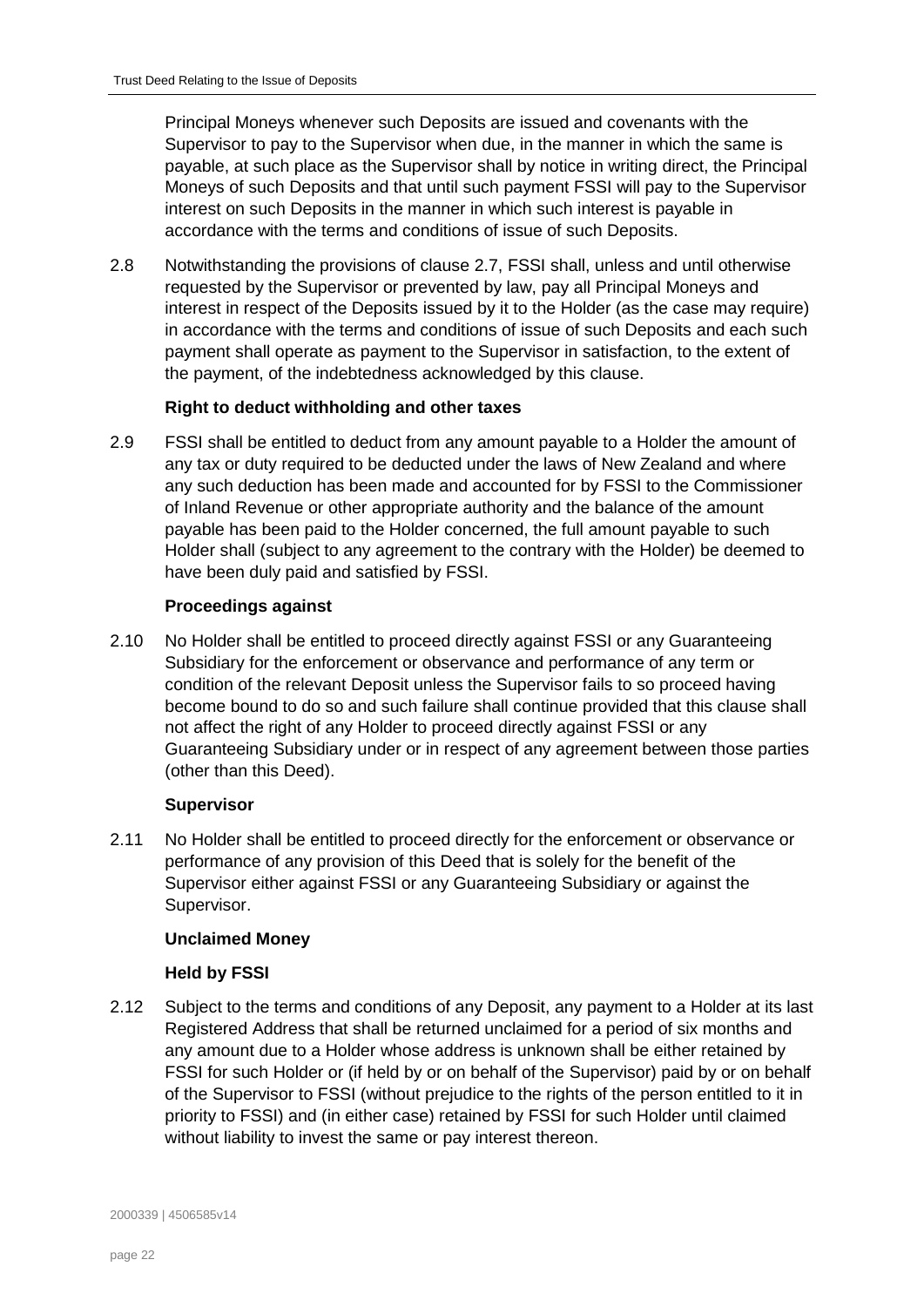# **Forfeiture**

2.13 Any amount unclaimed where the Holder has not operated on the account for the relevant period of time referred to in the Unclaimed Money Act 1971, whether by deposit, or withdrawal or instruction in writing, must be repaid to the Holder or held by FSSI (as the case may be) to be paid to the Crown in accordance with the provisions of the Unclaimed Money Act 1971.

# <span id="page-22-0"></span>3. **Covenants**

# **Positive Covenants**

- <span id="page-22-1"></span>3.1 Each Obligor will, and will ensure that each other Obligor that is its Subsidiary will:
	- (a) **Applicable Laws**: at all times comply with all Applicable Laws;
	- (b) **Default**: promptly notify the Supervisor of the occurrence of any Event of Default, (on becoming aware of any such event and giving full details of it and of any steps taken or to be taken as a result) and, upon receipt of a written request to that effect from the Supervisor, confirm whether, save as previously notified to the Supervisor and to the best of its knowledge and belief, any such event has occurred;
	- (c) **Comply with all Laws**: except as provided in clause [3.1\(a\),](#page-22-1) duly and promptly comply in all respects with all laws and directives applicable to it where failure to do so would have, or would be reasonably likely to have, a material adverse effect;
	- (d) **Authorisations**: obtain, give effect to, exercise, maintain in full effect, renew and comply with all consents, conditions and things (including any necessary franchises, patents, leases and licences) necessary:
		- (i) to carry on its continuing business or in respect of any real property or intellectual property owned, occupied or otherwise used by it or any of its Subsidiaries where failure to do so would have, or would be reasonably likely to have, a material adverse effect; and
		- (ii) to enable it to perform and comply with its obligations under, or for the validity, legality or enforceability or admissibility in evidence of, this Deed;
	- (e) **Pay Taxes**: file all tax returns as required by law, and pay or discharge all taxes on it or its assets within the time allowed, without incurring a penalty for late payment, except only to the extent that those taxes are being contested in good faith by appropriate proceedings and adequate reserves are set aside for the payment of such taxes;
	- (f) **Inspection**: permit the Supervisor and persons appointed by the Supervisor on reasonable notice and at reasonable times to inspect its premises, assets, books, documents and records;
	- (g) **Corporate Status**: do all things necessary to maintain its corporate existence in its current jurisdiction of incorporation;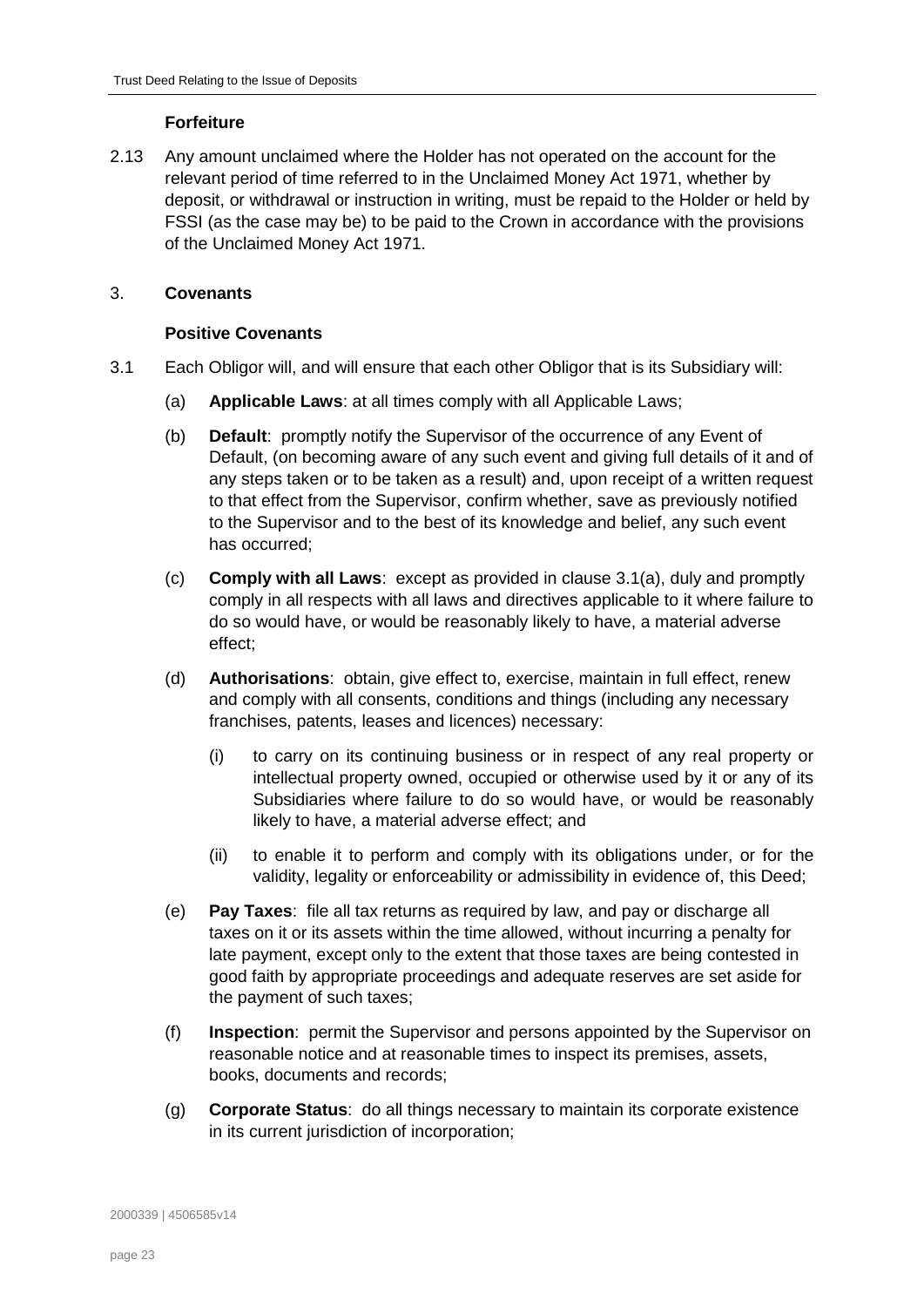- (h) **New Subsidiaries**: ensure that any Subsidiary acquired, created or formed by it promptly becomes a Guarantor in accordance with clause [4.13](#page-32-0) to the extent required to ensure compliance with clause [3.4\(a\)\(iii\);](#page-27-1)
- (i) **Related Person Loans**: ensure that any loan or advance provided by one or more Related Persons to an Obligor:
	- (i) is provided on an unsecured basis or, if secured, is subordinated in point of priority to any Secured Indebtedness; and
	- (ii) does not provide any acceleration rights (and if secured, any enforcement rights) to the relevant Obligor or Related Person which is exercisable while any amounts are owing to in relation to any Secured Indebtedness,

in each case without the prior consent of the Supervisor;

- (j) **Further assurances**: at the request of the Supervisor, do or procure the doing of all things and execute or procure the execution of all documents as are, in the opinion of the Supervisor, necessary or desirable to ensure that the Holders obtain (or are able to exercise) all the rights and benefits intended to be conferred on them under this Deed;
- (k) **Maintain intellectual property rights**: take all formal or procedural actions (including all registrations and payment of fees) required to maintain its intellectual property where failure to do might have a material adverse effect; and
- (l) **Ranking of Obligations**: ensure that all Deposits rank as to payment in accordance with clause [2.4.](#page-20-0)

#### **Negative Covenants**

- <span id="page-23-1"></span><span id="page-23-0"></span>3.2 Each Obligor will not, and will ensure that no other Obligor that is its Subsidiary will, without the prior written consent of the Supervisor:
	- (a) **Negative Pledge**: create, allow to be created, or permit to exist any security interest over the whole or any part of its assets except a Permitted Security Interest;
	- (b) **Disposal**: whether by a single transaction, or a number of related or unrelated transactions and whether at the same time or over a period of time, dispose of any asset other than that an Obligor may:
		- (i) **Inventory**: dispose of any inventory in the ordinary course of, and for the purpose of carrying on, its ordinary business and on arm's-length commercial terms;
		- (ii) **Money**: part with money in the ordinary course of its ordinary business and on arm's-length commercial terms;
		- (iii) **Assets:** renew or replace any of its assets (other than any shares, intellectual property, motor vehicles or aircraft) with other assets comparable as to type, value and quality;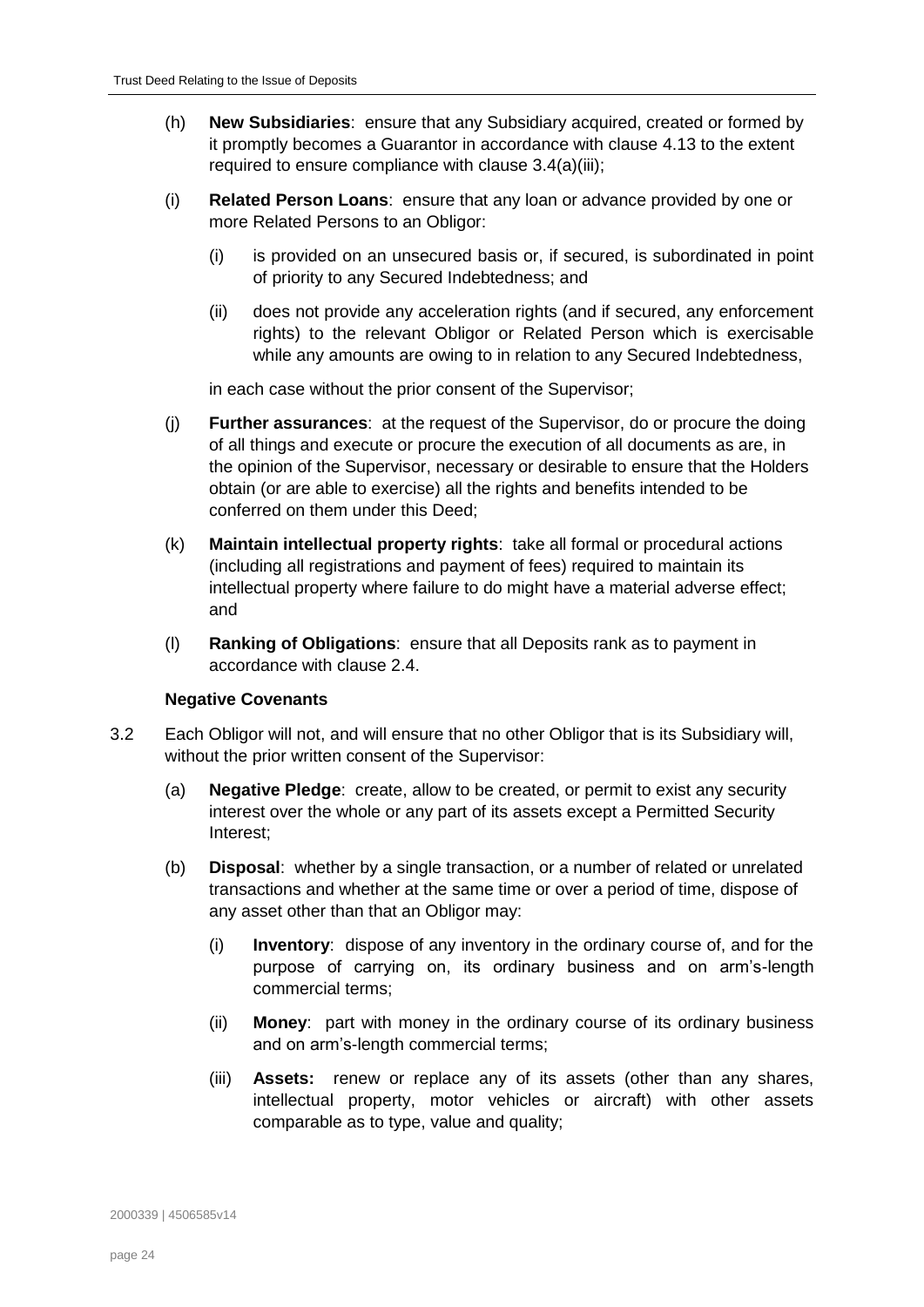- <span id="page-24-3"></span>(iv) **Real Property**: in the case of any real property, grant a lease, tenancy or licence to occupy that real property in the ordinary course of its ordinary business and on arm's-length commercial terms;
- (v) **Obsolete Assets**: dispose of, on arm's-length commercial terms, obsolete or surplus assets which are not required for the efficient operation of its business or the business of the Group;
- (vi) **Borrowed Money**: apply the proceeds of money borrowed or raised for the purposes for which it was borrowed or raised;
- (vii) **Permitted Distributions**: dispose of any assets by way of Distribution permitted under clause [3.2\(d\);](#page-25-0)
- <span id="page-24-0"></span>(viii) **Joint venture**: dispose of all or part of any share capital or other interest in any joint venture undertaken between that Obligor and an Approved Operator to the relevant Approved Operator (or a Related Party of that Approved Operator);
- <span id="page-24-1"></span>(ix) **Money Market Investments**: invest funds temporarily in the purchase or making of prudent money market investments in accordance with any applicable treasury policies approved by the Supervisor, or realise such investments;
- (x) **Disposal of Assets**: dispose of any assets (other than shares in the capital of any Group member not otherwise permitted under clause [3.2\(b\)\(viii\)\)](#page-24-0) for cash where the higher of the market value or consideration receivable (when aggregated with the higher of the market value or consideration receivable for any other disposal by any relevant person, other than any permitted under clauses  $3.2(b)(i)$  to  $3.2(b)(ix)$  above), does not exceed 15% of Total Assets of the Group (or its equivalent in another currency or currencies) in any Financial Year; and
- (xi) **Supervisor consent**: dispose of any assets with the prior written consent of the Supervisor;
- <span id="page-24-6"></span><span id="page-24-5"></span><span id="page-24-4"></span><span id="page-24-2"></span>(c) **Make Loans etc**: make any loans, advances or other financial accommodation to, provide any financial assistance to, guarantee the liabilities of, or repay in whole or in part or otherwise assume any indebtedness of any person (or permit any such loan, advance, financial accommodation, financial assistance or guarantee to remain outstanding) other than:
	- (i) pursuant to any Financing Document (as defined in the Security Trust Deed);
	- (ii) to or of any Obligor;
	- (iii) under any Member Guarantee;
	- (iv) to a Member where such Member is an incorporated joint venture between that Obligor and an Approved Operator and where the aggregate of such financial accommodation to Members in respect of all Obligors under this clause [3.2\(c\)\(iv\),](#page-24-2) and financial accommodation permitted under clause [3.2\(c\)\(v\)](#page-24-3) below, does not exceed 5% of the Total Tangible Assets of the Group at any time; and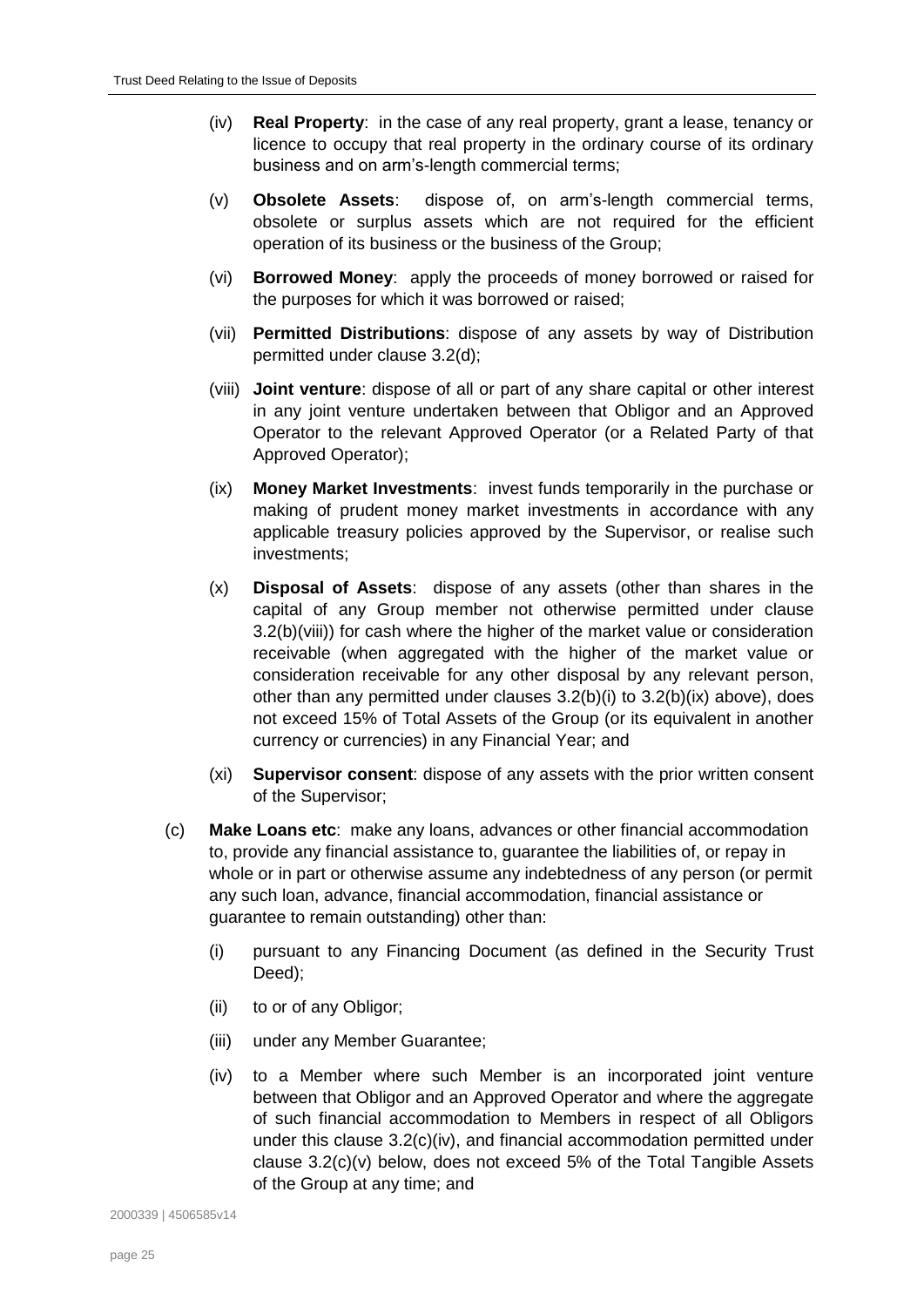- (v) in the ordinary course of business where the aggregate of such financial accommodation in respect of all Obligors (excluding that financial accommodation permitted under clauses [3.2\(c\)\(i\)](#page-24-4) to [3.2\(c\)\(iii\)\)](#page-24-5) (inclusive) above but including that financial accommodation permitted under clause [3.2\(c\)\(iv\)](#page-24-2) does not exceed 5% of the Total Tangible Assets of the Group at any time;
- <span id="page-25-0"></span>(d) **Transactions with Related Persons**: notwithstanding any other provision of this Deed:
	- (i) dispose of any assets or provide any services to, or purchase any assets or accept any services from, or enter into any other transaction with, or for the benefit of, a Related Person (other than an Obligor) other than a bona fide transaction for fair value on arm's-length commercial terms and in the ordinary course of business of the Obligor including, for the avoidance of doubt:
		- (1) as permitted under clause [3.2\(b\)\(viii\);](#page-24-0) and
		- (2) under any Monthly Rebates;
	- (ii) make any loan or provide any other financial accommodation to any Related Person other than:
		- (1) an Obligor; or
		- (2) a Member in the ordinary course of business (as permitted under clause [3.2\(c\)\)](#page-24-6);
	- (iii) enter into any guarantee in respect of an obligation of a Related Person other than:
		- (1) an Obligor; or
		- (2) under a Member Guarantee;
- (e) **Distributions**: pay or make, or allow to be paid or made, any Distribution after a Date of Enforcement if the relevant Event of Default is continuing or would occur as a result from making that Distribution;
- (f) **Shares**:
	- (i) acquire its own shares (unless it is required to do so by law), issue shares redeemable at the option of the holder of the shares or on a specified date, or exercise any option to redeem its shares (in any case, other than in accordance with the relevant Obligor's constitution);
	- (ii) pass any resolution that any of its capital that has not been called up, is not to be capable of being called up or otherwise alter, or allow to be altered, any term attaching to, or acquire or redeem, any of its own shares in a manner which would cancel or reduce the liability of any shareholder in relation to a share held in the Obligor prior to that alteration, acquisition or redemption (or consent to, or enter into, any arrangement which would have that effect); or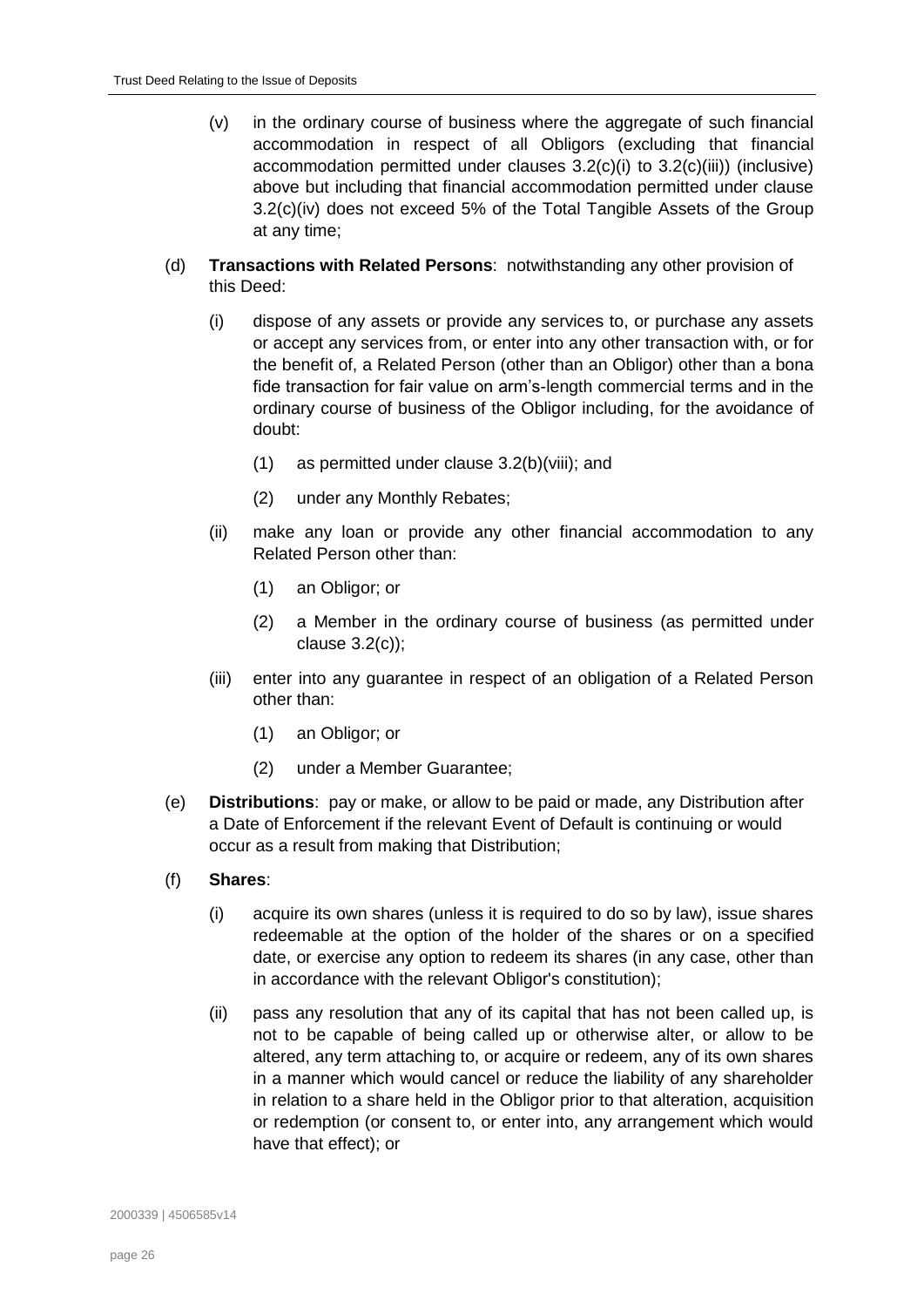- (iii) allow any of its assets to be applied directly or indirectly in connection with any of the foregoing;
- (g) **Change Place of Incorporation**: change its jurisdiction of incorporation or place of domicile for taxation purposes or move its principal place of business outside New Zealand;
- (h) **Obligors**: make any change in respect of an Obligor which causes FSSI to no longer control the Obligor;
- (i) **Financial Assistance**: give financial assistance to any person, directly or indirectly, for or in connection with the purchase of shares issued or to be issued by it or by its holding company, other than in compliance with the requirements of the Companies Act;
- (j) **Amalgamation**: enter into any amalgamation, consolidation, merger, demerger, reconstruction or make any proposal to do any such things with any other company other than another Obligor (other than a solvent reconstruction, merger, consolidation, voluntary liquidation or voluntary administration previously approved by the Supervisor);
- (k) **Tax Grouping**:
	- (i) be, or apply to the Commissioner of Inland Revenue to be, a member of a group of companies pursuant to and for the purposes of the Goods and Services Tax Act 1985 except where all other members of that group of companies are Obligors;
	- (ii) be, or apply to the Commissioner of Inland Revenue to be, a member of a group of companies for any tax year for income tax purposes pursuant to and for the purposes of the Income Tax Act 2007 except where all other members of that group of companies are Obligors; or
	- (iii) transfer or acquire any tax losses except where:
		- (1) such transfer or acquisition is to or from any other Obligor;
		- (2) the tax losses are made available to the Obligor pursuant to an election made under section IC 5(2)(a) of the Income Tax Act 2007; or
- (l) **Year-end**: change its Financial Year-end.

# **Insurance Covenants**

- <span id="page-26-0"></span>3.3 **Obligation**: Each Obligor agrees that, unless the Supervisor has otherwise consented in writing, it will:
	- (a) **Property Insured**: insure and keep insured all its insurable assets (including its inventory) against loss or damage by fire, earthquake, explosion, flood, theft, all risks normally insured against in the business of the Obligor and all other insurable risks which should prudently be insured against in accordance with prudent commercial practice (including all insurance required by law) or which may from time to time be required to be insured against by the Supervisor, in each case for their full replacement value (or such other value as the Supervisor may agree in writing);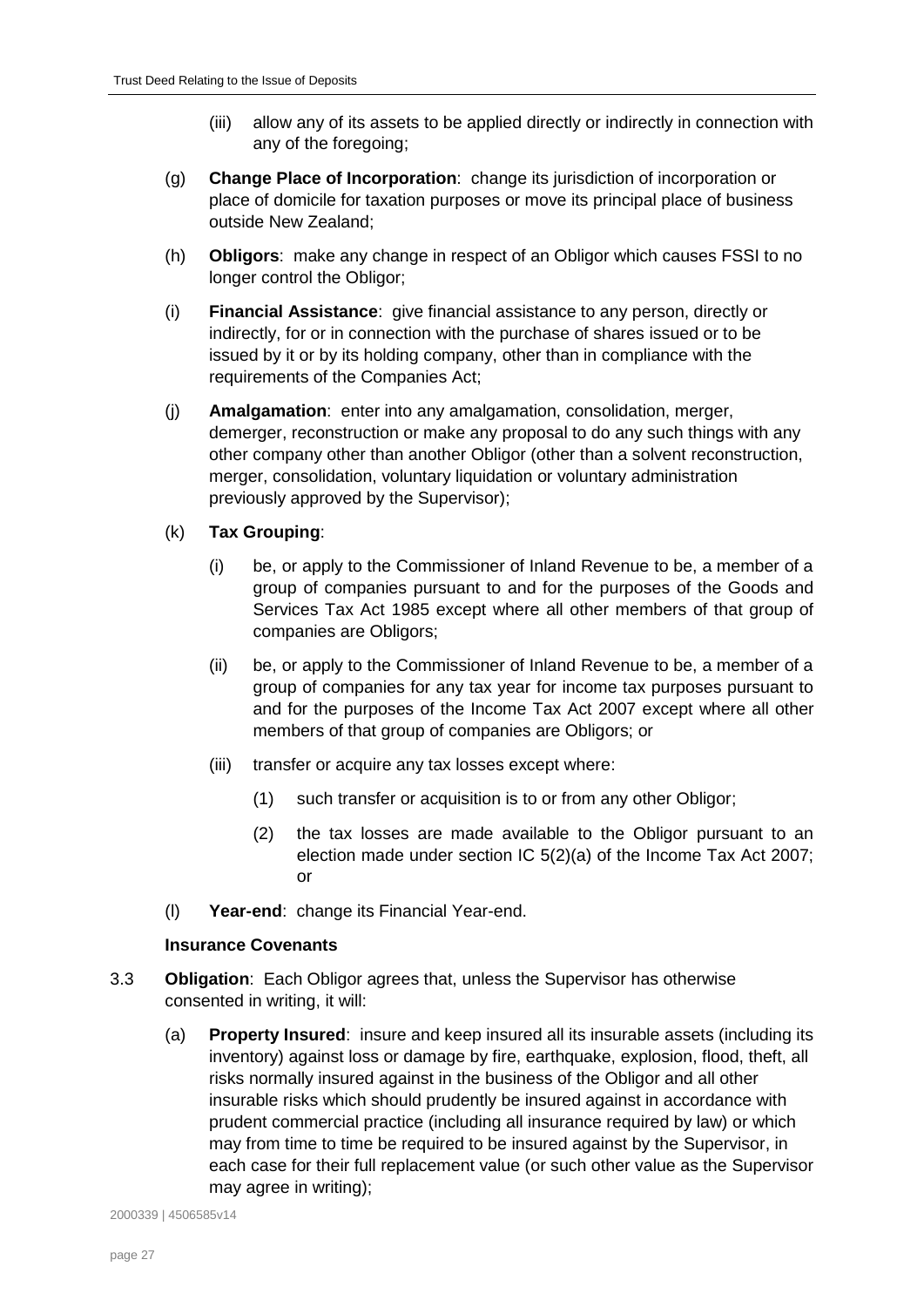- <span id="page-27-2"></span>(b) **Third Party Cover**: take out and maintain all other proper insurance against third party liability (with insurers acceptable to the Supervisor) which it is prudent to insure against in accordance with prudent commercial practice for such amount as the Supervisor may reasonably require or approve;
- (c) **Policy**: when required by the Supervisor, give to the Supervisor a copy of each insurance policy effected pursuant to this clause [3.3](#page-26-0) duly certified by the insurer, together with a certificate of currency in respect of each such policy;
- (d) **Premiums Paid**: ensure that all premiums, charges and other expenses necessary for maintaining in full force and effect each insurance policy required by this clause are duly and punctually paid (and at the request of the Supervisor, it will deliver the relevant receipts and/or confirmations from the insurer to the Supervisor);
- (e) **No Prejudice**: not do or omit to do, or permit to be done or occur or not done, anything which prejudices any insurance;
- (f) **Other Evidence**: at the request of the Supervisor from time to time, produce evidence satisfactory to the Supervisor that each insurance policy is current and in full force and effect and that all premiums due in respect of each insurance policy have been paid; and
- (g) **Notification**: promptly notify the Supervisor of any material claim under any insurance policy, and of any cancellation, amendment, lapse or non-renewal of any insurance policy or any similar event or circumstance.

#### **Financial Covenants**

- <span id="page-27-3"></span><span id="page-27-0"></span>3.4 The following financial covenants will apply:
	- (a) **Ratios**: The Obligors undertake in favour of the Supervisor that:
		- (i) **Interest Cover Ratio**: the Interest Cover Ratio shall on each Test Date be greater than or equal to 2.50:1.00.
		- (ii) **Balance Sheet Ratios**:
			- (1) the Balance Sheet Ratio (no Contingent Liability) shall at all times be less than or equal to 55%; and
			- (2) the Balance Sheet Ratio (with Contingent Liability) shall at all times be less than or equal to 80%.

#### <span id="page-27-5"></span><span id="page-27-4"></span><span id="page-27-1"></span>(iii) **Guaranteeing Group Coverage**:

- (1) the Total Assets of the Guaranteeing Group shall at all times be equal to or greater than 90% of the Total Assets of the Consolidated Group;
- (2) EBITDA of the Guaranteeing Group shall on each Test Date be equal to or greater than 90% of EBITDA of the Consolidated Group; and
- (3) at all times each Material Subsidiary shall be a member of the Guaranteeing Group at that time.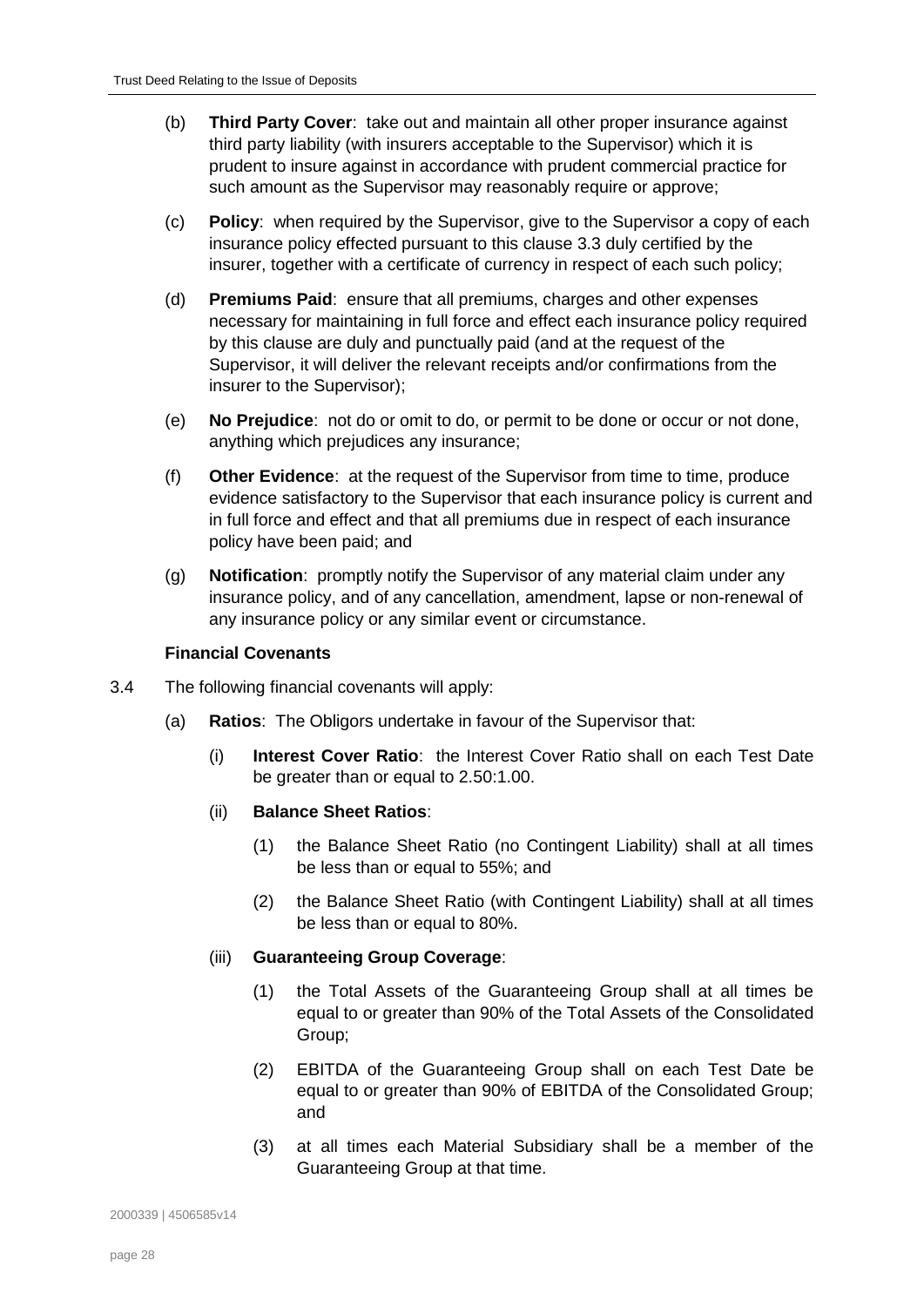(b) **Definitions**: For the purposes of this clause [3.4:](#page-27-0)

"**Balance Sheet Ratio (no Contingent Liability)**" means, on any date, the ratio (expressed as percentage) of A to B where:

- (i) "A" is Secured Debt of the Guaranteeing Group on that date; and
- (ii) "B" is Total Assets of the Guaranteeing Group on that date;

"**Balance Sheet Ratio (with Contingent Liability)**" means, on any date, the ratio (expressed as percentage) of A to B where:

- (i) "A" is Secured Debt (with Contingent Liability) of the Guaranteeing Group on that date; and
- (ii) "B" is Total Assets of the Guaranteeing Group on that date;

"**EBIT**" means, in respect of a person or group, for any period ending on a particular date, the sum of operating profit or loss (which shall be expressed as a negative amount) of that person or group for that period from ordinary operations:

- (i) before transaction costs, Interest Expense and income tax; and
- (ii) after minority interests have been excluded as would be disclosed by financial statements of that person, or consolidated financial statements of that group, if they were prepared in accordance with NZ GAAP; and
- (iii) before deducting any Other Rebates payable;

"**EBITDA**" means, in respect of a person or group, for any period ending on a particular date, EBIT adjusted to exclude (by adding back) any deductions in respect of amortisation and depreciation, plus any negative extraordinary items and less any positive extraordinary items, in each case relating to such person or group for that period and as determined in accordance with NZ GAAP;

"**Interest Cover Ratio**" means, in respect of the Guaranteeing Group, on any date, the ratio of A to B, where:

- (i) "A" is EBITDA of the Guaranteeing Group in respect of the 12 month period ending on that date; and
- (ii) "B" is Interest Expense of the Guaranteeing Group in respect of the 12 month period ending on that date;

"**Interest Expense**" means, in respect of a person or group, and in respect of a period, all interest expenses of that person or group during that period, including any outgoings in the nature of interest (i) paid or payable during that period or (ii) in relation to finance leases, and plus or minus (without double counting) the net amount of any difference in payments paid or received during that period under any interest rate hedging arrangement;

"**Secured Debt**" means on any date, the aggregate on that date of the principal amount of all Financial Indebtedness secured under and pursuant to the Security Trust Deed and includes, for the avoidance of doubt, the principal amounts of Financial Indebtedness arising under the USPP Documents (as that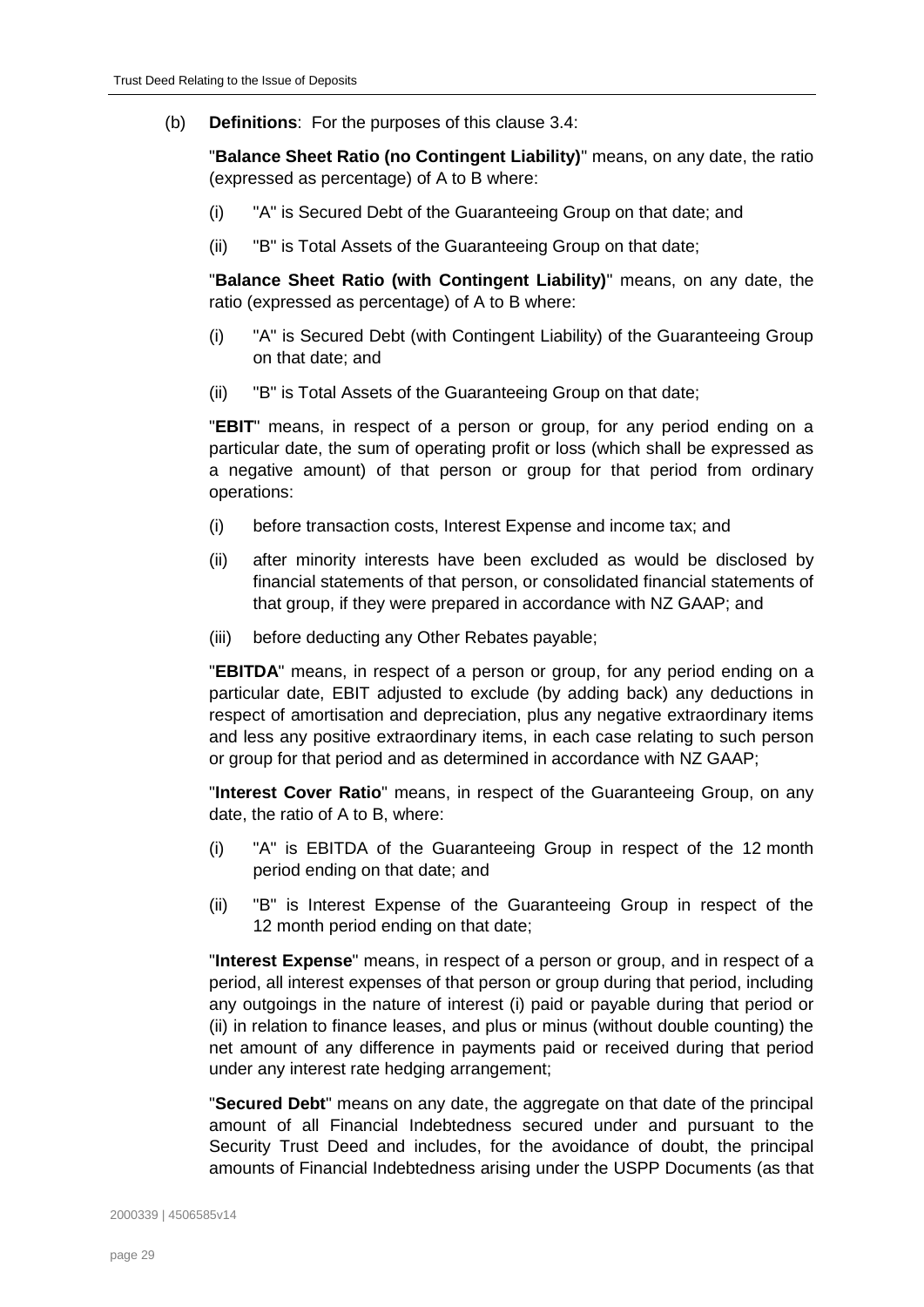term is defined in the Security Trust Deed) but excludes the Total Contingent Liabilities; and

"**Secured Debt (with Contingent Liability)**" means the sum of Secured Debt and Total Contingent Liabilities on that date.

- (c) **Calculation**: The calculations required to be made under this clause [3.4](#page-27-0) shall be tested:
	- (i) on each Test Date by reference to the Compliance Certificate most recently delivered pursuant to clause [6.1\(d\);](#page-36-1) and
	- (ii) in respect of the last 12 month period ending on each Test Date; and
	- (iii) in relation to finance leases and operating leases by reference to NZ GAAP as at the Effective Date and prior to the Group's adoption of IFRS 16.

# <span id="page-29-1"></span>(d) **Changes to NZ GAAP**:

- (i) If, in the reasonable opinion of FSSI or the Supervisor, any changes to NZ GAAP materially alter the effect of the undertakings in this clause [3.4](#page-27-0) or the related definitions, FSSI and the Supervisor will negotiate in good faith to amend the relevant provisions so that they have an effect comparable to that at the date of this Deed.
- (ii) If the amendments are not agreed within 30 days (or any longer period agreed between FSSI and the Supervisor), then FSSI will provide, together with its Accounts, any reconciliation statements (audited, where applicable) necessary to enable calculations based on NZ GAAP as they were before those changes, and the changes will be ignored for the purposes of this clause [3.4.](#page-27-0)

# <span id="page-29-0"></span>4. **Guarantee**

# **Guarantee**

4.1 Each of the Guaranteeing Subsidiaries jointly and severally unconditionally guarantees the due and punctual payment by FSSI and the Guaranteeing Subsidiaries in accordance with the provisions of this Deed of the Deposits as and when the same shall become due and payable and the due observance and performance by FSSI and each of the other Guaranteeing Subsidiaries of all of their obligations under this Deed.

# **Payment**

4.2 Whenever any default has been made by FSSI or any other Guaranteeing Subsidiary in the payment of all or any of the Deposits each other Guaranteeing Subsidiary will immediately, whether or not demand has been made, pay such moneys to the Supervisor to the intent that the same may be applied by the Supervisor pursuant to this Deed.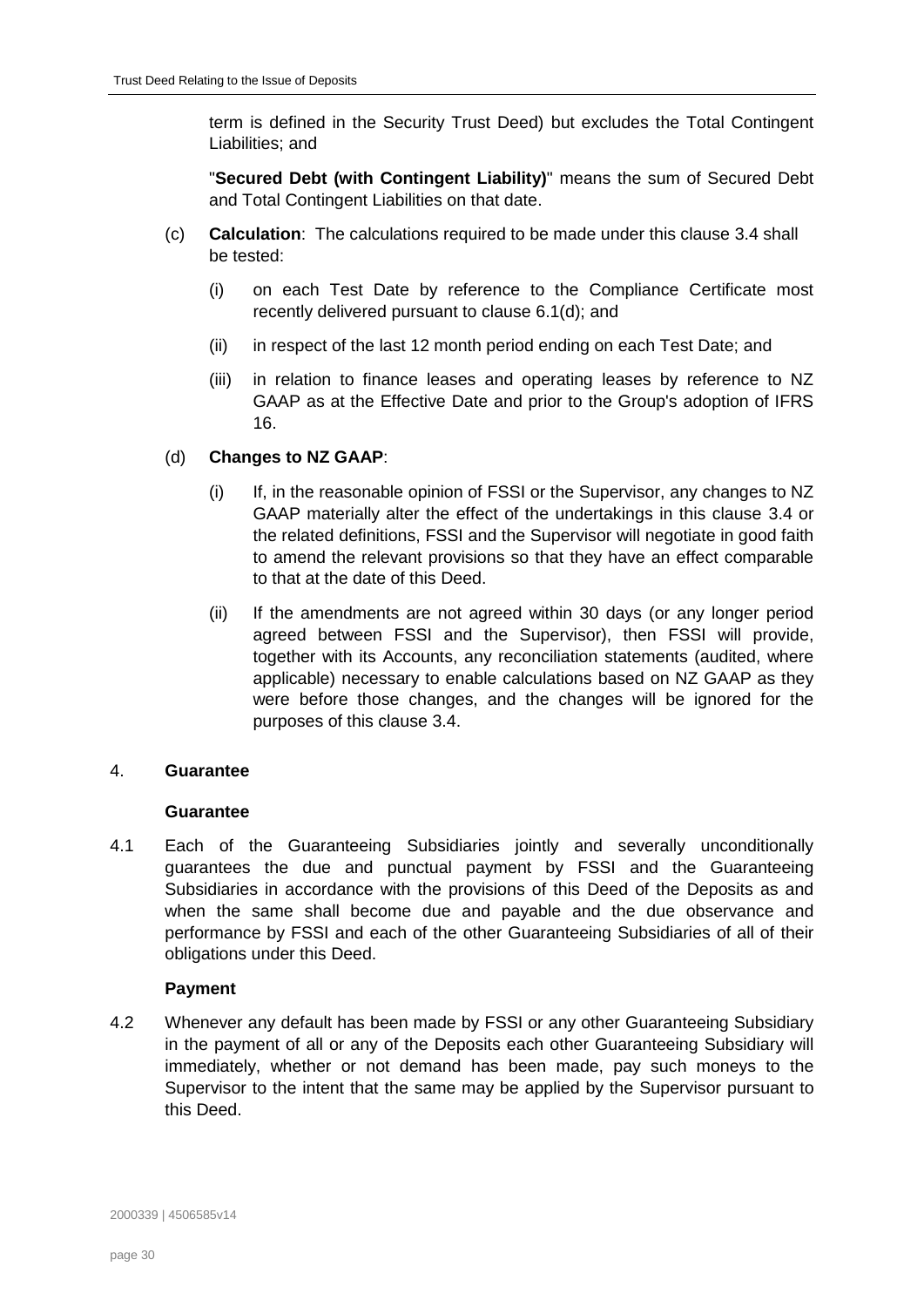# **No Discharge**

- 4.3 The liability of each Guaranteeing Subsidiary under this guarantee shall not be abrogated, prejudiced or affected by any of the following:
	- (a) the granting of time, credit or any indulgence or other concession to FSSI or to any other guarantor (including any Guaranteeing Subsidiary) by the Holders or any of them or by the Supervisor or by any compounding, compromise, release, abandonment, waiver, variation, relinquishment or renewal of any securities, documents of title, assets or of any of the rights of the Holders or any of them or of the Supervisor against FSSI or any Guaranteeing Subsidiary or by anything done or omitted or neglected to be done by the Supervisor or the Holders or any of them in exercise of the authorities, powers and discretions vested in them by this Deed or by any other dealing, matter or thing which but for this provision might operate to abrogate, prejudice or affect their respective guarantees;
	- (b) the liability of any other guarantor (including any Guaranteeing Subsidiary) ceasing from any cause whatsoever (including the release or discharge by the Holders or any of them by the Supervisor);
	- (c) any other person joining in this or giving any similar guarantee;
	- (d) the liquidation, winding-up, receivership, voluntary administration, statutory management or other reconstruction or dissolution of or any change in constitution or corporate identity or loss of corporate identity of FSSI or any guarantor (including any Guaranteeing Subsidiary);
	- (e) any guarantor (including any Guaranteeing Subsidiary) being incompetent to give this guarantee or any other guarantee or failing to become legally bound in whole or in part under any of them respectively;
	- (f) failure by any Material Subsidiary to become (or, as the case may be, remain) a Guaranteeing Subsidiary as required by or otherwise in accordance with this Deed; or
	- (g) any modification or addition to this Deed made pursuant to the provisions of this Deed.

# **Principal Obligation**

4.4 This guarantee shall be a principal obligation and shall be treated as in addition to and not in substitution for or collateral to any other security or right which the Supervisor may have under or by virtue of this Deed and in particular shall be independent of any other security to the intent that this guarantee may be enforced against each Guaranteeing Subsidiary without first having recourse to any such securities or rights and without taking steps or proceedings against FSSI or any other guarantor (including any Guaranteeing Subsidiary) and notwithstanding that any other security may be in whole or part unenforceable by reason of any rule of law or equity and notwithstanding the loss by the Supervisor of any other security or any acts or omissions on the part of the Supervisor, and irrespective of whether any steps or proceedings are being or have been taken against any other Guaranteeing Subsidiary (whether in its capacity as a guarantor or otherwise) and for any other person.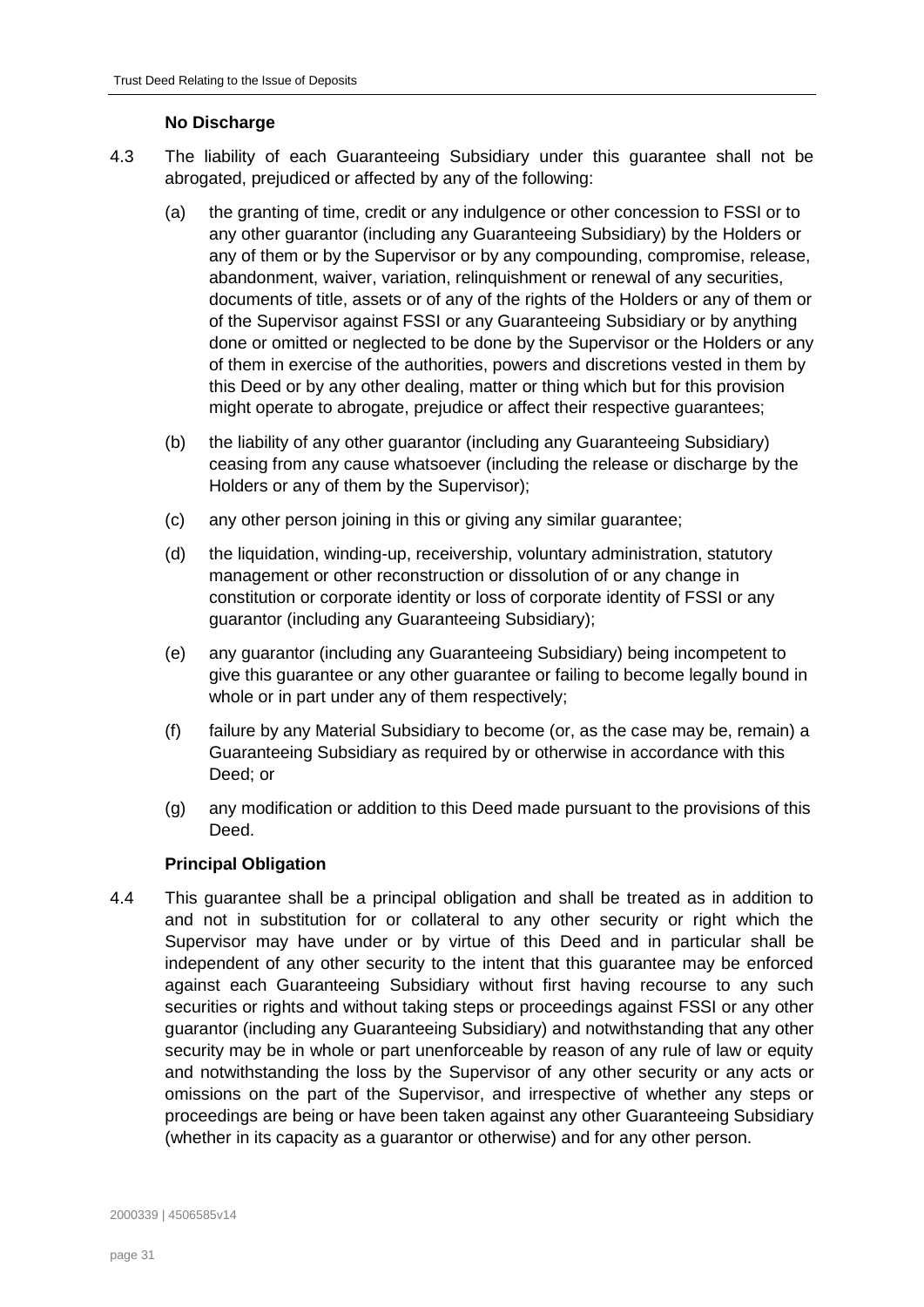# **Continuing Guarantee**

4.5 Subject to clauses [4.6](#page-31-0) and [4.15,](#page-32-1) this guarantee is to be a continuing guarantee and accordingly shall be irrevocable and shall remain in full force and effect until the whole of the Deposits have been paid or satisfied.

# **Enforcement**

<span id="page-31-0"></span>4.6 The Supervisor may as regards all or any of the Guaranteeing Subsidiaries determine from time to time whether it shall enforce or refrain from enforcing this guarantee and unless otherwise directed by a Special Resolution, may from time to time make any arrangement or compromise with any Guaranteeing Subsidiary which the Supervisor may think expedient in the interests of the Holders.

# **Payments in Gross**

4.7 All moneys from time to time received by the Supervisor in reduction of the Deposits from or on account of FSSI or any Guaranteeing Subsidiary including any dividends upon the liquidation of FSSI or any other Guaranteeing Subsidiary or any other guarantor from any other person and capable of being applied by the Supervisor in reduction of the Deposits shall be regarded as payments in gross without any right on the part of any Guaranteeing Subsidiary to stand in the place of the Supervisor in respect of or to claim the benefit of any moneys so received as against FSSI or any other Guaranteeing Subsidiary until the whole of the Deposits have been paid or satisfied so that in the event of any Guaranteeing Subsidiary or other guarantor going into liquidation the Supervisor shall be entitled to prove against it for the total indebtedness of FSSI in relation to the Deposits.

# **Suspense Account**

4.8 In the event of the liquidation of any Guaranteeing Subsidiary or any other guarantor, no Guaranteeing Subsidiary shall prove in such liquidation in competition with the Supervisor and each Guaranteeing Subsidiary hereby authorises the Supervisor to prove for all moneys which such Guaranteeing Subsidiary has paid hereunder or are otherwise owing to it and have not been repaid to it by any other Guaranteeing Subsidiary and to retain and to carry to a suspense account and appropriate at the discretion of the Supervisor any amount received until the Supervisor shall have received one hundred cents in the dollar in respect of the indebtedness of FSSI and each other Guaranteeing Subsidiary in relation to the Deposits. Each Guaranteeing Subsidiary hereby waives in favour of the Supervisor all rights whatever against the Supervisor and FSSI and any other guarantor or other person or their or its estate and assets so far as necessary to give effect to anything in this guarantee contained.

# **Other Securities**

4.9 This guarantee shall not prejudicially affect or be prejudicially affected by any guarantee now or later held by the Supervisor for the Deposits but such other guarantee shall be deemed to be collateral herewith and no Guaranteeing Subsidiary will as against the Supervisor in any way claim the benefit or seek the transfer of any such security or any part or any right of recourse.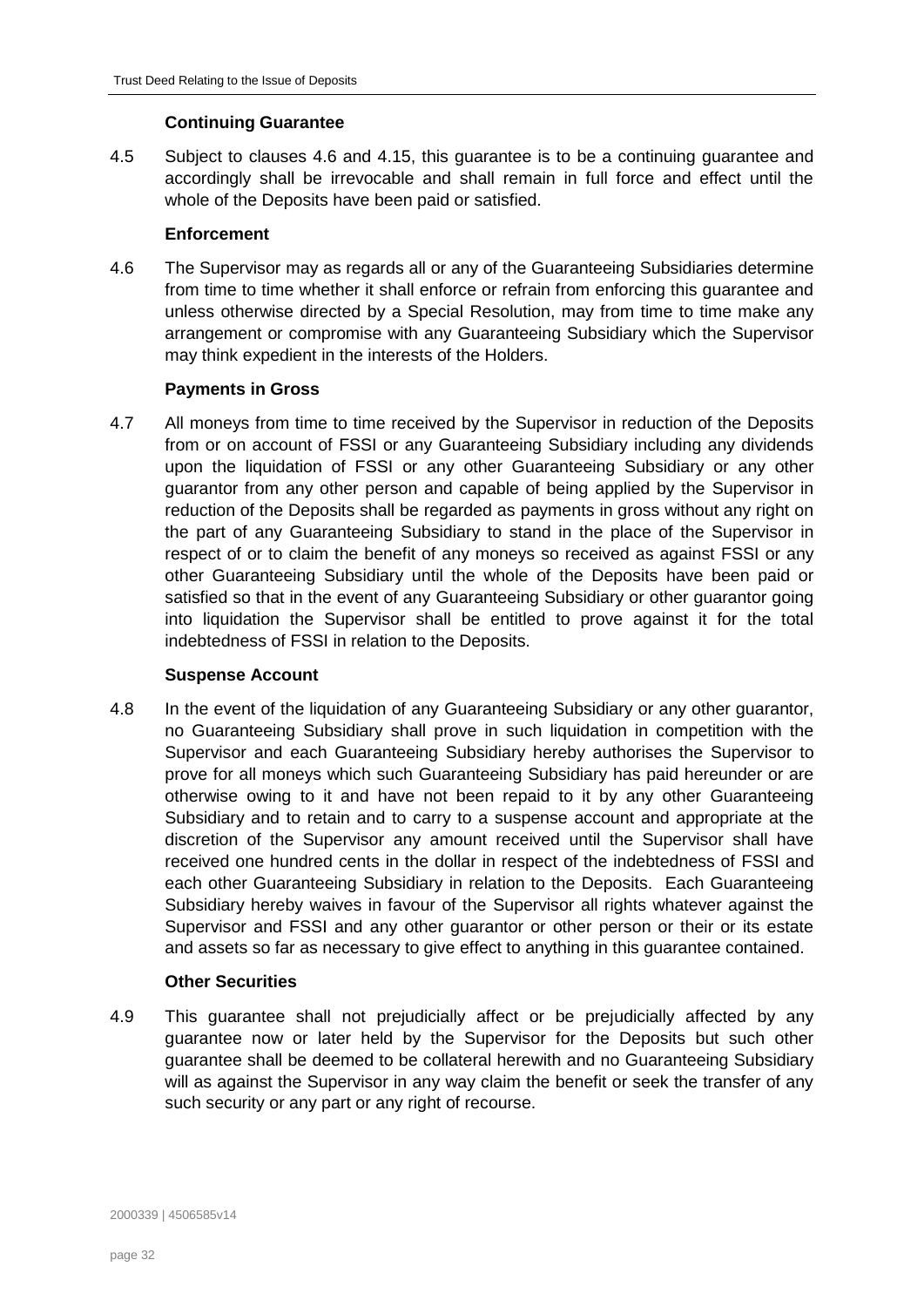# **Payments Avoided**

4.10 If any payment made to the Supervisor or to any Holder by or on behalf of any Guaranteeing Subsidiary be voided by law such payment shall be deemed not to have discharged or affected the liability of each Guaranteeing Subsidiary and in that event the Supervisor and each Guaranteeing Subsidiary shall be restored to the position in which each would have been and be entitled to exercise all the rights which each would have had if such payment had not been made.

# **Rights Suspended**

4.11 Each Guaranteeing Subsidiary shall in respect of any sums paid by it, and in respect of any other rights which may accrue howsoever to it in respect of any sum so paid, rank and be entitled to enforce the same only after the Deposits shall have been duly paid and satisfied.

# **Principal Debtor**

4.12 Although as between FSSI and each Guaranteeing Subsidiary the joint and several liability of each Guaranteeing Subsidiary to the Supervisor may be that of sureties only, nevertheless as between each Guaranteeing Subsidiary and the Supervisor the liability of each Guaranteeing Subsidiary shall be deemed to be the liability of a principal debtor and such liability shall not be affected or diminished by any other provision of this Deed or by any other act indulgence or omission which but for this present provision would have operated to release any Obligor wholly or partly from its liability under this Deed to the Supervisor.

# **Further Guaranteeing Subsidiaries**

- <span id="page-32-0"></span>4.13 FSSI shall procure:
	- (a) any Company that shall become a Material Subsidiary; and
	- (b) any other Subsidiary if required to ensure compliance with clause [3.4\(](#page-27-0)a)(iii),

shall promptly become a Guaranteeing Subsidiary by executing and delivering to the Supervisor a Deed in the form or substantially in the form prescribed in the Third Schedule of this Deed, guaranteeing the Deposits and agreeing to become bound by this Deed as a Guaranteeing Subsidiary, together with a certificate of a director of the relevant Subsidiary, in a form and substance satisfactory to the Supervisor.

# **Compliance by Guaranteeing Subsidiaries**

4.14 FSSI hereby covenants with the Supervisor that it will use its voting powers in and representation on the board of directors of each Guaranteeing Subsidiary in such manner as to ensure compliance and observance by each Guaranteeing Subsidiary at all times with the provisions of this Deed.

# **Release of Guaranteeing Subsidiaries**

<span id="page-32-1"></span>4.15 At any time before the Date of Enforcement, upon the request in writing and at the cost of FSSI and without approval by the Depositors (unless in the opinion of the Supervisor the interests of the Depositors would be materially prejudiced), the Supervisor may: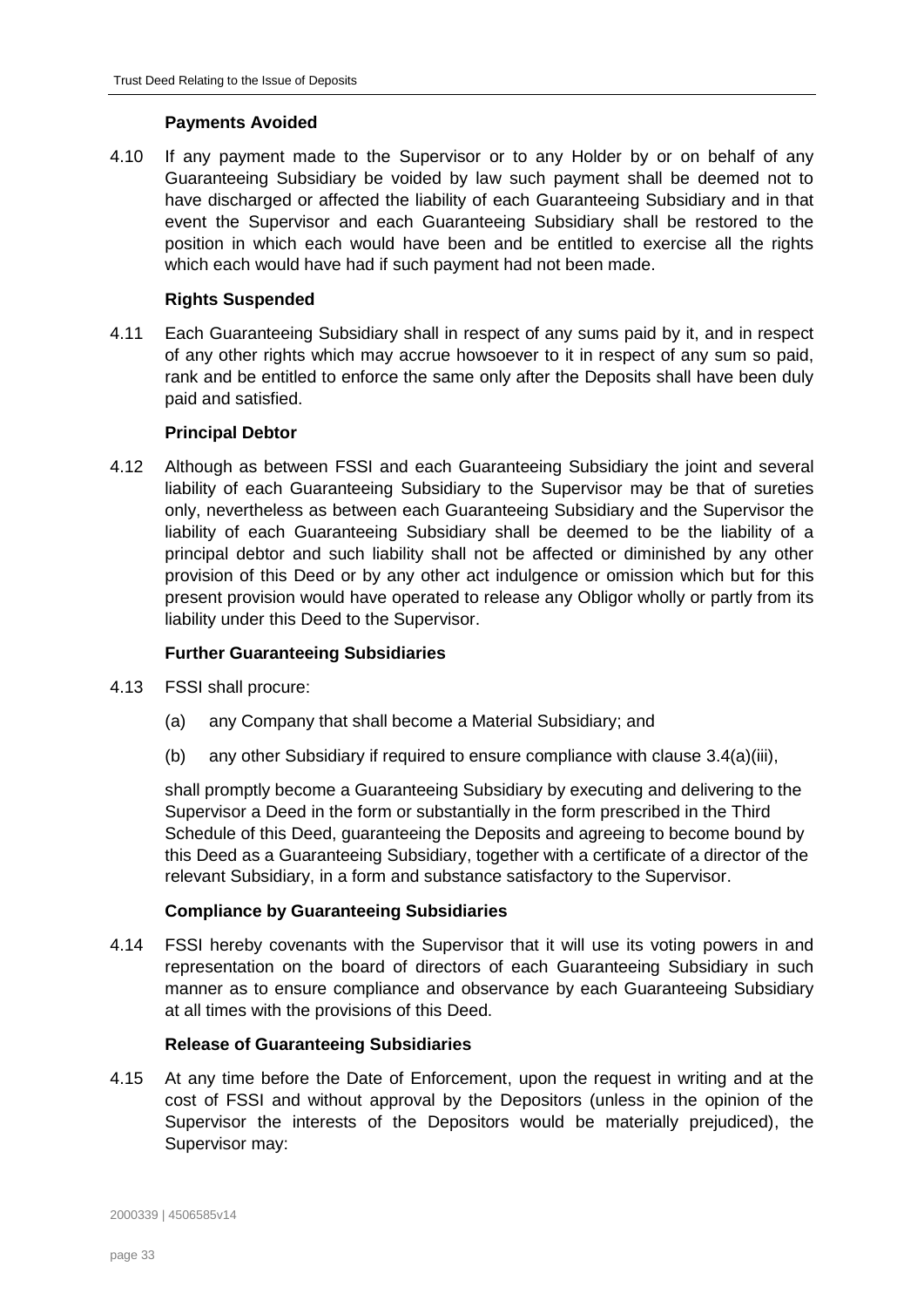- (a) release any Guaranteeing Subsidiary from its guarantee and other obligations under or pursuant to this Deed; and
- (b) execute all documents which may be necessary to effect any such release or discharge,

provided that:

- (c) two directors of FSSI have certified in writing that, in their opinion, the following conditions are satisfied:
	- (i) to the best of the directors' knowledge and belief (after having made due enquiry) no Event of Default or other event which, with the passing of time or the giving of notice or fulfilment of both, would constitute an Event of Default:
		- (1) has occurred and is continuing as at the date of the certificate; or
		- (2) would occur as a result of the release;
	- (ii) as at the date on which the release is intended to be effective, there will be no Guaranteed Money owing (other than contingently under this Deed) by that Guaranteeing Subsidiary; and
		- (1) based on the most recent financial statements provided to the Supervisor under clause [6.1;](#page-35-1) and
		- (2) having regard to all other circumstances that the directors know or ought to know affect, or may affect, the financial position of the Consolidated Group or the Guaranteeing Group respectively,

the covenants in clause 3.4(a)(iii) of the Facility Agreement will continue to be complied with after the intended date of release; and

(d) the Supervisor (acting reasonably) has no reason to believe that those conditions are not satisfied.

# <span id="page-33-0"></span>5. **Events of Default and Enforcement**

# **Events of Default**

- <span id="page-33-4"></span><span id="page-33-3"></span><span id="page-33-2"></span><span id="page-33-1"></span>5.1 The Supervisor shall upon receiving a direction to do so by a Special Resolution, and may at its option without any such direction, by written notice to FSSI, declare all of the Principal Moneys to be immediately due and payable on the happening of any one or more of the following events:
	- (a) **Principal Moneys:** if default shall be made in the payment on the due date of any Principal Moneys or for three (3) Business Days in the payment of interest on the Principal Money;
	- (b) **Other Moneys:** if default shall be made for a period of three (3) Business Days after written demand for the payment of any other moneys due and payable by FSSI or any Guaranteeing Subsidiary pursuant to this Deed;
	- (c) **Specific Obligations**: an Obligor breaches or fails to comply with any of the obligations imposed on it under clauses [3.1\(a\),](#page-22-1) [3.2\(a\)](#page-23-1) or [3.4;](#page-27-0)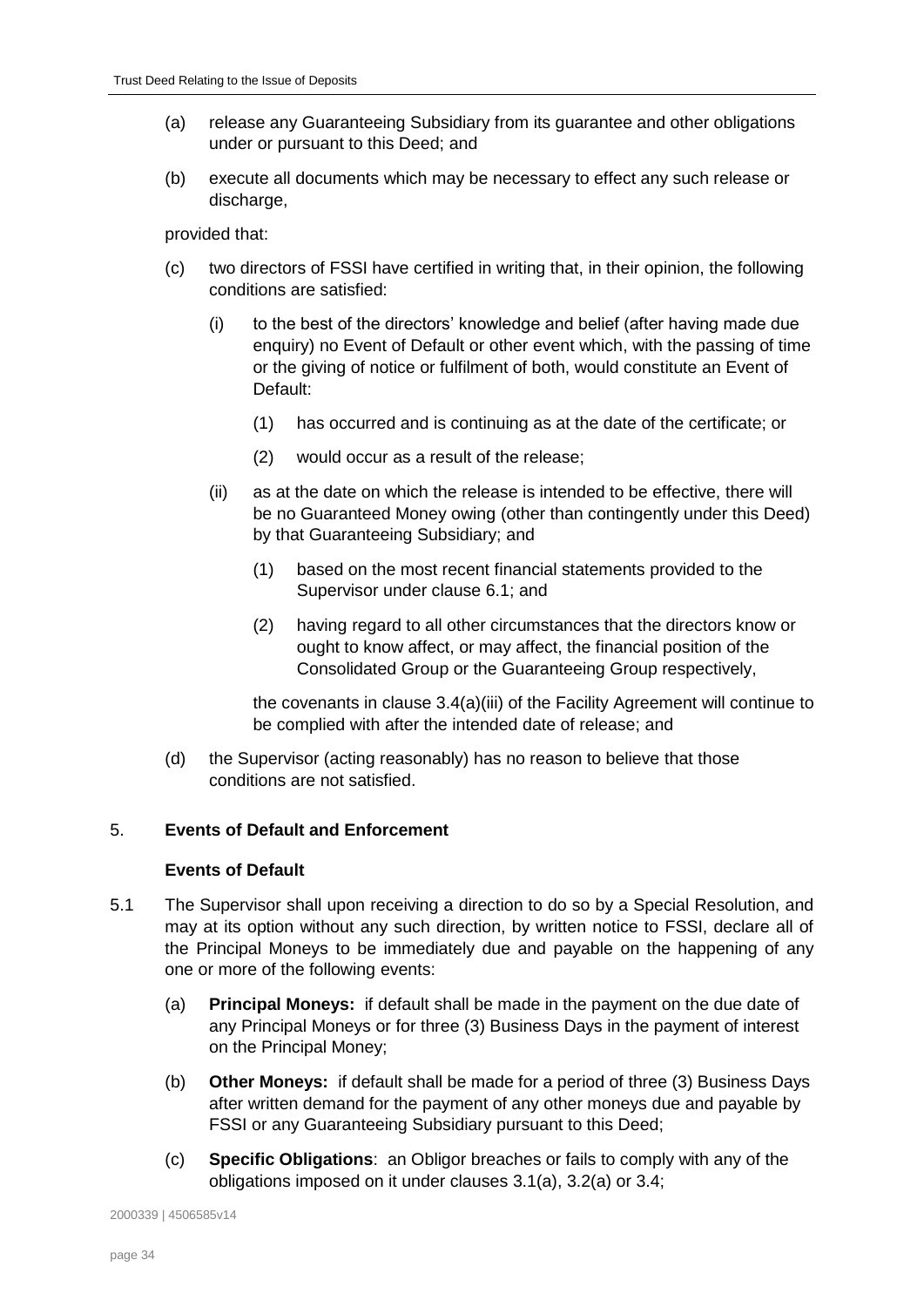- (d) **Other Breaches**: an Obligor breaches or fails to comply with any of the obligations imposed on it under this Deed (other than those referred to in clauses  $5.1(a)$ ,  $5.1(b)$  or  $5.1(c)$  and such breach or failure to comply (if capable of remedy) continues for 10 Business Days from the earlier of the relevant Obligor first becoming aware of that breach or failure or the Supervisor having given notice of the breach or failure to FSSI or the relevant Obligor;
- (e) **Insolvency Event**: an Insolvency Event occurs in relation to an Obligor;
- <span id="page-34-0"></span>(f) **Security Trust Deed**: the occurrence of an event of default (however described) which results in any security right under the Security Trust Deed being enforced or becoming capable of enforcement;
- <span id="page-34-1"></span>(g) **Cross-Default**:
	- (i) any Financial Indebtedness of an Obligor (other than in respect of Deposits but including any Secured Indebtedness) is declared due and payable or is placed on demand prior to its specified maturity as a result of an event of default or review event or default event (in each case, however described); or
	- (ii) any commitment for any Financial Indebtedness of an Obligor is cancelled or suspended by a creditor of an Obligor as a result of an event of default or review event (in each case, however described),

<span id="page-34-2"></span>provided that no Event of Default will occur under this clause [5.1\(f\)](#page-34-0) if the aggregate amount of Financial Indebtedness, or commitment for Financial Indebtedness, falling within sub-clauses [\(i\)](#page-34-1) to [\(ii\)](#page-34-2) above is less than 1% of the Total Tangible Assets of the Group (or its equivalent in any other currency or currencies);

# **Supervisor's Powers**

<span id="page-34-3"></span>5.2 At any time after the Deposits have become payable in accordance with this clause [5,](#page-33-0) the Supervisor may, in its discretion and shall upon receiving a direction to do so by Special Resolution, and without further notice, declare the Deposits to have become immediately due and payable, and the Deposits shall immediately be due and payable, and institute such proceedings as it thinks fit to enforce payment of the Guaranteed Moneys, including by enforcing the guarantee given by the Guaranteeing Subsidiaries under clause [4](#page-29-0) and the Supervisor may execute and do all such assurances and things as the Supervisor may think fit.

# **Money held by Supervisor**

5.3 If the Supervisor shall hold any moneys that represent Principal or premium (if any), interest or other continuing financing charges, costs, expenses, fees and commissions on any Deposits that have become void according to their terms and conditions or to which clause [2.12](#page-21-1) applies the Supervisor shall pay the same to FSSI provided there are no outstanding claims in respect of those Deposits and subject to payment or retention of all costs, charges, fees, costs of realisation, expenses and liabilities incurred and payments made by or on behalf of the Supervisor in relation with such amounts.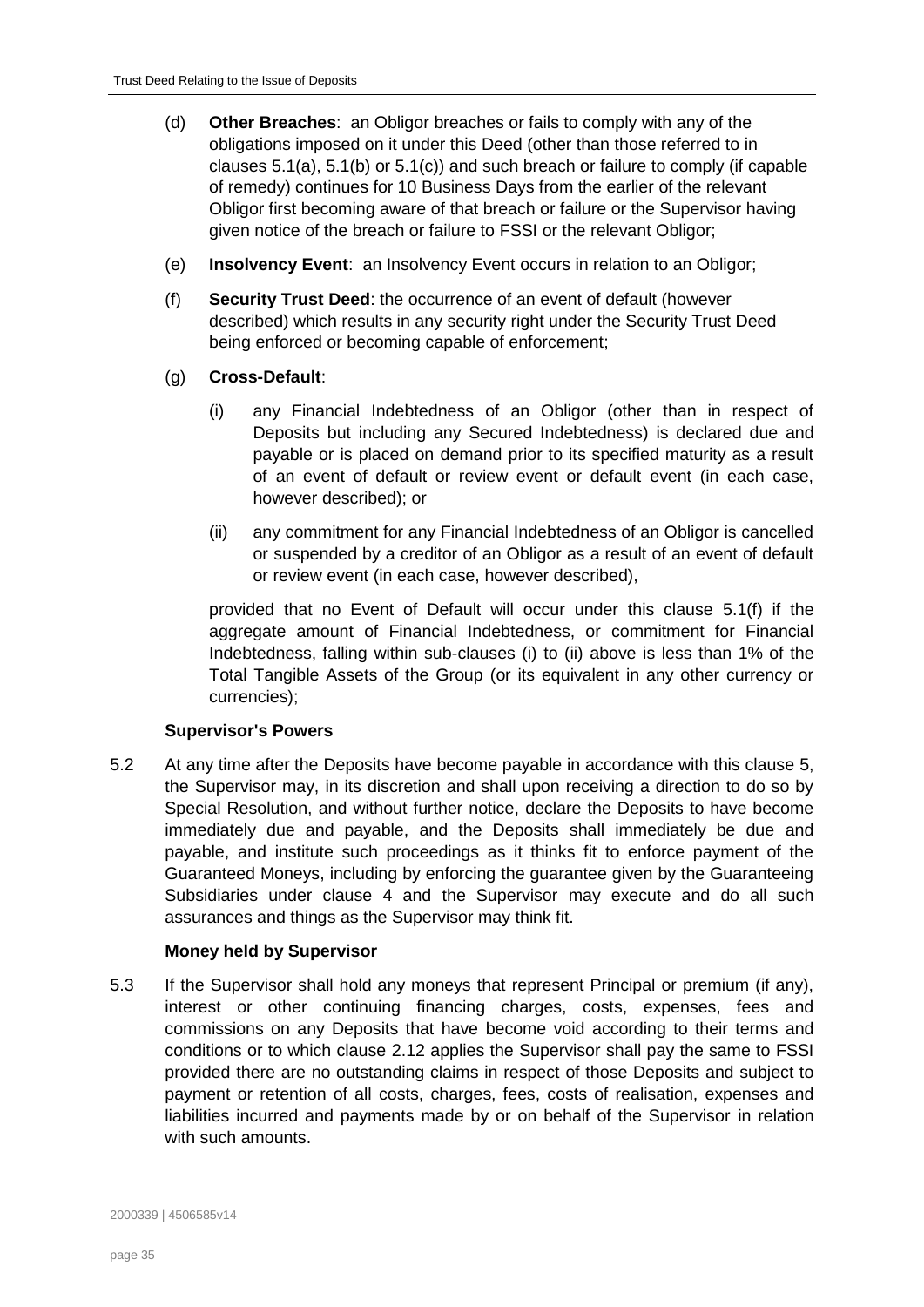# **Trust Proceeds of Conversion**

<span id="page-35-2"></span>5.4 All moneys received by the Supervisor after the Date of Enforcement shall (subject to payment or provision out of or for any debts or liabilities having priority to the Deposits) to be held and applied:

**First** (subject to any order made by any Court) in payment or retention of all costs, charges, fees, costs of realisation, expenses and liabilities incurred and payments made by or on behalf of the Supervisor under this Deed and of all remuneration payable to the Supervisor including interest as provided in this Deed;

**Secondly** in payment of preferential payments (if any) payable under the provisions of the Seventh Schedule of the Companies Act and otherwise at law;

**Thirdly** in or towards payment of any prior ranking Financial Indebtedness (including, without limitation, any Financial Indebtedness secured by the Security Trust Deed);

**Fourthly** repayment to the Holders of the Deposits, and payment of all other unsecured obligations, on a pari passu basis; and

**Fifthly** subject to the rights of any subsequent encumbrancers or secured parties, in payment of the surplus (if any) of such moneys to FSSI or such other person as required by law or otherwise as the Supervisor may direct.

# **Power to Call for and Rely on Certificate of Indebtedness**

5.5 For the purposes of determining the appropriate payment to be made to any Holders pursuant to clause [5.4,](#page-35-2) or the voting entitlement of any Holder under this Deed, the Supervisor may (but need not) require any Holder to provide it with a certificate giving details of all amounts of any particular kind due or alleged to be due in respect of that Holder's Deposit as at any date. The Supervisor shall be entitled to reply upon the accuracy and correctness of any such certificate. Each Holder shall also provide the Supervisor with whatever information it may require for the purpose of this clause. The Supervisor shall incur no liability in so acting or for the consequences of so acting should any such certificate or information prove to have been incorrect, or for failing to request or obtain any such certificate or information.

#### <span id="page-35-0"></span>6. **Financial and other information**

#### **Financial Information**

- <span id="page-35-5"></span><span id="page-35-4"></span><span id="page-35-3"></span><span id="page-35-1"></span>6.1 FSSI shall deliver to the Supervisor (and in each case in a form and containing a level of detail, and, in respect of (d) only, in substance satisfactory to the Supervisor):
	- (a) **Yearly**: as soon as reasonably practicable and in any event within 120 days of the end of each Financial Year, audited Accounts of the Group as at the end of and for that Financial Year;
	- (b) **Half-Yearly**: as soon as reasonably practicable, and in any event within 45 days after 31 August in each year, unaudited Accounts of the Group as at the end of and for that financial half-year;
	- (c) **Management accounts**: as soon as reasonably practicable, and in any event within 45 days after the end of each financial quarter-end of the Group,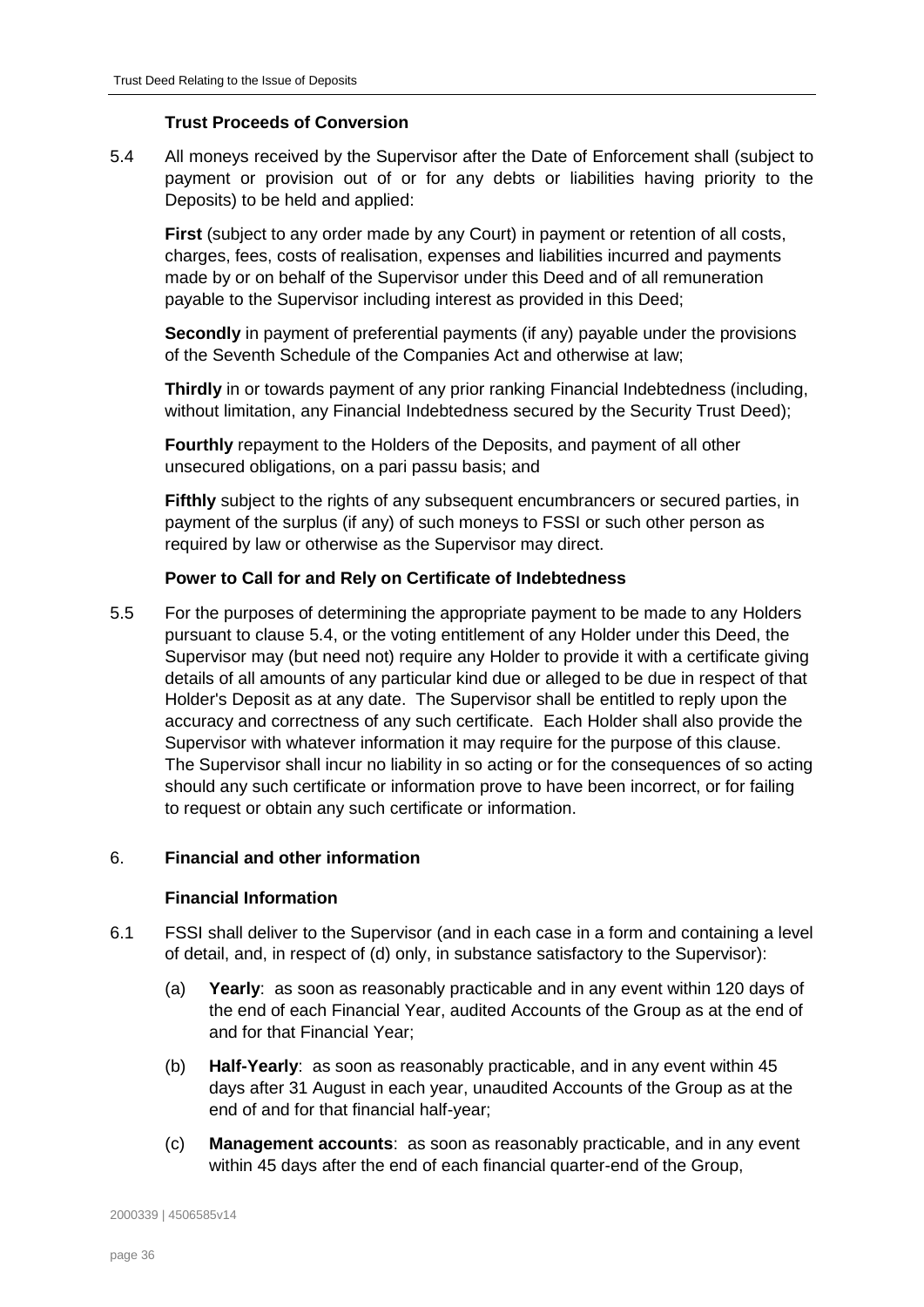management accounts for the Group, consisting of a summary profit and loss statement and balance sheet;

- <span id="page-36-1"></span>(d) **Compliance Certificate**: with each set of Accounts delivered pursuant to clause  $6.1(a)$ ,  $6.1(b)$  or  $6.1(c)$ , a Compliance Certificate signed by two directors of FSSI or by one director of FSSI and either the chief executive officer or the chief financial officer of FSSI:
	- (i) attaching in reasonable detail workings which form the basis for the calculation of the financial ratios set out in clause [3.4,](#page-27-0) provided that in respect of the Test Date falling on the last day of the relevant Financial Year or financial half-year a Compliance Certificate is only required to be provided at the time of delivery Accounts under clauses [6.1\(a\)](#page-35-3) and [6.1\(b\)](#page-35-4) and providing a reconciliation of the relevant Accounts (in a form to be agreed) in respect of the effect of IFRS 16; and
	- (ii) certifying the matters set out in clause [7.1.](#page-36-2)

# **Preparation of Financial Information**

- 6.2 FSSI shall ensure that all Accounts (and all management accounts) delivered to the Supervisor under clause [6.1:](#page-35-1)
	- (a) **NZ GAAP**: are prepared in accordance with NZ GAAP consistently applied (except to the extent agreed by the Supervisor in writing); and
	- (b) **Fair View**: give a true and fair view in accordance with NZ GAAP of the financial position of the Consolidated Group and the results of the operations of the Consolidated Group as at the end of and for the period for which those Accounts are prepared.

# <span id="page-36-0"></span>7. **Resolutions and Reports for Supervisor**

# **Reporting**

- <span id="page-36-3"></span><span id="page-36-2"></span>7.1 FSSI covenants with the Supervisor that it will:
	- (a) **Compliance Certificate – Additional Reporting:** If FSSI is required to issue a Compliance Certificate under clause [6.1\(d\),](#page-36-1) then such Compliance Certificate shall include certifications on behalf of the Directors as to the following matters:
		- (i) stating to the best of their knowledge and belief after having made due enquiry whether or not since the last Test Date:
			- (1) any matters have occurred which in their opinion may have a material adverse effect on the interest of the Holders and if so giving particulars;
			- (2) all interest and Principal due and payable on the Deposits has been paid or otherwise dealt with in accordance with the terms of issue;
			- (3) FSSI has or its agents have duly maintained the Register;
			- (4) FSSI and each Guaranteeing Subsidiary have duly observed and performed their obligations under the Trust Deed;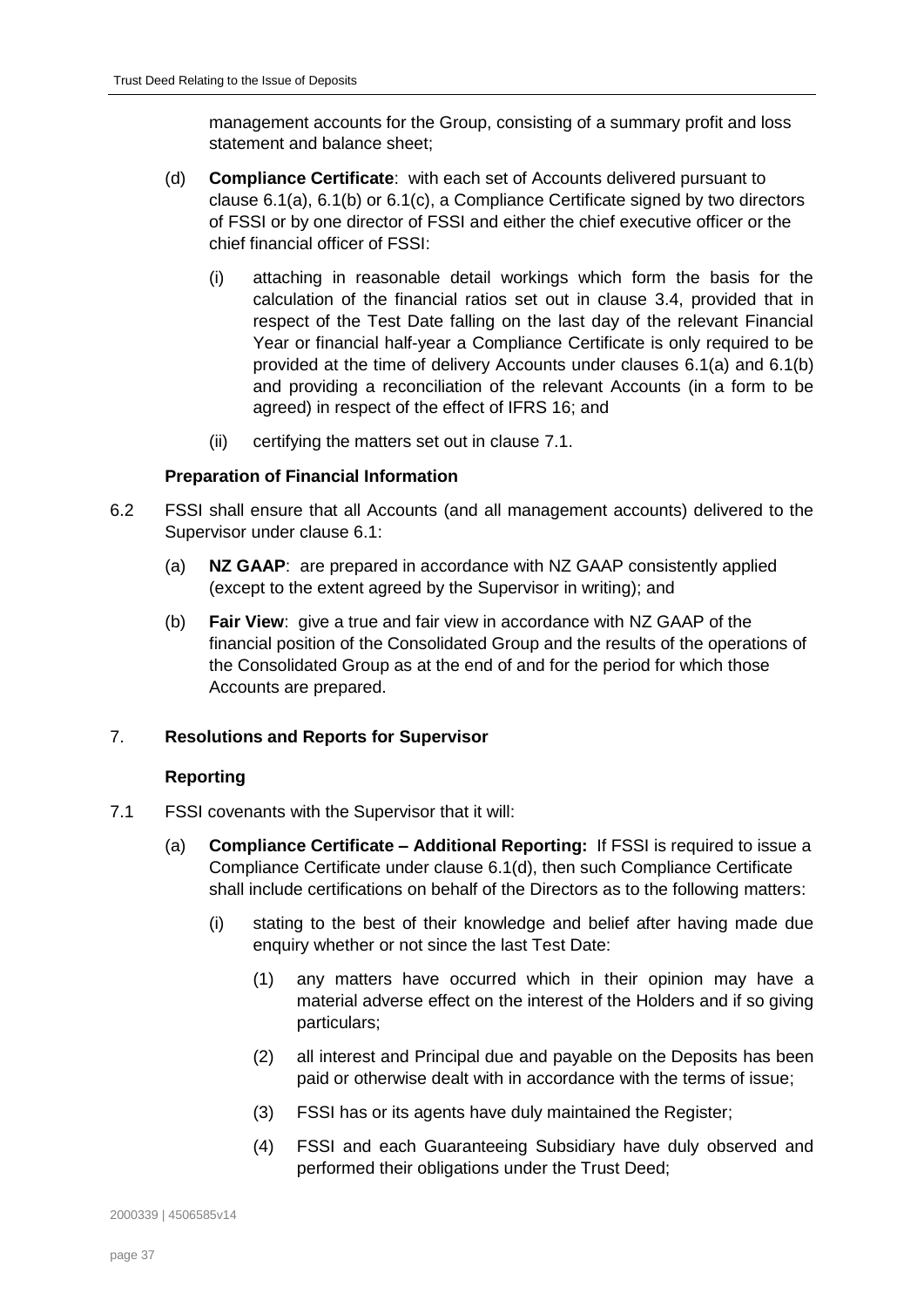- (5) any trading or capital loss that has been sustained by the Guaranteeing Group or any member of it which is material to the Guaranteeing Group taken as a single entity and if so, particulars;
- (6) any material contingent liabilities have been incurred by any Obligor (other than Secured Contingent Liabilities or in the ordinary course of business) and if so the amount and whether or not any contingent liability has matured or is likely to mature within the succeeding twelve (12) months which will have a material adverse effect on any Obligor in its ability to repay the Deposits;
- (7) any circumstances affecting the Guaranteeing Group or any member of it have occurred which may have a material adverse effect on the interest of any class of Holders and if so, particulars;
- (8) there has been any material change in the nature of the business of the Guaranteeing Group taken as a whole and if so particulars of that change;
- (9) any Subsidiaries which are Non-Guaranteeing Subsidiaries have been formed or acquired;
- (10) any circumstances known to them that may materially adversely affect the ability of the Guaranteeing Group to pay its Liabilities due within the next 3 months:
- (11) FSSI or any Guaranteeing Subsidiary has changed its name (including the name appearing on the certificate of incorporation or any name under which it trades in the ordinary course of its business), the location of its principal place of business or its place of incorporation and whether or not FSSI or any Guaranteeing Subsidiary intends to make any such change during the immediately following reporting period;

and also stating:

- (12) that there are no Charges over the Assets of any Obligor other than Permitted Security Interests (and in the case of Charges arising by operation of law, stating the course of action proposed by FSSI to discharge that Charge);
- (13) particulars of all investments, loans, financial accommodation, and guarantees made or given by any member of the Guaranteeing Group to or on behalf of any Non-Guaranteeing Subsidiary or Related Company other than Secured Contingent Liabilities or trade credit advanced in the ordinary course of business;
- (14) any event has happened which has given or could give rise to an Event of Default and, if so particulars of that event;
- (15) particulars of all major purchases (being purchases over \$10 million) not in the ordinary course of business;
- (16) the amount of Deposits outstanding;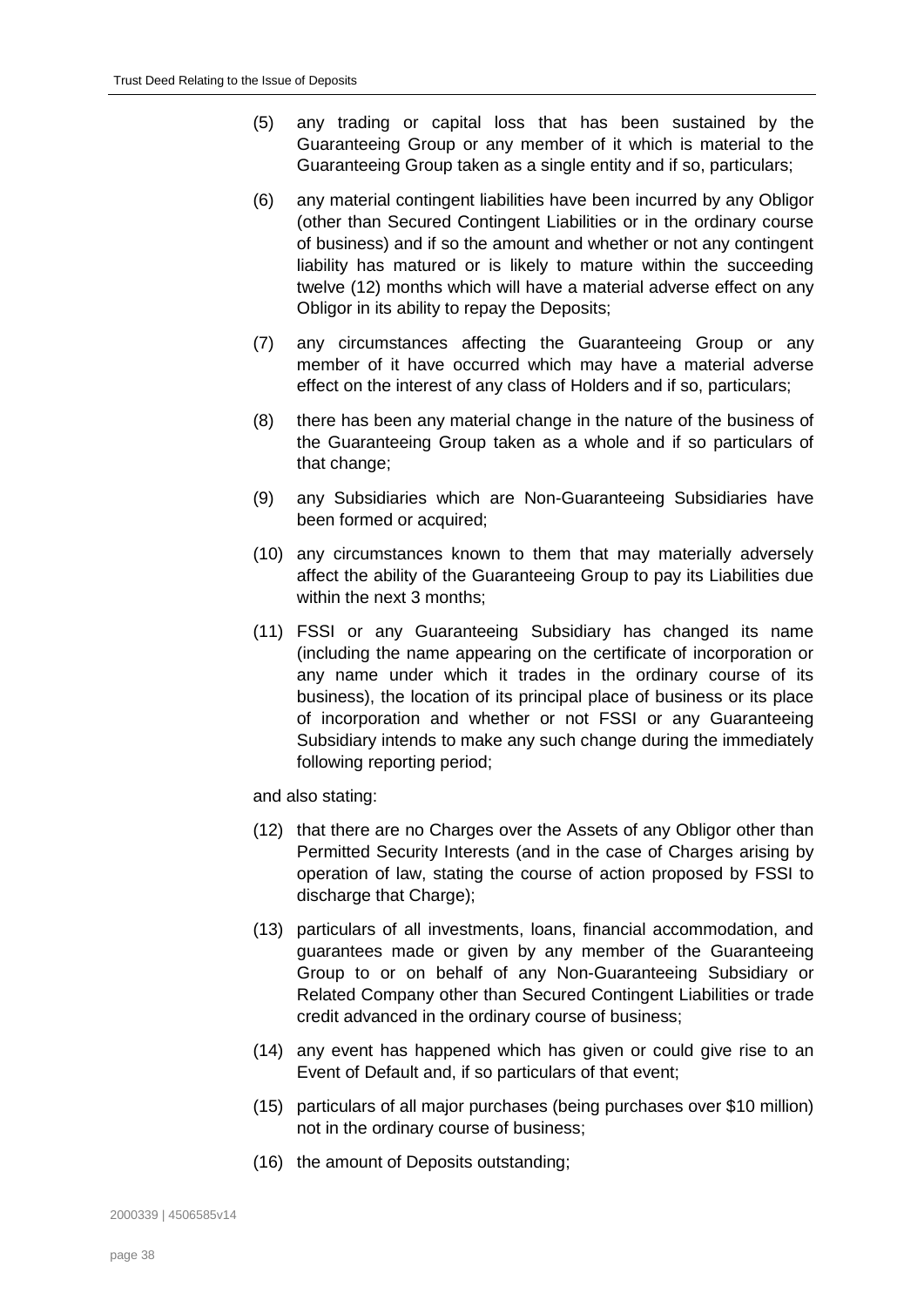- (17) details of Secured Debt (as that term is defined in clause [3.4\(b\)\)](#page-27-2); and
- (18) details of all Subsidiaries which are not Material Subsidiaries.
- (ii) Stating that, having considered the financial position (including contingent liabilities) of the Guaranteeing Group as a going concern which the Directors are satisfied will be the case and the statement of financial position referred to above and also such budgets, reports, projections, certificates and assurances as they deem necessary and its anticipated trading and sources of finance arranged or expected on reasonable grounds to be arranged during the twelve (12) months from the relevant certification date, the Directors certify that to the best of their information and belief they are of the opinion that:
	- (1) the Deposits have been issued without breach of any of the provisions of this Deed; and
	- (2) the Guaranteeing Group will be able to meet or otherwise satisfy in accordance with accepted commercial practice all its liabilities which fall due or are anticipated to become payable during the 12 months from the date of the certificate.
- <span id="page-38-0"></span>(b) **Auditors Report:** within 120 days of the end of FSSI's financial year to furnish to the Supervisor a report by the Auditor stating as of the date of the last audited statement of financial position concerned:
	- (i) **Breaches:** whether or not in the performance of its duties as Auditor it has become aware of any of the circumstances described in section 199(2) of the FMCA or any breach of the provisions of this Deed or the terms of the Deposits or any other matter which in its opinion is relevant to the exercise or performance of the powers or authorities conferred or imposed on the Supervisor by the Companies Act, the FMCA, this Deed or by law and if so giving particulars and in particular (but without prejudice to the generality of the foregoing) whether it has objected to any of the principles and practices applied in the preparation of such last audited statement of financial position;
	- (ii) **Investigation required:** whether or not its audit has disclosed any matter calling in its opinion for further investigation by the Supervisor in the interests of the Holders and if so, particulars;
	- (iii) **Registers:** whether or not FSSI or its agents have duly maintained the Register, in all material respects in accordance with the requirements of the FMCA and whether it contains the information required by the FMCA;
	- (iv) **Compliance Certificates:** that it has perused the Compliance Certificate furnished pursuant to clause [6.1\(d\)](#page-36-1) in terms of the annual Accounts required to be delivered under clause [6.1\(a\)](#page-35-3) and the Compliance Certificates provided pursuant to clause [6.1\(d\)](#page-36-1) since the last report by the Auditor given pursuant to clause [7.1\(b\)](#page-38-0) and that: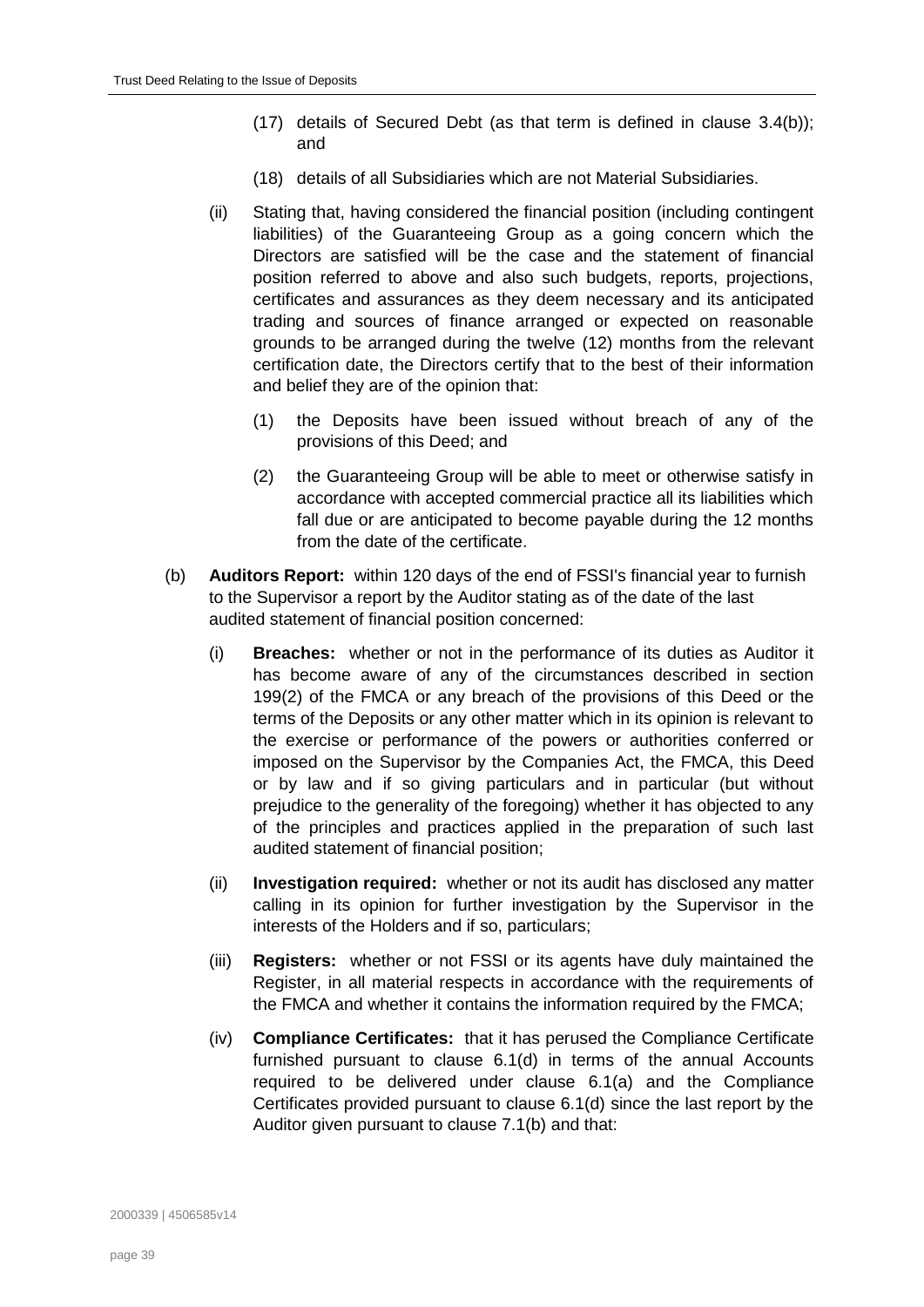- (1) so far as matters that it has observed in the performance of its duties as Auditor are concerned, the statements and information contained in such certificates are fairly stated; and
- (2) where relevant, the figures set out in each Compliance Certificate have been correctly extracted from the audited financial statements of the Group;
- (v) **Material Changes:** whether it has knowledge of any material change during the immediately preceding financial year in the method of valuation of any part of the Assets or Liabilities of the Guaranteeing Group or any member of it;
- (vi) **Payments:** whether or not from normal audit tests it has conducted it is satisfied that all Deposits have been paid or otherwise satisfied when due; and
- (vii) **Other**: Any other matter required to be set out in that report by the FMCA or the FMCR.
- (c) **Balance Date and Financial Year of Company and its Subsidiaries:** ensure that FSSI and each of its Subsidiaries will, unless the Supervisor otherwise approves in any particular case, have and continue to have the same balance date and financial year for the purposes of their respective audited annual financial accounts;
- (d) **Change in Subsidiaries:** give notice in writing to the Supervisor of:
	- (i) the acquisition or formation by FSSI or any Guaranteeing Subsidiary of any Subsidiary including the name thereof and furnish to the Supervisor a copy of the most recent statement of financial position and profit and loss account of any Subsidiary so acquired;
	- (ii) any change in the shareholding of a Subsidiary which does or may effect a change of control or direction thereof by FSSI or by a Guaranteeing Subsidiary;
- (e) **Notice of Investments in Non-Guaranteeing Subsidiaries and Related Companies:** give notice in writing to the Supervisor of any investment in the share capital of, loan or financial accommodation made available to, or guarantee or indemnity of the obligations of, a Non-Guaranteeing Subsidiary or a Related Company (other than a Member in the ordinary course of business) or any increase of any such existing investment, loan, financial accommodation, guarantee or indemnity not later than five (5) Business Days after;
- (f) **Give Notice if Financial Limits Exceeded:** immediately give notice in writing to the Supervisor if any of the limits imposed by clause [3.4](#page-27-0) have been or are about to be exceeded (other than the Interest Cover Ratio in clause [3.4\(a\)\(i\)](#page-27-3) which is only required to be tested on each Test Date);
- (g) **Notice of Proceedings:** immediately give notice to the Supervisor of the service of any material notice affecting the Assets or any part of them (and not being in connection with the normal conduct of its business) or of the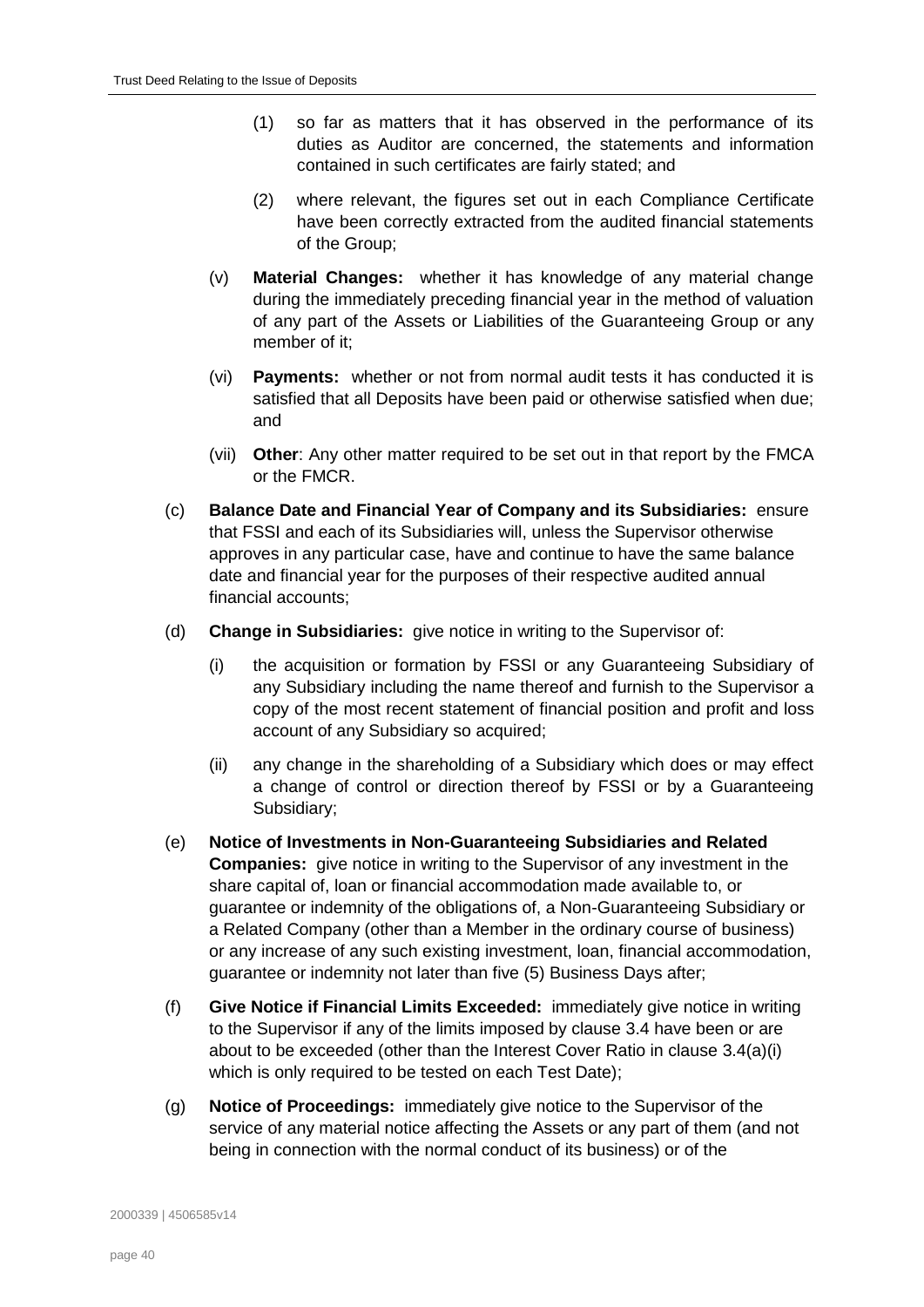commencement of any proceedings which would or may have a material adverse effect;

- (h) **Notice of Demand Under Guarantee of Non-Guaranteeing Subsidiary or Related Company:** immediately inform the Supervisor of any demand made on any Guaranteeing Group Member under any guarantee of the obligations of any Related Company and whether or not any payment thereunder will result in a breach of the provisions of clause [3.4;](#page-27-0)
- (i) **Notice of Insurances:** at the same time as the Compliance Certificate in respect of the financial year of FSSI is furnished to the Supervisor, furnish to the Supervisor a certificate by an officer of FSSI or by an insurance broker approved by the Supervisor listing all policies of insurance effected pursuant to clause [3.3](#page-26-0) and affecting the Assets and giving such details as the Supervisor may require and including notice of any claims over \$1,000,000;
- (j) **Requested information and reports**: if requested by the Supervisor (or a person authorised by the Supervisor to exercise its powers), within the time and in the manner (which must be reasonable in the circumstances) specified by the Supervisor:
	- (i) make available to the Supervisor all documents and records relating to FSSI; and
	- (ii) provide the Supervisor with any other reports (which have been, if requested by the Supervisor, signed by at least two Directors or one Director and either the chief executive office or the chief financial officer of FSSI), information, confirmations or financial statements required by the Supervisor (or other authorised person).

The reports, information, confirmations or financial statements may be about any matter relevant to the performance of the Supervisor's functions and include forward-looking reports;

- (k) **Contravention or possible contravention of Issuer Obligations**: if it has reasonable grounds to believe that it has contravened, may have contravened, or is likely to contravene any of its Issuer Obligations in a material respect, as soon as practicable:
	- (i) deliver to the Supervisor a report of the contravention or possible contravention to the Supervisor; and
	- (ii) advise the Supervisor of the steps (if any) that FSSI has taken or intends to take in light of the contravention or possible contravention and the date by which the steps were taken or are to be taken;
- (l) **Serious financial problems**: if it becomes aware of information on the basis of which it could reasonably form the opinion that it is, or is likely to become, insolvent, as soon as practicable:
	- (i) deliver to the Supervisor a report to the Supervisor containing all information relevant to that matter that is in the possession or under the control of FSSI and that was obtained in the course of, or in connection with, the performance of its functions as issuer; and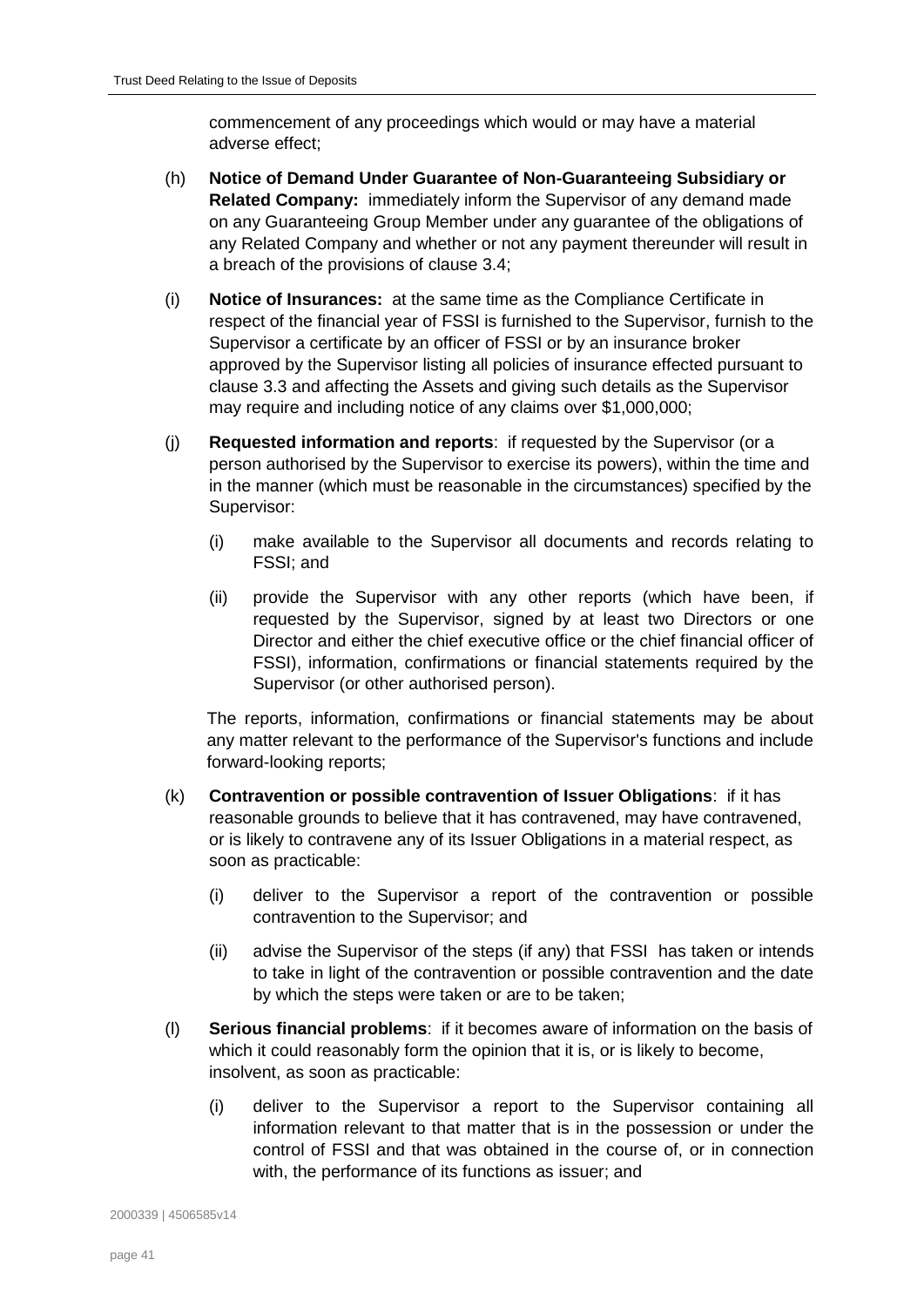- (ii) advise the Supervisor of the steps (if any) that FSSI intends to take in respect of that matter and the date by which the steps are to be taken;
- (m) at the same time as it notifies the Registrar of Financial Service Providers under section 95 of the FMCA, notify the Supervisor of any "prescribed change" as defined in section 95(2) of the FMCA; and
- (n) provide the Supervisor, or any other person who is entitled to request a document or other information from FSSI, with the requested document or information as soon as practicable but in any event within 5 Business Days of receipt of the request.

# **Inspection and further information**

- 7.2 FSSI shall from time to time:
	- (a) **Records:** at the request of the Supervisor make available for the Supervisor's inspection the accounting and other records which shall relate to the Deposits; and
	- (b) **Further information:** give to the Supervisor such information as it shall require with respect to all matters relating to such records.

# **Presentation of reports**

7.3 The certificates, resolutions and reports of the Directors required pursuant to clauses [6](#page-35-0) and [7.1](#page-36-2) may be wholly or partly amalgamated in one or more documents or presented separately as the Directors may decide.

# <span id="page-41-0"></span>8. **Certificates and Register**

# **Trusts and Equities**

8.1 FSSI may enter on the Register notice of any trust but shall not be bound to and FSSI may recognise any trust or equity affecting the ownership of any Deposit or any money represented thereby but shall not be bound to except as ordered by a Court or as required by any applicable New Zealand law.

# <span id="page-41-1"></span>8.2 **Certificates**

- (a) **Certificates:** Subject to the terms and conditions of issue of any Deposit, and any requirement at law, FSSI shall issue to every Holder a Certificate which contains the information required under, and which otherwise complies with the FMCA and any other applicable law and is to be in or to the effect of the form set out in the Second Schedule (or in such other form as the Supervisor shall approve).
- (b) **Benefit of Deed:** The Deposits shall be held with the benefit of and subject to the provisions of this Deed, the conditions endorsed on the Certificate and the further conditions contained in the Second Schedule or such (if any) of them as are applicable thereto respectively and any further special conditions not inconsistent with this Deed as may be required by the terms of issue of the Deposit or as may be required by or approved by the Supervisor and the aforesaid provisions, conditions and special conditions shall be binding on FSSI, the Holders and all persons claiming through them respectively.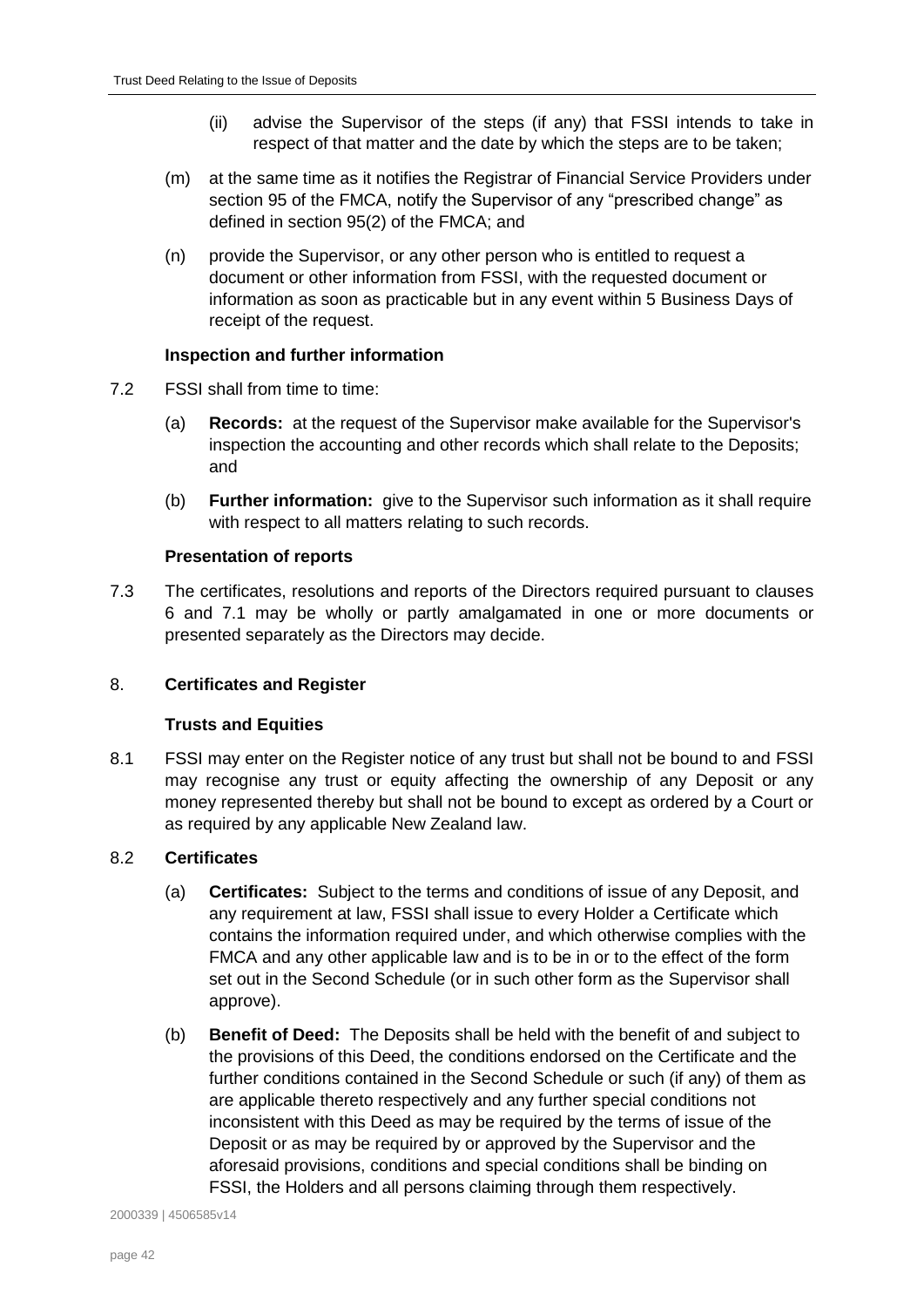- (c) **Execution:** Such Certificate shall be executed by FSSI in such manner as may be permitted by law.
- (d) **Replacement Certificates:** FSSI may at any time issue:
	- (i) with the consent in each case of the Holder concerned and subject to satisfactory indemnification and security therefor, a replacement Certificate as appropriate in substitution for such lost, stolen, damaged, defaced, destroyed or incorrect Certificate;
	- (ii) a balance Certificate where the obligation evidenced by the Certificate has been discharged in part,

provided always that the aggregate nominal amount of the Deposits specified in any such new Certificate or Certificates shall not exceed the aggregate nominal amount of the Deposits specified in the existing Certificate or Certificates which are to be exchanged or (as the case may be) the aggregate nominal amount of such Deposits plus the nominal amount of any additional Deposits to be issued by FSSI to the holder of the Certificate or Certificates being exchange contemporaneously with such exchange. Nothing shall permit FSSI to alter the terms of issue upon which the Deposits were originally issued.

### <span id="page-42-0"></span>8.3 **Register**

- (a) **Register to be kept:** FSSI shall maintain and keep a Register or Registers in respect of the Deposits issued by it at the registered office of FSSI or some place in New Zealand to which the Supervisor shall consent which is sufficient to enable the Directors and the Supervisor to ascertain the nature, ownership, terms and conditions of any of its Deposits. FSSI shall also comply with all statutory requirements necessary to be fulfilled in respect of such Registers.
- (b) **Maintenance of Register:** The Registers may be kept either among FSSI's general accounting records or separately and shall be kept in a manner and form that will enable it to be conveniently and properly audited.
- (c) **Change of Address:** Each Holder (whether joint or several) shall notify FSSI immediately of any change of its name or address and thereupon the Register shall be altered accordingly.
- (d) **Inspection:** The Supervisor and any person authorised in writing by the Supervisor shall be at liberty at all reasonable times during office hours to inspect the Register and to take copies of and extracts from the same. FSSI will ensure that the Register is available for inspection in accordance with the requirements of sections 221 to 225 of the FMCA and otherwise to the extent required by law.

#### (e) **Disclosure and Inspection:**

(i) FSSI shall, if a Holder so requests, make available for inspection, and provide a copy of, or copies of extracts from, the Register which relates to the Deposits registered in the name of that Holder, and all other information and matters required by the Applicable Laws.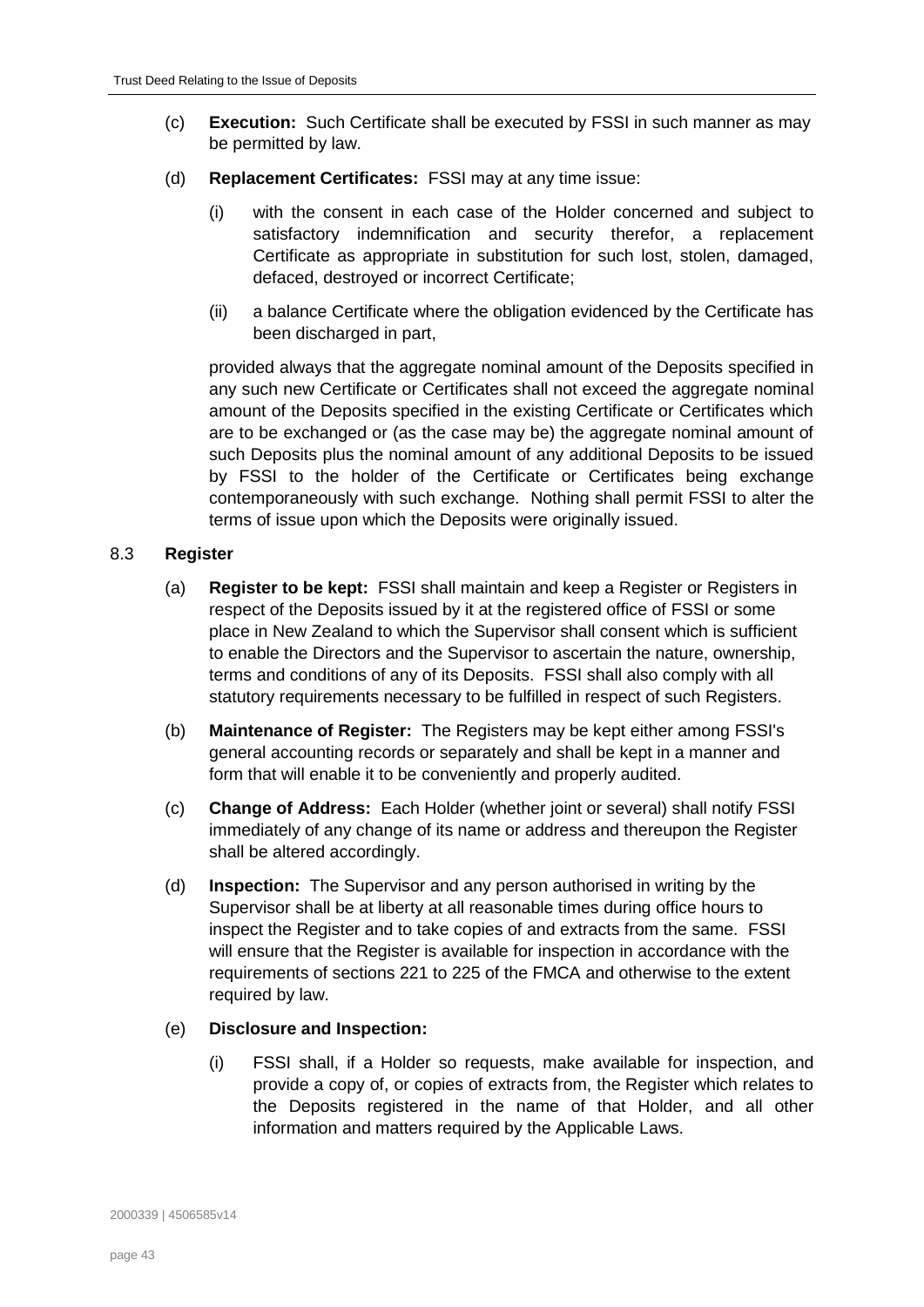- (ii) FSSI and the Supervisor may, at all reasonable times during office hours and subject to any Applicable Laws, inspect and take extracts from the Register.
- (iii) FSSI will procure that the Register is available for inspection in accordance with the requirements of sections 221 to 225 of the FMCA and otherwise to the extent required by law.
- (f) **Audit:** The Register shall be kept to the reasonable satisfaction of the Supervisor and audited by the Auditor in accordance with the applicable auditing and assurance standards by the Auditors (or such other auditors that are acceptable to the Supervisor) annually within 4 months of FSSI's balance date and at such other times as the Supervisor may request in writing if the Supervisor has reasonable grounds for believing that the requirements of this clause [8.3](#page-42-0) are not being complied with.

# <span id="page-43-0"></span>9. **Modification of Trust Deed and Substitution**

# <span id="page-43-2"></span>9.1 **Modifications**

- (a) **Right to amend:** The provisions of this Deed may not be amended or replaced unless the amendment or replacement is made:
	- (i) with the consent of the Supervisor; or
	- (ii) (despite anything to the contrary in this Deed or in any enactment, rule of law, or agreement, including anything relating to the consent of any person to the making of amendments to this Deed) under section 109 of the FMCA, sections 22(7) or 37(6) of the Financial Markets Supervisors Act 2011 or any other power to amend or replace this Deed under an enactment.
- <span id="page-43-1"></span>(b) **Supervisor consent**: Subject to section 112(2)(b) of the FMCA, the Supervisor must not consent to an amendment to, or a replacement of, this Deed unless:
	- (iii) either:
		- (1) the amendment or replacement is approved by, or is contingent on approval by, the Holders; or
		- (2) FSSI and the Supervisor are satisfied that the amendment or replacement does not have a material adverse effect on the Holders; and
	- (iv) the Supervisor certifies to that effect and certifies, or obtains a certificate from a lawyer, that this Deed, as amended or replaced, will comply with sections 104 to 106 of the FMCA on the basis set out in the certificate.
- (c) **Holder consent**: The approval of the Holders for the purposes of clause [9.1\(b\)](#page-43-1) must be the approval of a Special Resolution of:
	- (v) the Holders**;** or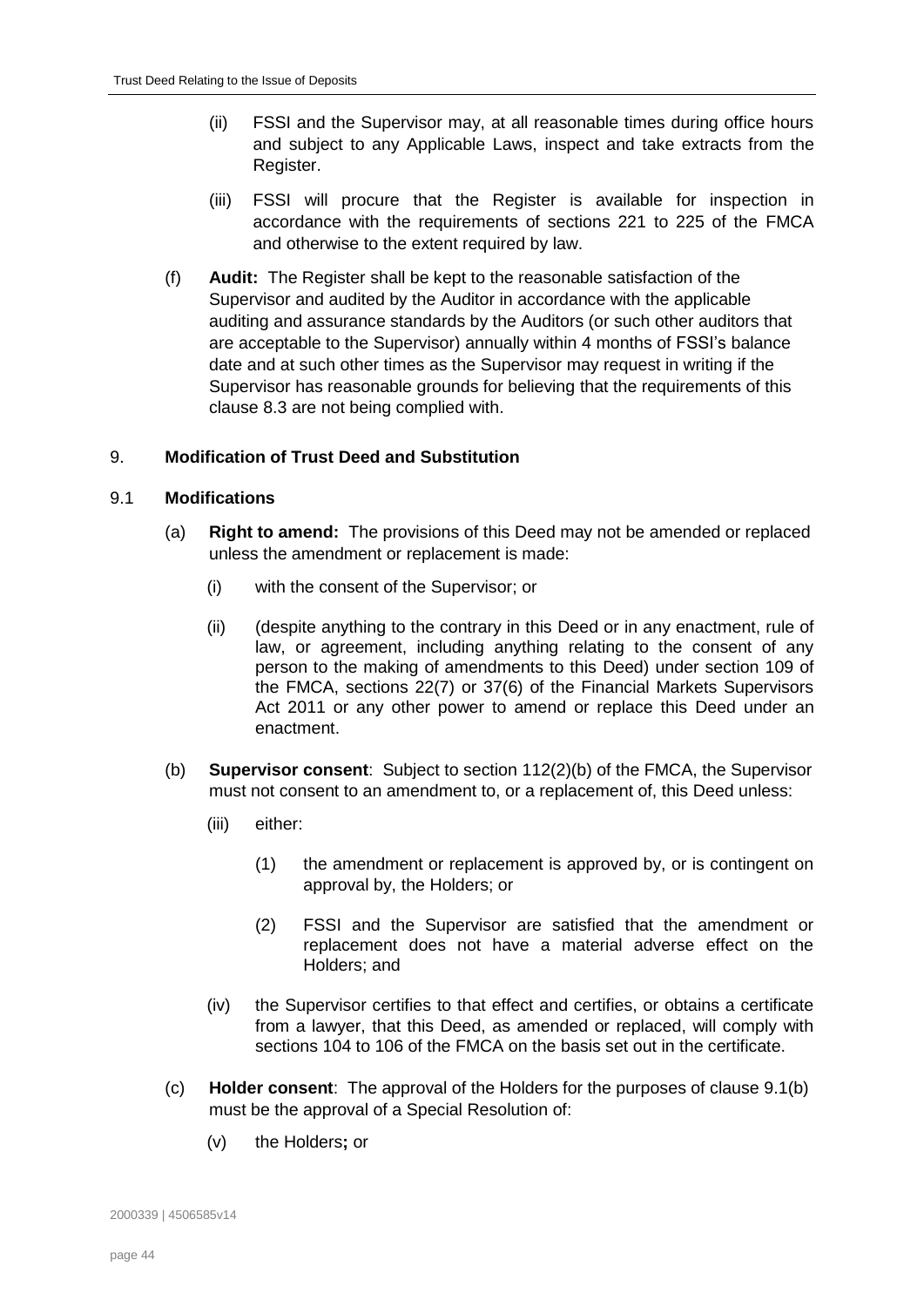- (vi) by each class of Holders that is or may be adversely affected by the amendment or replacement.
- 9.2 Subject to clause [9.1,](#page-43-2) the Supervisor may agree with the Obligors to make any modifications to this Deed, or to the terms and conditions of any Deposit without consent of the Holders if the modifications:
	- (a) **Technicalities:** are made to correct a manifest error or is of a formal or technical nature; or
	- (b) **Other Obligations:** are necessary to ensure that the obligations imposed upon any Obligor under this Deed correspond with or do not conflict with the obligations imposed on that Obligor under or pursuant to the FMCA or the Companies Act or by any other applicable statutory provision; or
	- (c) **Applicable Law:** are made to comply with the requirements or any modification of the requirements of any applicable law.

### **Waivers**

9.3 Subject to clause [9.1](#page-43-2) and to any applicable law or to a direction given by Special Resolution, the Supervisor may by notice to FSSI waive any breach or anticipated breach by any Obligor under this Deed or of the terms and conditions of any Deposit either wholly or in part for a specified period or indefinitely and on such other terms and conditions as it deems expedient if it shall be satisfied that the interests of the Holders generally will not thus be materially prejudiced, provided that no such waiver shall prejudice the rights of the Supervisor or the Holders in respect of any other breach.

# **Notice of Amendment**

9.4 Within 5 Business Days after an amendment to, or replacement of, this Deed, FSSI must ensure that notice of the amendment or replacement and a copy of the certificate relating to such amendment or replacement, is lodged with the Registrar of Financial Service Providers.

# <span id="page-44-0"></span>10. **Auditor**

# **Consultation with Supervisor**

- 10.1 For so long as any Deposits are outstanding, FSSI must:
	- (a) before recommending the appointment or reappointment of a person as an Auditor:
		- (i) consult with the Supervisor on the appointment or reappointment; and
		- (i) ensure that any comments of the Supervisor concerning the proposed auditor are brought to the attention of the person or persons appointing or reappointing the Auditor;
	- (b) notify the Supervisor if the Auditor resigns from appointment, or declines to accept appointment or reappointment, and must pass on to the Supervisor any explanation provided by the Auditor for resigning from appointment or declining to accept appointment or reappointment; and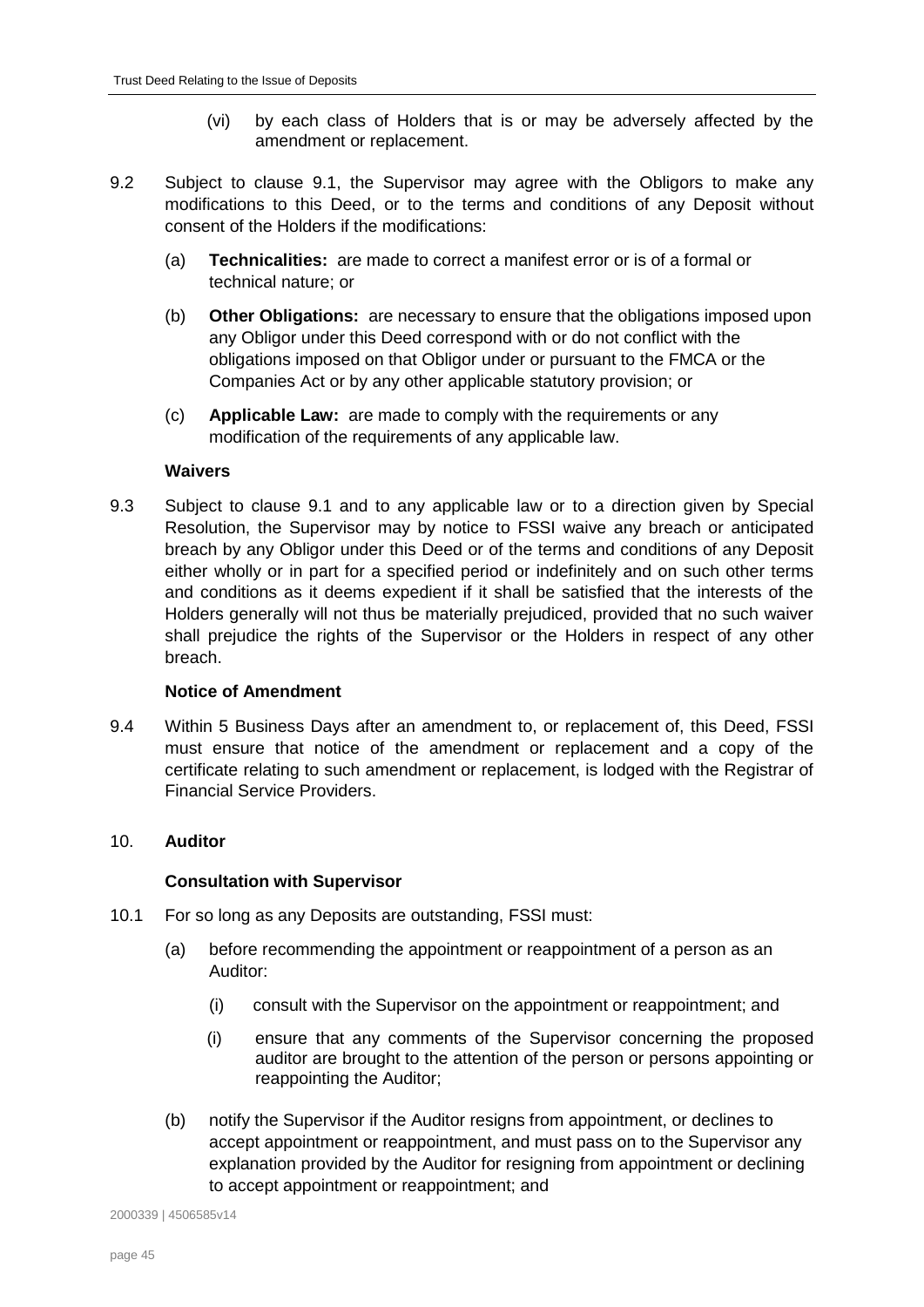(c) not attempt to prevent a person who has resigned from appointment as the Auditor, or declined to accept appointment or reappointment as the Auditor, from offering an explanation, or disclosing to the Supervisor the reason, for resigning or declining appointment or reappointment.

# **Specified Engagement**

- 10.2 For so long as any Deposits are outstanding, FSSI must, before recommending the appointment or reappointment of a person as the Auditor:
	- (a) give the Supervisor an opportunity to be a party to an assurance engagement carried out by an auditor in relation to FSSI's compliance with this Deed for the purpose of the Supervisor obtaining assurance of matters relevant to the exercise or performance of the powers or duties of the Supervisor; and
	- (b) consult with the Supervisor on the nature and scope of any such engagement.

### **Terms of Appointment**

- 10.3 For so long as any Deposits are outstanding, FSSI must ensure that the following terms are included in the terms of appointment of an auditor in its capacity as Auditor:
	- (a) that the Auditor will, at the beginning of the audit, review, or engagement, give the Supervisor an opportunity to meet with the Auditor, without any representative of FSSI being present, in order to allow the Supervisor an opportunity to raise any issues or concerns relevant to the exercise or performance of the powers or duties of the Supervisor; and
	- (b) that the Auditor will give the Supervisor an opportunity to meet with the Auditor, without any representative of FSSI being present, to discuss matters arising in the performance of the audit, review, or engagement and to answer any questions the Supervisor may have concerning the audit, review, or engagement.

#### **Auditor reporting**

10.4 FSSI will provide any information to the Auditor which is required to enable the Auditor to comply with the reporting obligations contained in sections 198 and 199 of the FMCA and take all other steps reasonably requested by the Auditor in relation to compliance with those sections.

# **Applications to court**

- <span id="page-45-0"></span>10.5 The Supervisor may, at any time, apply to the court for an order:
	- (a) under section 208 of the FMCA, if the Supervisor is satisfied that:
		- (i) FSSI and any guarantor are unlikely to be able to pay all money owing in respect of any Deposits as and when due; or
		- (ii) FSSI is insolvent (as defined in the FMCA) or the financial position or management of FSSI is otherwise inadequate; or
		- (iii) there is a significant risk that the interests of Holders will be materially prejudiced for any other reason; or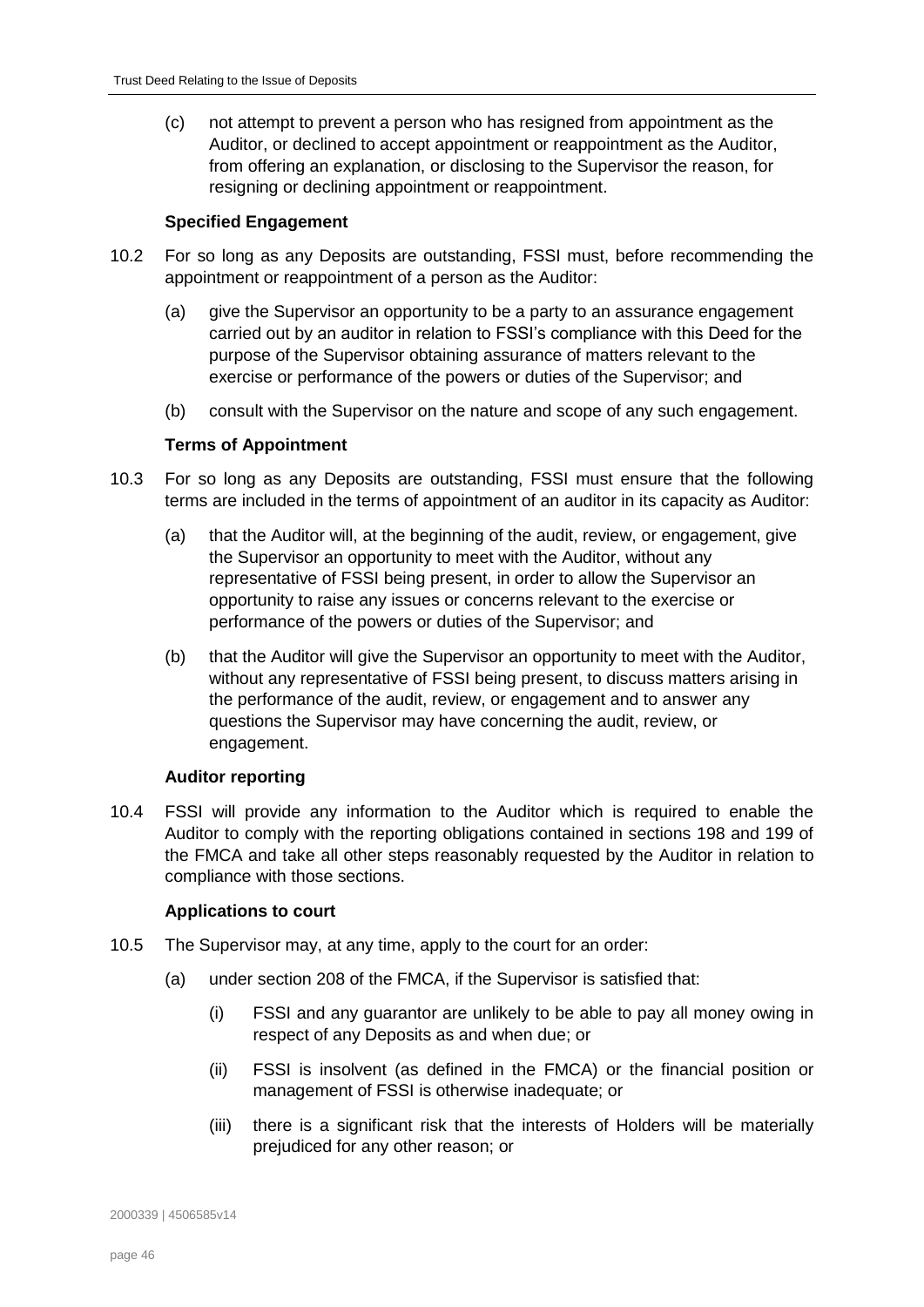- (iv) the provisions of this Deed are no longer adequate to give proper protection to the interests of the Holders; or
- (b) under section 210 of the FMCA and within 20 Business Days (or, with leave of the court, within any longer period) after the passing of a Special Resolution, directing it not to comply with such Special Resolution,

and it may support or oppose any application to the court made by or at the instance of the Financial Markets Authority or any Holders (where applicable). The Supervisor shall, subject to clause [11.5,](#page-48-0) be indemnified by FSSI against all expenses incurred in relation to any such application or proceedings.

# **Power to engage expert**

- <span id="page-46-1"></span>10.6 The Supervisor is entitled, in performance of the Supervisor's functions, to engage an expert (for example, an auditor, investigating accountant, valuer, or actuary) if the Supervisor considers, on reasonable grounds that it requires the assistance of the expert to:
	- (a) determine the financial position of FSSI; or
	- (b) review the business, operation, or management systems, or the governance, of FSSI.
- 10.7 Where the Supervisor engages an expert pursuant to clause [10.6,](#page-46-1) FSSI shall provide reasonable assistance to the expert to allow the expert to provide the assistance and (without limiting clause [11.18\)](#page-50-0) the fees and expenses of the expert, which must be reasonable in the circumstances, shall be paid by FSSI.

# <span id="page-46-0"></span>11. **Incidental Provisions relating to and Remuneration of Supervisor**

#### **Investment of trust money**

11.1 Any moneys at any time held by the Supervisor subject to the trusts of this Deed may be invested in the name of the Supervisor or its nominee either in any investments whatsoever at the Supervisor's discretion, or, if FSSI so requests, in the purchase of Deposits and the Supervisor shall have power to vary or transpose such investments for others of a like nature and deal with or dispose of them and all income from such investments shall belong to FSSI.

#### **Delegation of Powers**

- 11.2 The Supervisor, whenever it thinks it expedient in the interests of the Holders to do so, may:
	- (a) where permitted to do so by the FMCA or as permitted by, and then subject to, conditions imposed under the Financial Markets Supervisor Act 2011, delegate at any time (at the expense of FSSI) to any person any of the trusts, powers, authorities or discretions vested in the Supervisor by this Deed which cannot conveniently be exercised by it or through its employees upon such terms and conditions (including the power to sub-delegate) as the Supervisor may think fit and (subject to clause [11.8\)](#page-48-1) the Supervisor shall not be responsible for any loss incurred by any misconduct or default on the part of any such delegate or subdelegate;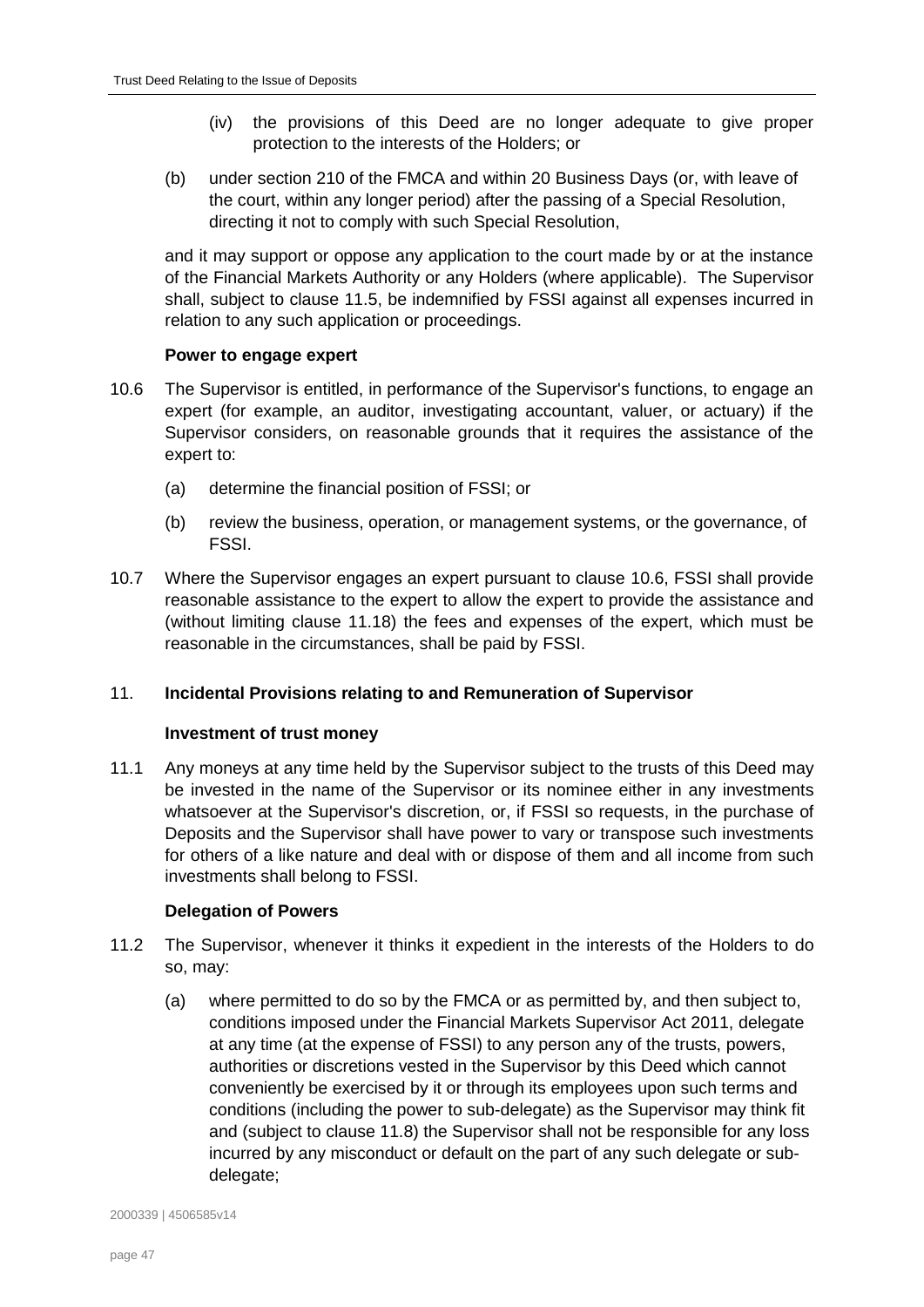- (b) authorise such person as it thinks fit to act as its representative at any meeting; and
- (c) in addition to the exercise of the powers contained in clause [10.5,](#page-45-0) apply to the Court for directions in relation to any question arising either before or after the Date of Enforcement.

# **Protection of the Supervisor**

- <span id="page-47-0"></span>11.3 By way of supplement to the law relating to supervisors and to facilitate the discharge of its duties under this Deed but subject always to any statutory provision, it is expressly declared that the Supervisor:
	- (a) **Reliance on advice and information:** may obtain and act in reliance on:
		- (i) **Advisors opinions:** the opinion of or any information obtained from any reputable barrister, solicitor, valuer, authorised financial adviser, surveyor, auctioneer, chartered accountant or other appropriately qualified expert;
		- (ii) **Directors' certificates:** a certificate signed by any two (2) Directors on behalf of them all that any particular transaction or thing is expedient or commercially desirable and not detrimental to the interests of the Holders or as to any matter prima facie within their knowledge as sufficient evidence of such matter or the expediency or desirability of such transaction or thing; and
		- (iii) **Reports:** the statements contained in any certificate or report given pursuant to this Deed as conclusive evidence of the facts stated in such certificate or report;
	- (b) **Resolutions:** shall not be responsible for relying upon any resolution purporting to have been passed at any meeting of Holders which the Supervisor believes to have been properly passed even though it appears that such resolution is not valid by reason of a defect in the convening of the meeting or the proceedings thereat or otherwise;
	- (c) **Application of Funds:** shall not be responsible for any money paid by Holders or be bound to see the application of those moneys;
	- (d) **Defects in title to assets:** shall not be bound or concerned to enquire into or be liable for any defects in the title of any Obligor to its Assets whether such defects or failure might have been discovered upon examination or enquiry or remedied or not;
	- (e) **Discretion as to exercise of powers:** save as otherwise provided in this Deed shall have absolute discretion as to the exercise of all trusts and powers, authorities and discretions vested in it hereby and as to the commencement, conduct, settlement or compromise of any action, proceedings or claims and (provided it shall have acted with reasonable care and diligence) shall not be responsible for any loss, costs or damages that may result;
	- (f) **Validity of Certificate:** shall not be liable to any Obligor or any Holder for accepting as valid any Certificate subsequently found to be forged or not authentic, provided that the Supervisor shall have exercised due care and diligence in attempting to establish the validity of any such Certificate; and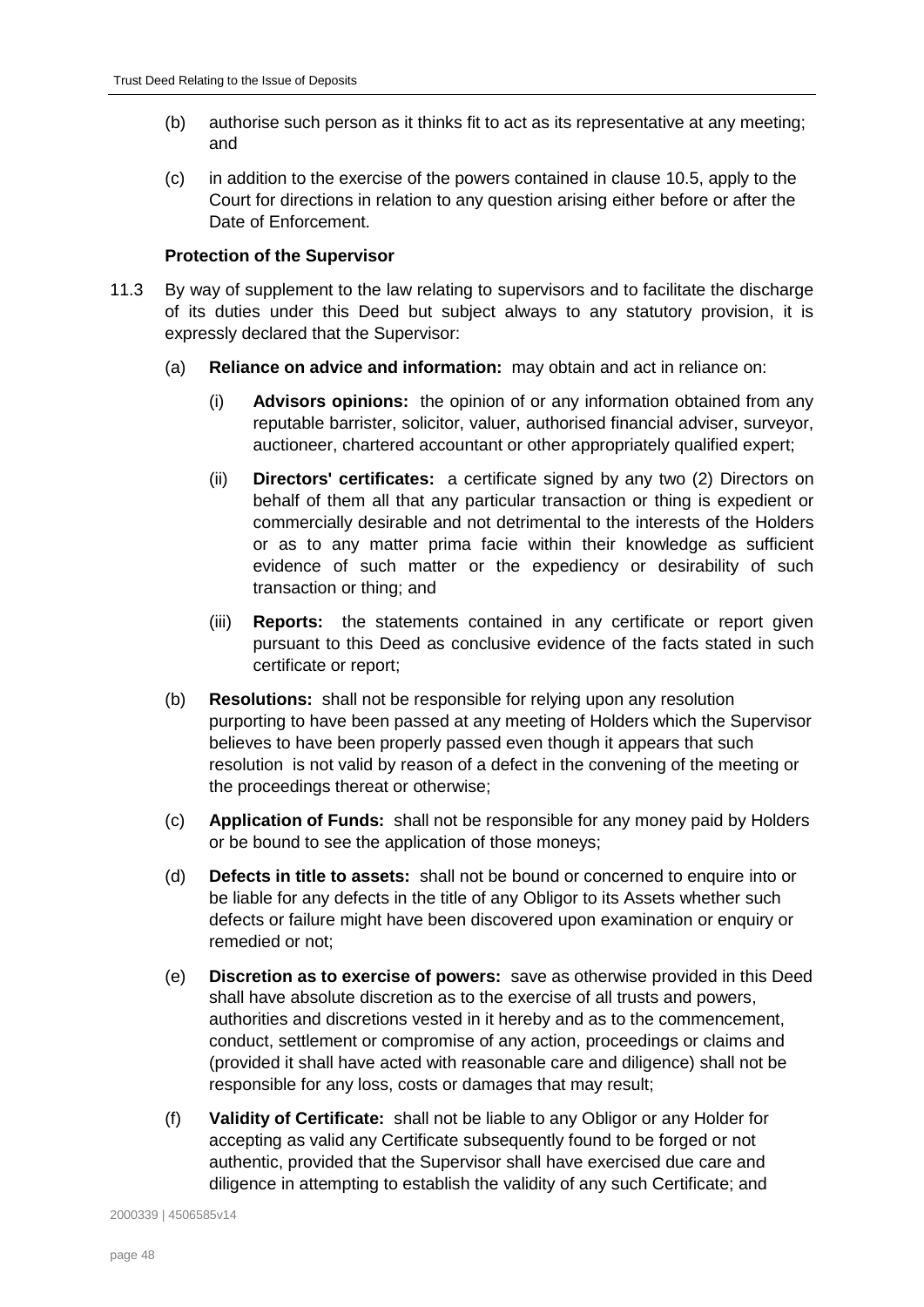(g) **This Deed:** shall not be bound to give notice to any person of the execution or coming into force of this Deed.

# **Role of Supervisor**

11.4 In addition to its duties and obligations set out in the this Deed, the Supervisor has all of the duties and obligations at law, including without limitation those set out in sections 112(1), 112(2) and 113 of the FMCA.

# **Indemnity**

<span id="page-48-0"></span>11.5 Subject to the limitations placed on indemnities of supervisors under the FMCA but otherwise without prejudice to the right of indemnity by law given to Supervisors, the Supervisor and every attorney, manager, agent or other person appointed by the Supervisor under this Deed shall be indemnified by the Guaranteeing Group for all liabilities and expenses incurred in the exercise or purported execution of the powers or trusts under this Deed or any attempt thereat and against all actions, costs, claims and demands in respect of any matter or thing done or omitted relating to this Deed other than a claim arising out of a wilful default, negligence or wilful breach of trust and the Supervisor may retain and pay out of any moneys received under this Deed all sums necessary to effectuate such indemnity and also the remuneration and disbursements of the Supervisor as provided in this Deed.

### <span id="page-48-2"></span>11.6 **Freedom to transact business**

- (a) **Representative capacity:** Nothing in this Deed shall prohibit the Supervisor, its holding company or any of their subsidiaries (collectively in this clause [11.6](#page-48-2) called "the Supervisor"), their directors or officers from being a Holder or holder of shares or other securities of any Group member or from acting in any representative capacity for a Holder or holder of shares or other securities of any Group member or for any Group member or any of its subsidiaries, related companies or associated companies or any holder of shares or other securities of any of them.
- (b) **Transactions:** The Supervisor may enter into any transactions with any Group member, its subsidiaries, related companies or associated Companies in the ordinary course of business and shall not be accountable to any of the aforementioned Companies or the Holders for any profits arising from such transactions.

#### **Supervisor may represent Holders**

11.7 The Supervisor may of its own volition or pursuant to any direction given by the Holders or any class of them represent such Holders generally in any transaction or proceedings concerning them generally.

# **Supervisor's Duty of Care**

<span id="page-48-1"></span>11.8 No provision of this Deed shall have the effect of exempting the Supervisor from, or indemnifying the Supervisor against any liability where the Supervisor fails to comply with the duties set out in clauses [1.4\(a\)](#page-4-0) and [1.4\(d\).](#page-4-1)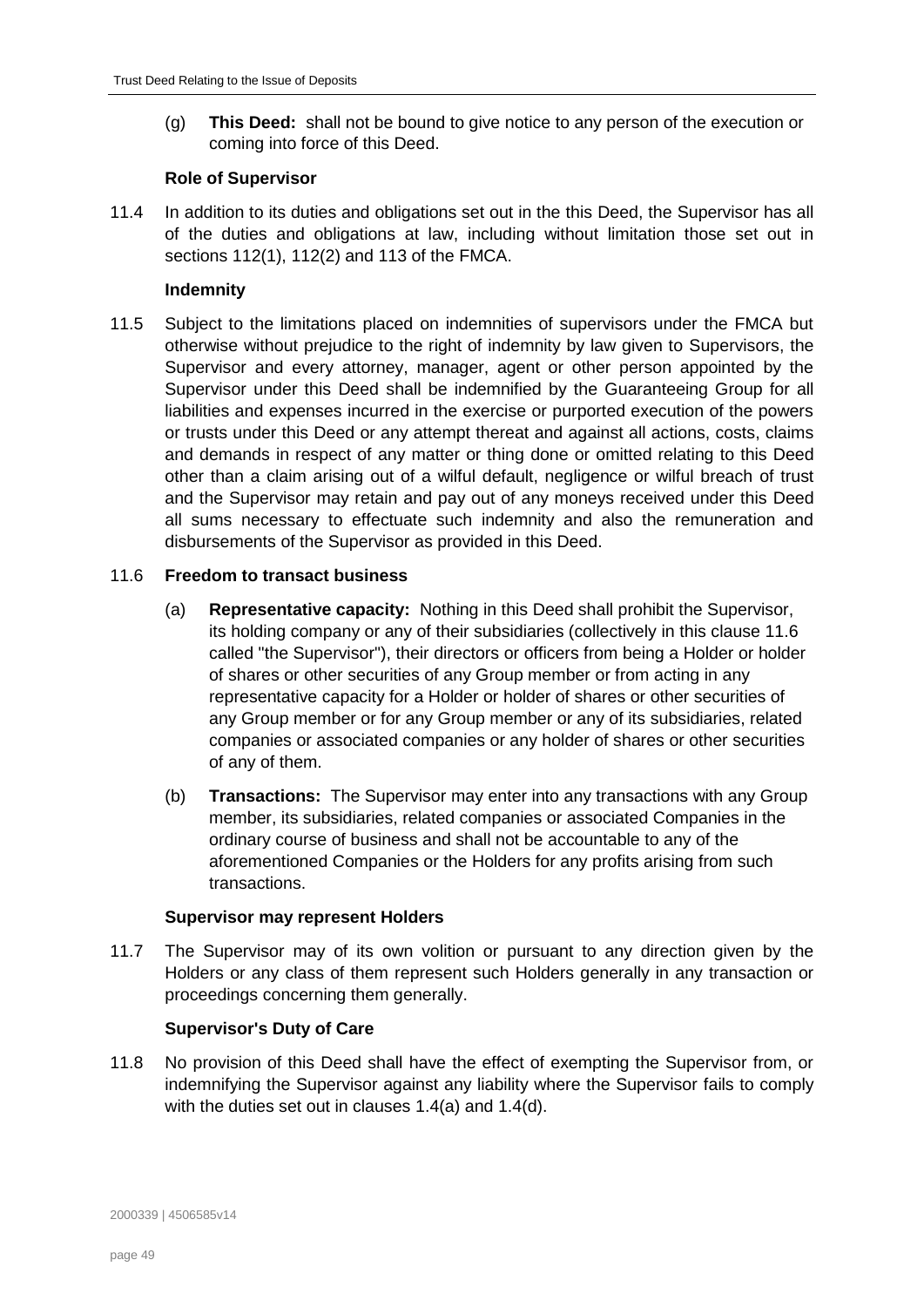# **Supervisor's Indemnity**

11.9 If the Supervisor shall receive a request or direction (other than by Special Resolution) pursuant to the provisions of clauses [4.6](#page-31-0) or [5.2,](#page-34-3) or otherwise under this Deed the Supervisor shall not be bound to comply with such request unless the Supervisor shall first be indemnified to its satisfaction against all actions, proceedings, claims and demands to which the Supervisor may be rendered liable and all expenses which it may incur by so doing.

# **Retirement of Supervisor**

# **Resignation or removal of Supervisor**

- <span id="page-49-4"></span><span id="page-49-2"></span><span id="page-49-1"></span>11.10 Subject to clause [11.11](#page-49-0) below, in the case of a resignation or removal under paragraphs [11.10\(a\),](#page-49-1) [11.10\(b\)](#page-49-2) or [11.10\(d\):](#page-49-3)
	- (a) the Supervisor may resign at any time by giving not less than 90 days' written notice to FSSI;
	- (b) FSSI may remove the Supervisor from office by giving not less than 90 days' written notice to the Supervisor;
	- (c) the Supervisor may be removed by the Financial Markets Authority or FSSI under Part 2 of the Financial Markets Supervisors Act 2011; or
	- (d) the Holders may remove the Supervisor from office upon the passing of a Special Resolution of Holders to that effect.

### <span id="page-49-3"></span>**Requirements for Retirement and Removal**

- <span id="page-49-5"></span><span id="page-49-0"></span>11.11 The Supervisor may not:
	- (a) be removed or resign under clauses [11.10\(a\),](#page-49-1) [11.10\(b\)](#page-49-2) or [11.10\(d\)](#page-49-3) unless:
		- (i) all functions and duties of the position have been performed;
		- (ii) another licensed supervisor has been appointed, and accepted the appointment, in its place; or
		- (iii) the court consents; and
	- (b) be removed by FSSI under clause [11.10\(b\)](#page-49-2) without:
		- (i) the Financial Market Authority's consent; and
		- (ii) the approval by a Special Resolution of Holders.

#### <span id="page-49-7"></span><span id="page-49-6"></span>**Appointment of a new Supervisor**

11.12 If any of the circumstances described in clauses [11.10\(](#page-49-4)a) to [\(d\)](#page-49-3) occur, FSSI will, subject to clauses  $11.11(a)(i)$  and  $11.11(a)(ii)$  and  $11.11(b)$ , (where applicable), have the right to appoint a successor Supervisor, which must be a person who is authorised to act as a supervisor under the Financial Markets Supervisors Act 2011.

# **Approval by Special Resolution**

<span id="page-49-8"></span>11.13 Where a successor Supervisor is to be appointed, then the removal of the Supervisor and the appointment of the successor Supervisor shall be subject to approval by Special Resolution.

2000339 | 4506585v14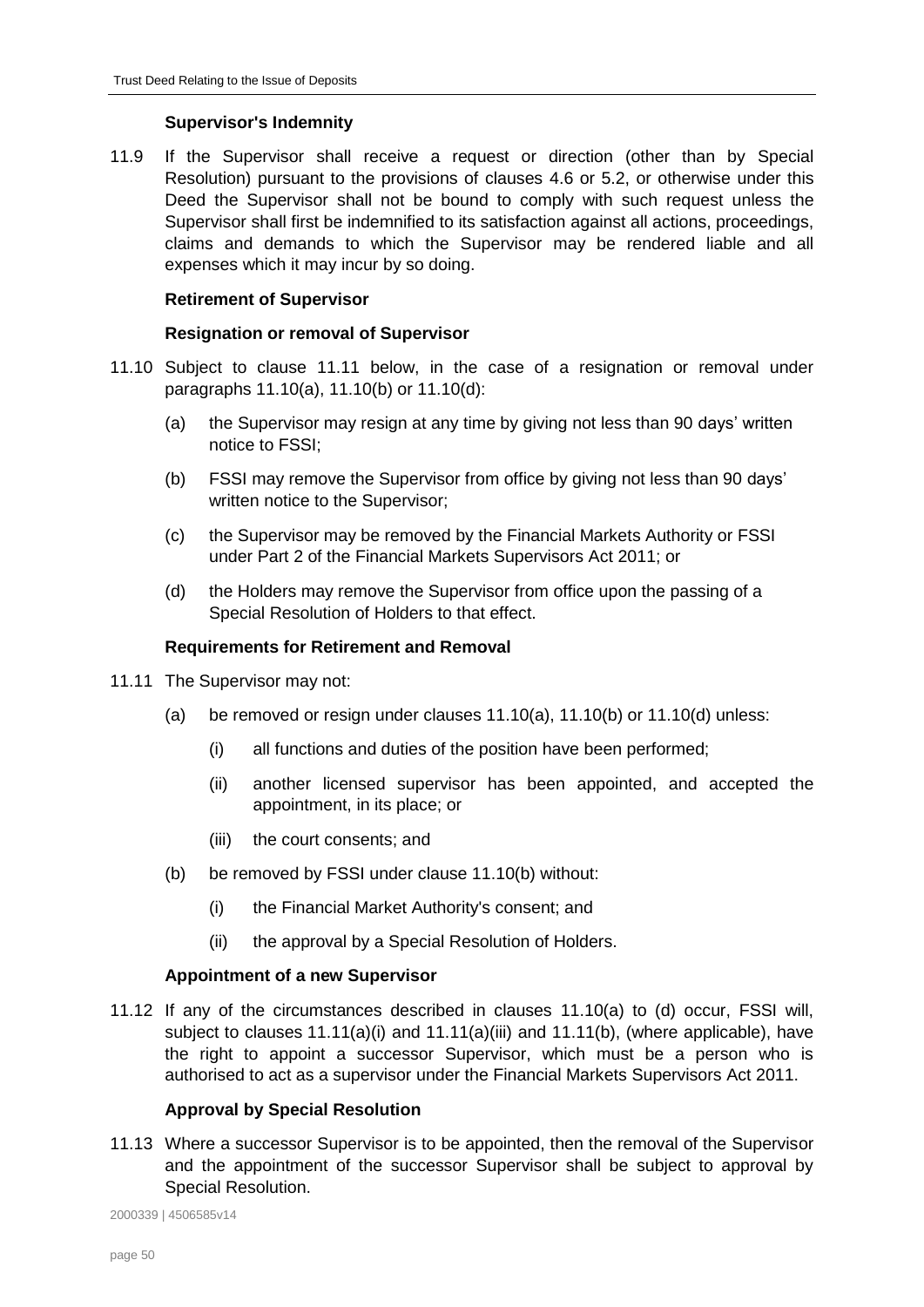# **Failure to Appoint Supervisor**

11.14 Other than where the successor Supervisor requires approval pursuant to clause [11.13,](#page-49-8) if a successor Supervisor has not been appointed by FSSI or has not accepted an appointment within 60 days after any such notice, then the retiring Supervisor may, on behalf of FSSI, appoint a successor Supervisor. In circumstances where the successor Supervisor requires approval by Special Resolution, any failure of FSSI to appoint or have approved a successor Supervisor will entitle the Holders, by Special Resolution, to appoint a new Supervisor.

# **Successor Supervisor**

- 11.15 Where an appointment under this clause [11](#page-46-0) is accepted by a successor Supervisor:
	- (a) the successor Supervisor will succeed to, and become vested with, all the rights, powers and obligations of the retiring Supervisor under this Deed and, as from that time, the retiring Supervisor shall be discharged from its rights, powers and obligations;
	- (b) the retiring Supervisor must transfer to the successor Supervisor all moneys, investments, property and books held by the Supervisor under this Deed;
	- (c) the successor Supervisor shall execute all such documents which are necessary or appropriate and in such form as may be reasonably required by the other parties to this Deed, such that the successor Supervisor is bound by all the covenants on the part of the Supervisor under this Deed from the date of such appointment; and
	- (d) FSSI shall execute all such documents which are necessary or appropriate and in such form as may be reasonably required by the retiring Supervisor, such that the retiring Supervisor is indemnified to its satisfaction in respect of the effectiveness of its retirement and any actions of the successor Supervisor.

#### **Notice**

11.16 FSSI agrees to notify all Holders of the appointment of any new supervisor as soon as reasonably practicable following the appointment and to lodge notice of the change in Supervisor in accordance with the Applicable Laws.

#### **Supervisor's Powers Cumulative**

11.17 The powers, authorities and discretions hereby conferred upon the Supervisor shall be in addition to any powers, authorities and discretions which may from time to time be vested in Supervisors by law and to any powers, authorities and discretions which may from time to time be vested in the Supervisor as a Holder.

#### **Remuneration**

<span id="page-50-0"></span>11.18 FSSI shall pay to the Supervisor by way of remuneration for its services as Supervisor such remuneration as shall from time to time be agreed between FSSI and the Supervisor provided always that if FSSI and the Supervisor fail to agree on any amount payable to the Supervisor under this sub-clause the dispute shall be referred to a single arbitrator if the parties can agree on one and otherwise to two arbitrators, one to be appointed by FSSI and one by the Supervisor, in accordance with the Arbitration Act 1996.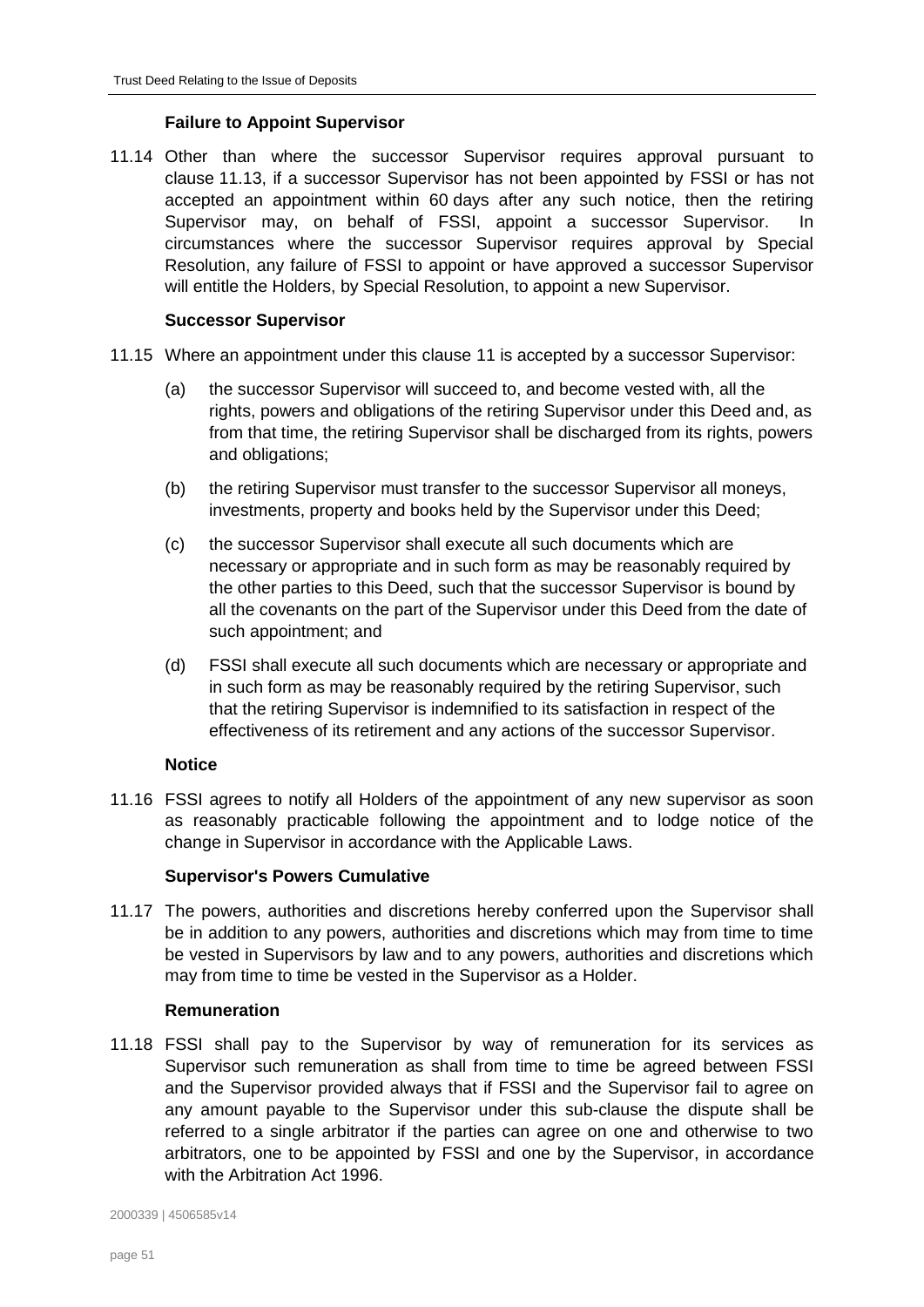- (a) **Expenses:** Unless agreed otherwise in writing with the Supervisor from time to time, FSSI will also pay all expenses including travelling expenses reasonably incurred by or on behalf of the Supervisor in connection with:
	- (i) the preparation, execution and registration of this Deed;
	- (ii) the exercise by the Supervisor of any power conferred on the Supervisor by this Deed or upon any Holder including the taking of any expert advice (including the cost of any advice taken pursuant to clause [11.3\(a\)](#page-47-0) or otherwise) deemed necessary or expedient by the Supervisor;
	- (iii) any breach or default in the observance or performance by FSSI or any of the Guaranteeing Subsidiaries of the covenants obligations and conditions of this Deed;
	- (iv) the convening and holding and carrying out of any directions or resolutions of any meeting of Holders;
	- (v) any application under the trusts and provisions hereof for its consent to or approval of any act or matter.
- (b) **Payments Continuing:** The Supervisor's remuneration and payments shall continue to be payable until the trusts under this Deed shall be finally wound up and whether or not the trusts under this Deed are in administration by or under the direction of the Court.
- (c) **Payments added to Guaranteed Moneys:** All expenses incurred by, all payments made in the lawful exercise of the powers conferred upon and all remuneration payable to, the Supervisor shall be payable by FSSI on demand and shall form part of the Guaranteed Moneys and shall be satisfied before any payment is made out of them to the Holders and until payment shall carry interest at 2 percent above the official cash rate published by the Reserve Bank of New Zealand, from time to time, from the date on which they have become payable.
- (d) **Consents etc:** FSSI will also pay on demand any reasonable charges made by the Supervisor for work done by it in connection with any application under the trusts or provisions of this Deed for its consent to or approval of any thing, act or matter.

# <span id="page-51-0"></span>12. **Miscellaneous Provisions**

#### **Appointment of Supervisor as Attorney**

12.1 Each Obligor irrevocably appoints the Supervisor and the Supervisor's manager or assistant manager, corporate trusts (from time to time and whosoever shall be such officeholder shall automatically be appointed as attorney) severally to be its attorney or attorneys and in its name and on its behalf to enter into, execute and do all assurances, Deeds, instruments, acts and things whatsoever which shall in the opinion of any such attorney be necessary or expedient or that it ought to execute and do for the purposes of carrying out any trust or obligation hereby declared or imposed upon it or for giving to the Holders or to the Supervisor on their behalf the full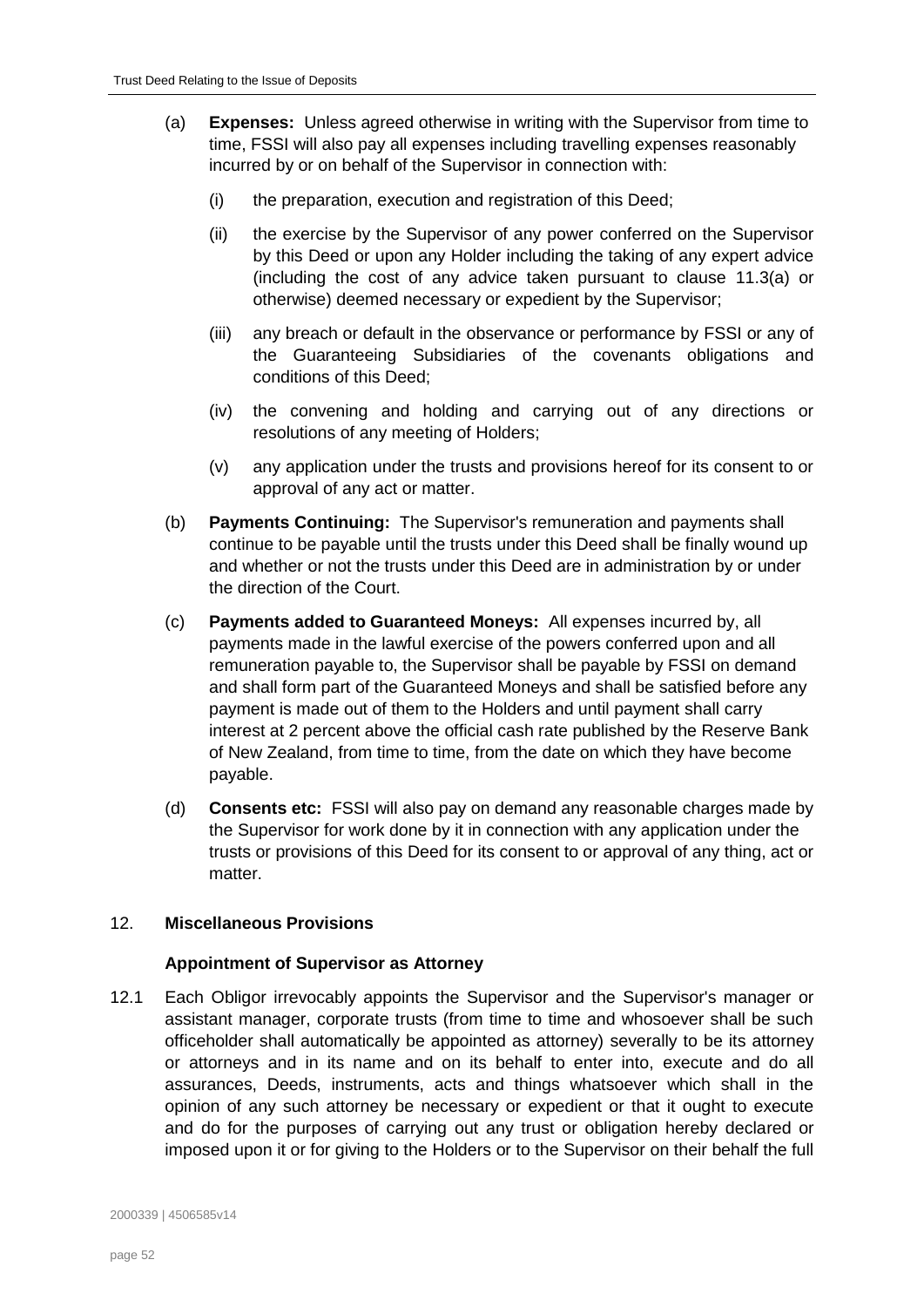benefit of any of the provisions of this Deed and generally to use its name in the exercise of all or any of the powers by this Deed conferred on the Supervisor.

### <span id="page-52-0"></span>12.2 **Notices**

- (a) **Method of Giving:** Any notice, requisition, demand or request under this Deed must be in writing and given on behalf of FSSI or any Guaranteeing Subsidiary or the Supervisor or any Holder by an officer, agent or attorney or by its or his respective solicitors (as the case may be) and may be given:
	- (i) to any Holder, by sending it through the post in a pre-paid letter, or by delivery, addressed in the case of each Holder to his Registered Address or by email or facsimile to his Registered Address;
	- (ii) to FSSI or any Guaranteeing Subsidiary by delivery, facsimile, or post, to its registered office or by email to the email address nominated by FSSI or the Guaranteeing Subsidiary; and
	- (iii) in the case of the Supervisor, by delivery, facsimile, email or post to the office of the branch of the Supervisor which normally undertakes and performs the administration of the trusts, or to its registered office or to its principal place of business or by email to the email address nominated by the Supervisor by notice in writing from time to time.
- (b) **Joint Names:** In the case of joint Holders, a notice given to the Holder (as the case may be) whose name stands first in the Register in respect of such holding shall be sufficient notice to all the joint holders.
- (c) **Effectiveness:** Notices given pursuant to this Deed shall be deemed to have been made or given:
	- (i) **Delivery:** in the case of personal delivery when received;
	- (ii) **Mail:** in the case of posting on the second Business Day following the date of posting; and
	- (iii) **Facsimile or email:** in the case of facsimile or email, on the Business Day on which it is transmitted or, if transmission occurs after 5pm on a Business Day or, if transmitted not on a Business Day, on the next Business Day after the date of transmission.

#### **Costs**

12.3 FSSI shall pay all costs, registration fees and other expenditure incidental to the preparation of this Deed.

#### **Governing law**

12.4 This Deed is governed by and shall be construed in accordance with New Zealand law.

#### **Invalidity**

12.5 If any provision of this Deed shall be invalid, void, illegal or unenforceable, the validity, existence, legality and enforceability of the remaining provisions shall not be affected, prejudiced or impaired.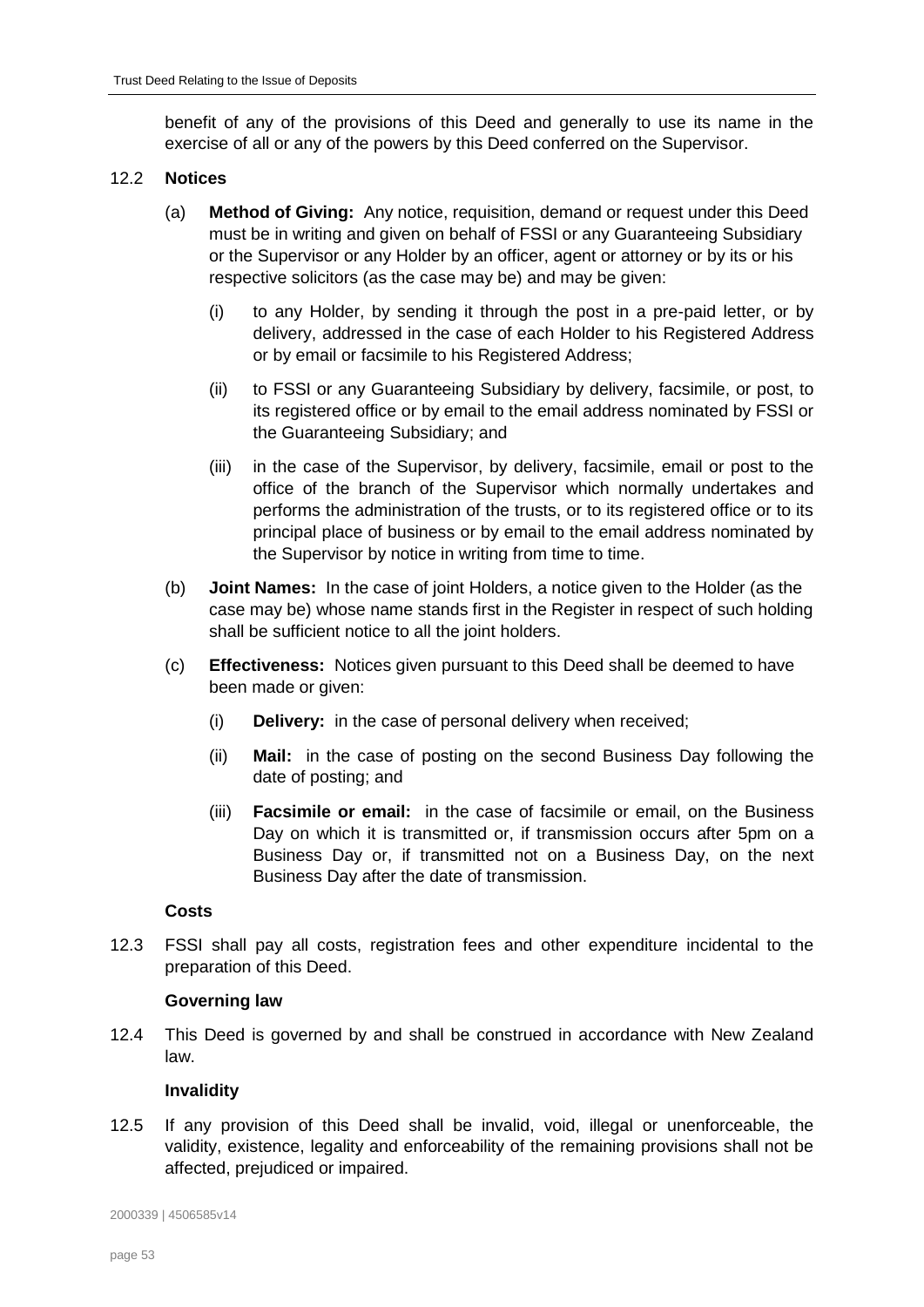# **Execution**

2000339 | 4506585v14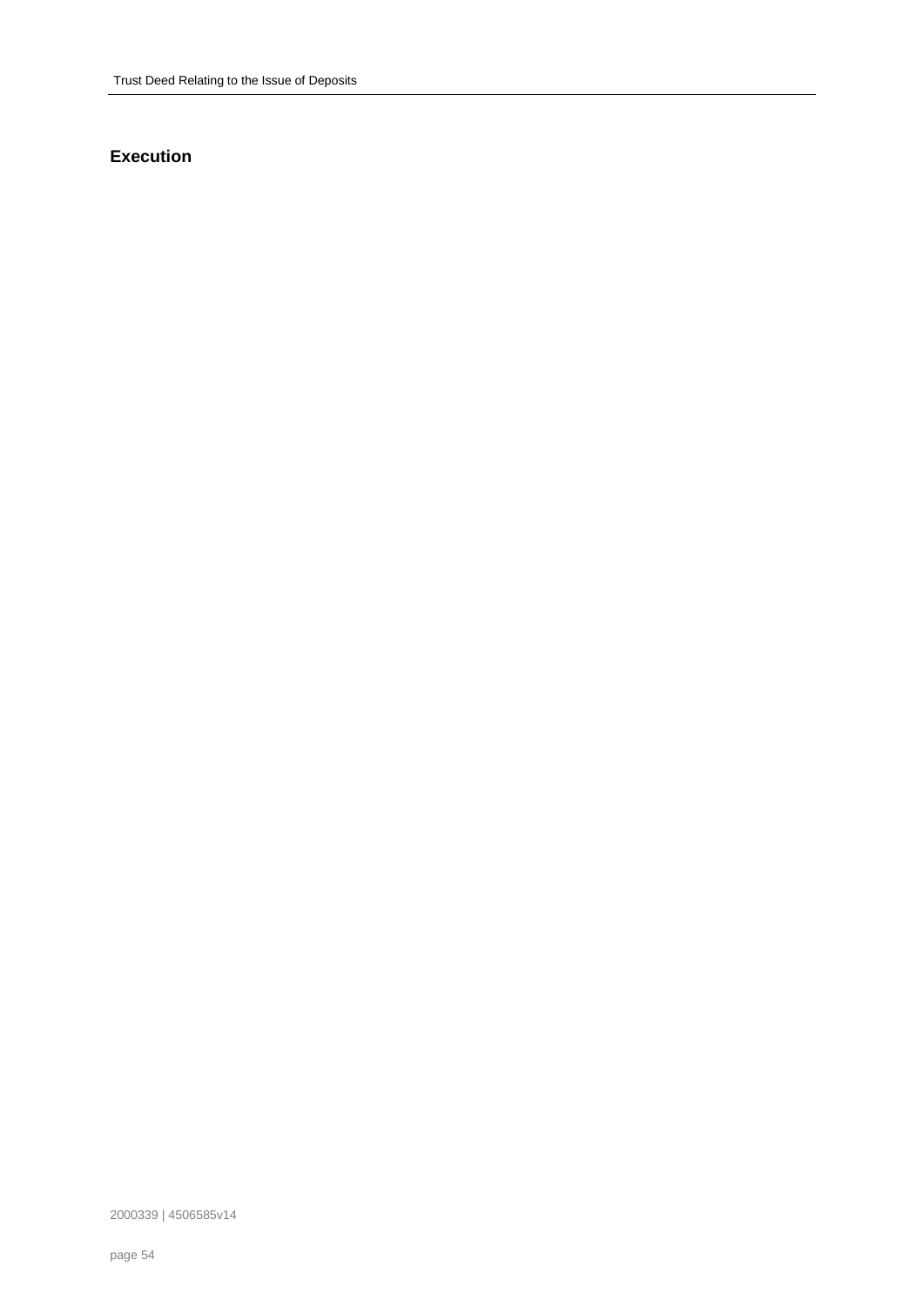# <span id="page-54-0"></span>**FIRST SCHEDULE - MEETINGS OF HOLDERS**

To the extent that there is any inconsistency between the provisions of this Deed (including this First Schedule) and Schedule 11 of the FMCR, the provisions of this Deed (including the First Schedule) shall prevail to the extent permitted by law.

# <span id="page-54-1"></span>1. **Convening**

- (a) The Supervisor or FSSI may at any time of their own volition convene a meeting of the Holders.
- (b) FSSI shall, whenever required to do so pursuant to the FMCA, convene a meeting of the Holders.
- (c) The Supervisor (subject to its being indemnified to its satisfaction against all costs and expenses to be incurred) shall at the request in writing of any Holders holding not less than 10% in nominal amount of the Deposits convene a meeting of the Holders. Any such request shall state the nature of the business proposed to be dealt with at the meeting.
- (d) Whenever FSSI is about to convene a meeting it shall advise the Supervisor in writing of the place, day and hour of the meeting and the nature of the business to be transacted and shall obtained the prior approval in writing of the Supervisor to the draft of the documents to be sent to the Holders concerned and if the Supervisor shall so require shall include with the documents sent to such Holders any statement which the Supervisor requires to make in relation to the meeting and the matters to be dealt with thereat. Whenever the Supervisor is about to convene a meeting it shall advise FSSI in writing of the place, day and hour of the meeting and the nature of the business to be transacted.

# <span id="page-54-2"></span>2. **Place**

Each meeting shall be held on a Business Day in Christchurch or at such other place as the Supervisor determines or approves.

# <span id="page-54-4"></span><span id="page-54-3"></span>3. **Notice**

- (a) Fifteen (15) Business Days' notice of every meeting of Holders (exclusive of the day on which it is given, the following day and the day of the meeting) shall be given:
	- (i) to every Holder; and
	- (ii) to every legal personal representative or an assignee in bankruptcy of a deceased or bankrupt Holder who, but for their death or bankruptcy would have been entitled to receive notice of the meeting.
- (b) Notice of every meeting shall be given in the manner provided in clause [12.2\(a\)](#page-52-0) of the Trust Deed.
- (c) Every notice shall specify the place, day and hour of the meeting and the general nature of the business to be transacted but it shall not be necessary to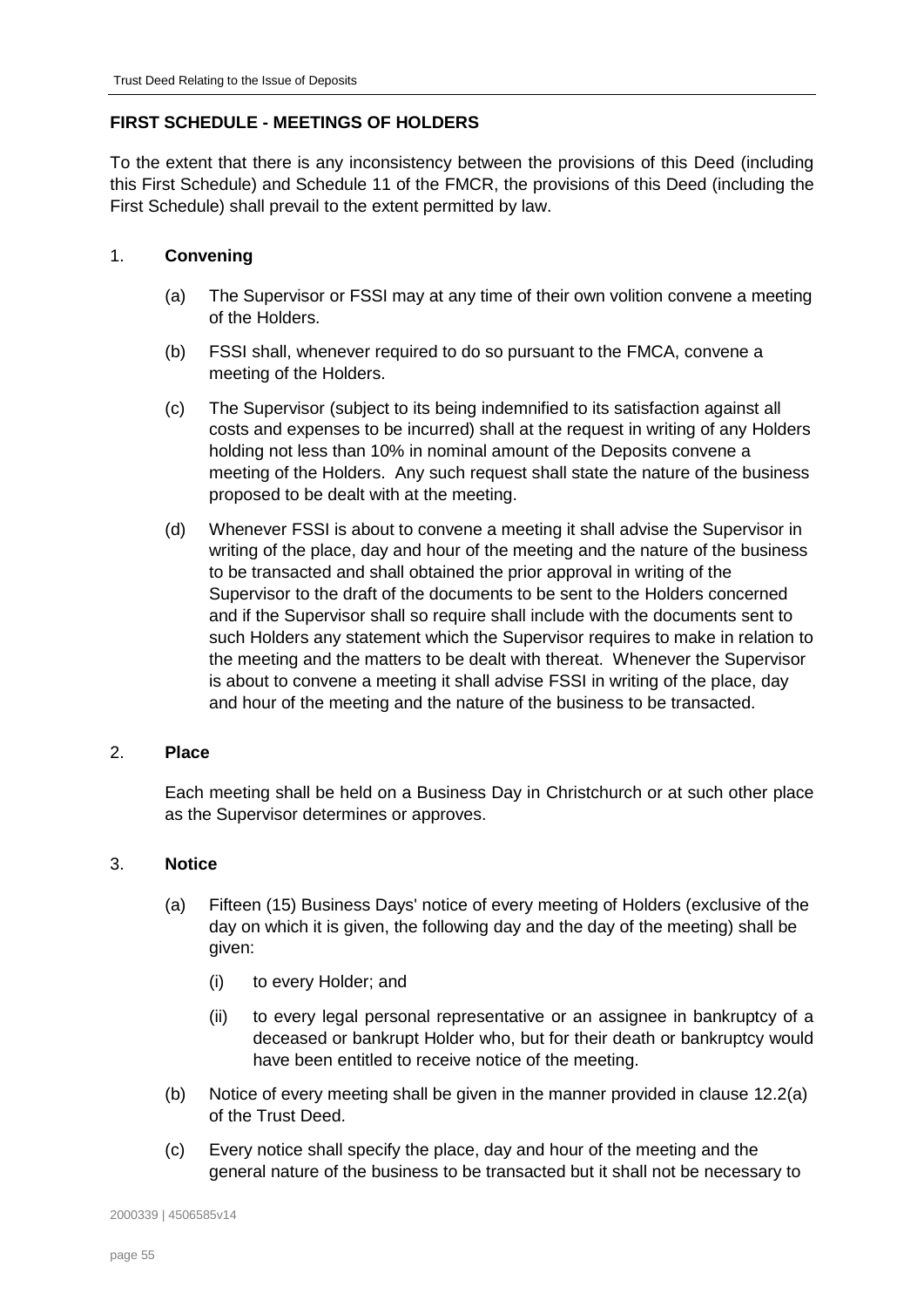specify in the notice the terms of the resolutions to be proposed, except in the case of a resolution proposed to be passed as a Special Resolution in which case the text of the proposed resolution shall be set out. Where the proposed Special Resolution is so specified, only that resolution as set out shall be entitled to be passed at that meeting unless all of those who are entitled to attend and vote at that meeting agree to amend the text of the resolution or the Supervisor, at its sole discretion, amends the text of the resolution to cure any patent or typographical error.

- (d) If a Special Resolution is to be submitted to the meeting:
	- (i) a draft of the proposed notice of the meeting (including any explanatory memorandum) must be given to the Supervisor at least 10 Business Days before the notice is given under subclause [\(a\);](#page-54-4) and
	- (ii) the notice of the meeting must be accompanied by a document containing the Supervisor's comments on the proposed Special Resolution (but only if the Supervisor has provided those comments in writing to FSSI at least 5 Business Days before the notice is given under subclause [\(a\)\)](#page-54-4).
- (e) If the meeting is convened by FSSI, a copy of the notice shall be sent to the Supervisor. If the meeting is convened by the Supervisor, a copy of the notice shall be sent to every director of FSSI and the Auditor of FSSI.
- (f) The accidental omission to give notice to, or the non-receipt of notice by, any person entitled thereto shall not invalidate the proceedings at any meeting.
- (g) At least 7 days' notice of any adjourned meeting at which a Special Resolution is to be proposed shall be given in the same manner as the notice convening the original meeting and such notice shall state the requisite quorum. No notice of any other adjourned meeting need be given if the meeting is to be adjourned for less than 30 days.

# <span id="page-55-0"></span>4. **Method of holding meetings**

- <span id="page-55-3"></span><span id="page-55-2"></span>(a) A meeting of Holders may be held by a quorum of Holders:
	- (i) being assembled together at the time and place appointed for the meeting;
	- (ii) participating in the meeting by means of audio, audio and visual or electronic communication; or
	- (iii) by a combination of both of the methods in paragraphs [\(i\)](#page-55-2) and [\(ii\)](#page-55-3) above.

#### <span id="page-55-1"></span>5. **Quorum**

- (a) No business shall be transacted at any meeting unless the requisite quorum is present at the commencement of business.
- (b) The quorum for passing a Special Resolution shall be Holders present in person or by representative who hold Deposits with a combined nominal value of no less than 25% of the nominal value of the Deposits held by those Holders entitled to vote.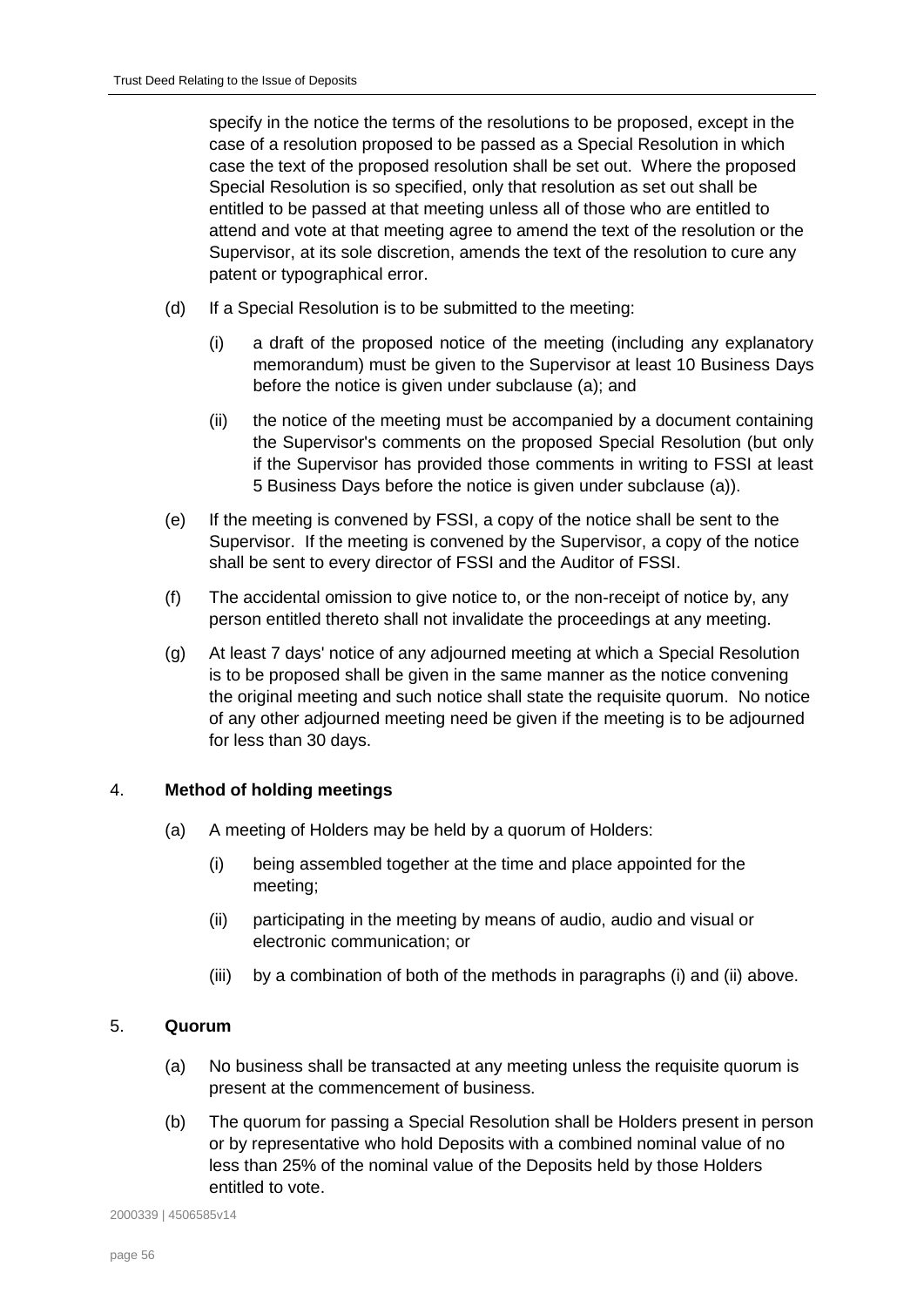- <span id="page-56-4"></span>(c) The quorum for the transaction of any business at a meeting of Holders other than the passing of a Special Resolution of Holders shall be at least two (2) Holders present in person or by representative and who together hold a combined nominal value of no less than 10% of the nominal value of the Deposits held by those Holders entitled to vote.
- (d) If within half an hour after the time appointed for the meeting of a quorum is not present, the meeting, if convened upon the request of Holders, shall be dissolved. In any other case it shall stand adjourned to such day and time not being less than ten days thereafter and to such place as may be appointed by the chairman and at such adjourned meeting the Holders (as the case may be) present in person or by representative shall be a quorum for the transaction of business.
- (e) Notice of any such adjourned meeting at which a Special Resolution is to be submitted shall be given in the same manner (except in respect of the period of notice) as of an original meeting and such notice shall state that the Holders present in person or by representative at the adjourned meeting whatever their number and whatever the amount of relevant Deposit held by them shall form a quorum.

### <span id="page-56-0"></span>6. **Chairman**

A person nominated in writing by the Supervisor shall preside at every meeting and if no such person is nominated or if at any meeting the person nominated is not present within fifteen minutes after the time appointed for holding the meeting Holders present (as the case may be) shall choose one of their number to be chairman.

# <span id="page-56-1"></span>7. **Right to Attend and Speak**

Any director, officer or solicitor of, or any other person authorised by, the Supervisor or FSSI may attend any meeting and all such persons shall have the right to speak at the meeting.

# <span id="page-56-2"></span>8. **Adjournment**

- (a) The chairman may, with the consent of any meeting at which a quorum is present, and shall if so directed by the meeting shall, adjourn the meeting from time to time and from place to place.
- (b) No business shall be transacted at any adjourned meeting except business which might have been lawfully transacted at the meeting from which the adjournment took place.

# <span id="page-56-3"></span>9. **Only Persons on Register Recognised**

The persons registered as Holders in the Registers and no other person or persons shall be recognised and treated as the legal holders of the Deposits whether such persons are or are not in fact the owners of the Deposits.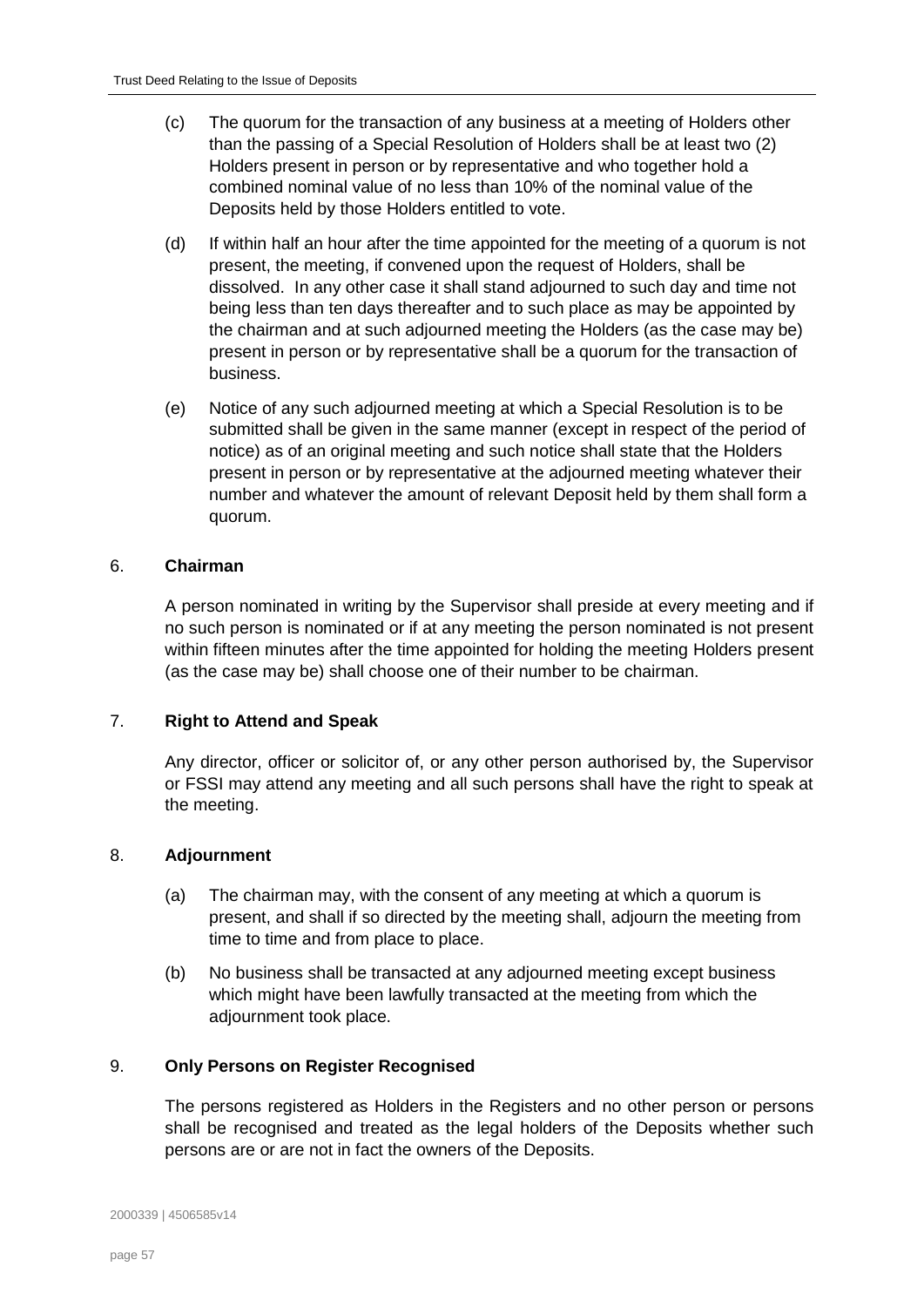### 10. **Authority to Vote**

- (a) A Holder who is an individual may vote personally or by his representative and a Holder which is a Company may vote by its representative.
- (b) In this paragraph "representative" means:
	- (i) in the case of a Holder being an individual, a person appointed by an instrument by way of proxy or by a power of attorney; and
	- (ii) in the case of a Holder being a Company or corporation sole either:
		- (1) a person appointed by an instrument of proxy or by a power of attorney; or
		- (2) a director of the Company.
- (c) The following persons shall be exclusively entitled to vote in person or by representative in respect of the Deposit mentioned:
	- (i) the persons registered as Holders in the Register in respect of the Deposits recorded as owned by them respectively; and
	- (ii) the persons who are entitled to receive notice of the meeting pursuant to paragraph [3\(a\)](#page-54-4) in respect of the Deposits devolving upon them respectively.

# <span id="page-57-0"></span>11. **Proxies**

- (a) The instrument appointing a proxy shall be in writing under the hand of the appointor or of his attorney duly authorised in writing or if the appointor is a Company either under its seal or under the hand of an officer or attorney so authorised.
- (b) A person appointed to act as a proxy need not be a Holder and a holder of a proxy shall have the right to speak at the meeting.
- (c) The instrument appointing a proxy and the power of attorney or other authority (if any) under which it is signed, or a copy of such power or authority certified by a solicitor or notary public or in such other manner as the Supervisor shall approve, shall be deposited at such place as the Supervisor, or FSSI with the approval of the Supervisor, may in the notice convening the meeting direct or (if no such place is appointed) then at the registered office of FSSI not less than forty eight hours (or such other shorter period as FSSI may direct in the notice convening the meeting) before the time appointed for holding the meeting or adjourned meeting or for the taking of a poll at which the person named in the instrument proposes to vote and subject as hereinafter provided in default the instrument of proxy shall not be treated as valid **PROVIDED ALWAYS** that the Supervisor may in its absolute discretion accept as valid any instrument of proxy notwithstanding that such instrument or any power of attorney or other authority is received or produced at a place other than that specified above or out of time. FSSI shall close the Register for forty eight hours (or such other shorter period as is referred to above) prior to the time appointed for holding the meeting or adjourned meeting to enable the Supervisor to ascertain the identity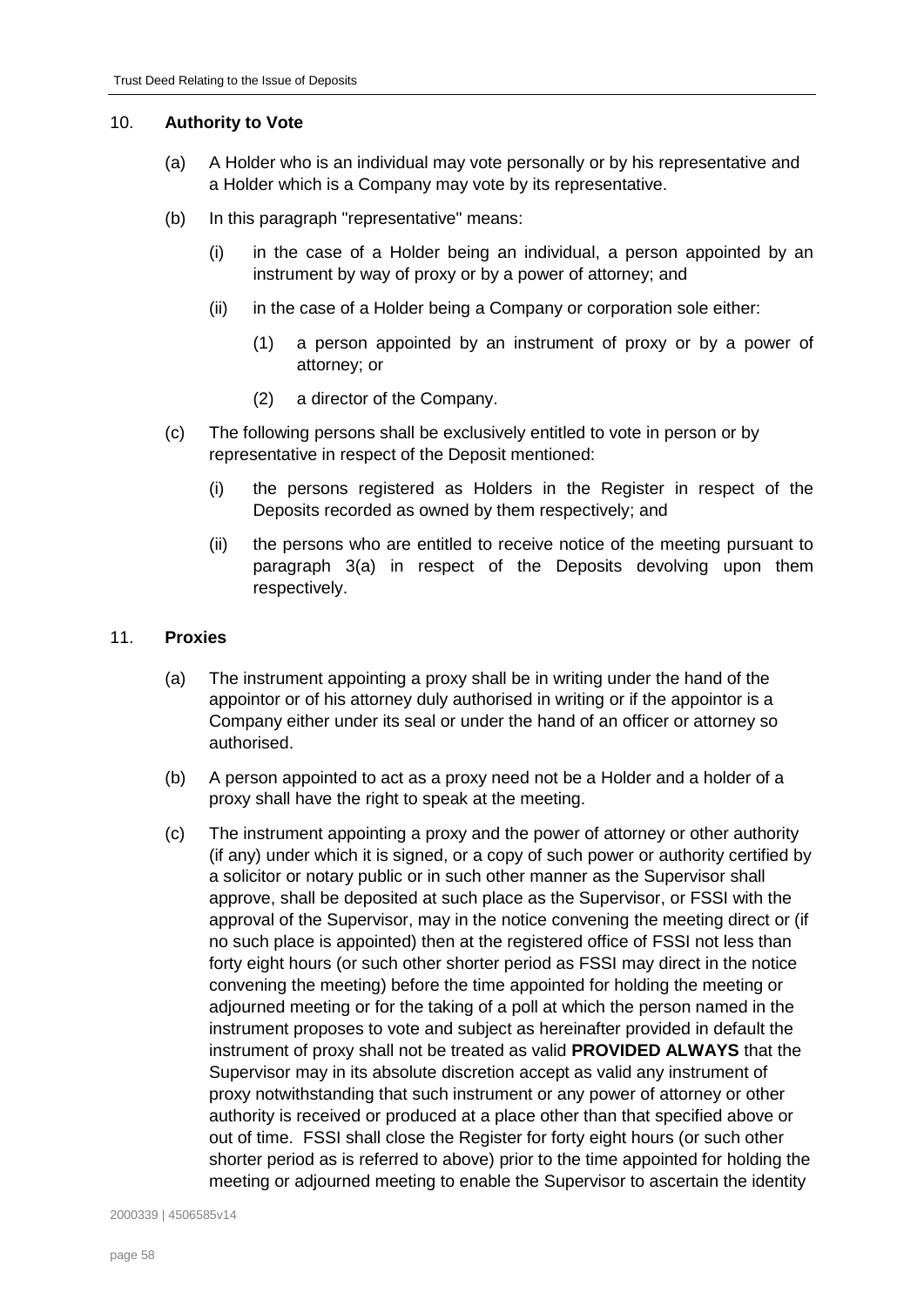of Holders who may attend the meeting or adjourned meeting and their authority to appoint a proxy.

- (d) An instrument of proxy may be in any usual or common form or in such other form as the Supervisor shall approve and may make provision for directions to be given by the grantor to vote in favour of or against any proposed resolution.
- (e) A proxy, whether in a usual or common form or not, shall unless the contrary is stated thereon, be valid as well for any adjournment of the meeting as for the meeting to which it relates and need not be witnessed. Notwithstanding any provision contained in an instrument of proxy, no instrument of proxy shall be valid after the expiration of twelve months from the date of its execution but this provision shall not be construed to apply to the appointment of an attorney or representative otherwise than by an instrument of proxy.
- <span id="page-58-4"></span><span id="page-58-3"></span>(f) An instrument of proxy in favour of:
	- (i) the chairman of FSSI; or
	- (ii) the chairman of the meeting or the chairman (however expressed),

shall be valid and effectual as though it were in favour of a named person and shall in the case of sub-paragraph [\(i\)](#page-58-3) above constitute the person holding the office of the chairman of FSSI and in the case of sub-paragraph [\(ii\)](#page-58-4) above constitute the person who chairs the meeting for which the proxy is used (whether on adjournment or not) the lawful proxy of the appointor.

# <span id="page-58-0"></span>12. **Holder may Appoint Attorney**

Any Holder may by power of attorney appoint an attorney (who need not be a Holder) to vote and act on his behalf at any meeting. Any attorney shall be entitled to produce evidence of his appointment at any time before the time appointed for the holding of or at the meeting or adjourned meeting or for the taking of a poll at which he proposes to vote. An attorney if so empowered may appoint a proxy for the Holder granting the power of attorney.

#### <span id="page-58-1"></span>13. **Corporate Representatives**

A person who is a director of a Holder or otherwise authorised by a Holder being a Company, or authorised by a Holder being a corporation sole to act for it at any meeting shall in accordance with his authority until his authority is revoked by the Company concerned be entitled to exercise the same powers on behalf of that Company as that Company could exercise if it were an individual Holder and shall be entitled to produce evidence of his authority to act at any time before the time appointed for the holding of or at the meeting or adjourned meeting or for the taking of a poll at which he proposes to vote.

# <span id="page-58-2"></span>14. **Rights of Representatives**

(a) A representative shall have the right to demand or join in demanding a poll and shall (except and to the extent to which the representative is specially directed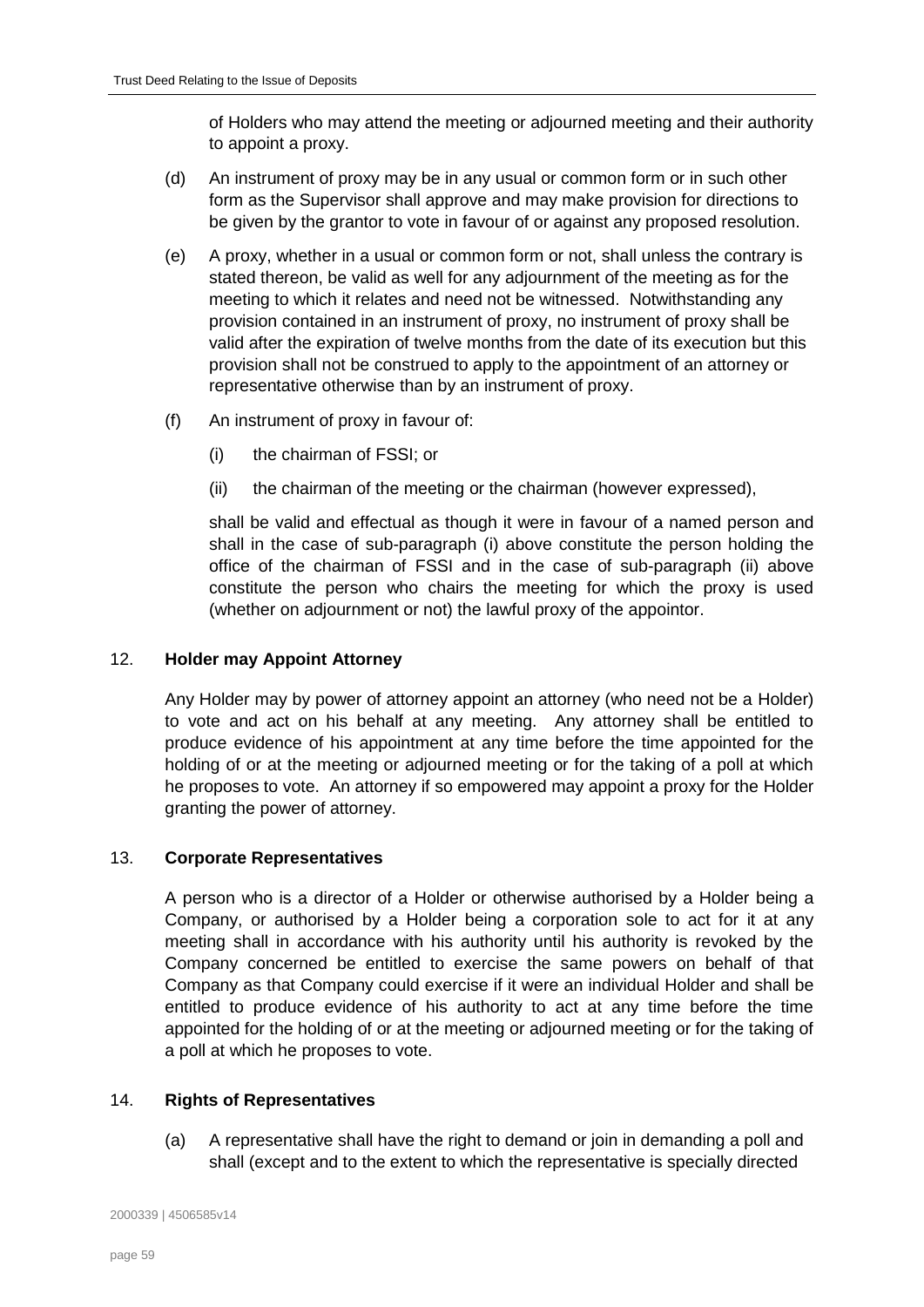to vote for or against any proposal) have power generally to act at the meeting for the Holder concerned.

(b) The Supervisor and any officer of the Supervisor may be appointed a representative.

# <span id="page-59-0"></span>15. **Voting Procedure and Polls**

- (a) A resolution put to the vote at a meeting shall be decided on a show of hands unless a poll is (before or on the declaration of the result of the show of hands) demanded by the chairman or the Supervisor or any representative of the Supervisor or by one or more Holders holding or representing not less than 5% in nominal value of the Deposits. Unless a poll is so demanded a declaration by the chairman that a resolution has been carried or carried unanimously or by a particular majority or lost shall be conclusive evidence of the fact without proof of the number or proportion of the votes recorded in favour of or against such resolution.
- (b) On a show of hands each person present at the meeting and entitled to vote shall have one vote only. On a poll every Holder who is present in person or by a proxy or an attorney or a representative shall have one vote for every \$1 nominal amount of Deposits of which they are holder.
- (c) If a poll is duly demanded it shall be taken in such manner as the chairman may direct and the result of such poll shall be deemed to be the resolution of the meeting at which the poll was demanded.
- (d) In the case of an equality of votes whether on a show of hands or on a poll the chairman of the meeting at which the show of hands takes place or at which the poll is demanded shall be entitled to a casting vote in addition to the votes (if any) to which he may be entitled as a Holder (as the case may be) or on behalf of Holders.
- (e) A poll demanded on the election of a chairman or on a question of adjournment shall be taken forthwith. A poll demanded on any other question shall be taken either immediately or at such time (not being more than thirty days from the date of the meeting) and place as the chairman may direct. The result of such poll shall be deemed to be the resolution of the meeting at which the poll was demanded. No notice need be given of a poll not taken immediately.
- (f) The demand for a poll shall not prevent the continuance of a meeting for the transaction of any business other than the question on which the poll has been demanded.
- (g) On a poll votes may be given either personally or in the case of Deposits by representative. On a poll a person entitled to more than one vote need not use all his votes or cast all the votes he uses in the same way.
- (h) In the case of joint Holders, the vote of the senior who tenders a vote whether in person or, in the case of Deposits, by representative, shall be accepted to the exclusion of the votes of the other joint Holders and for this purpose seniority shall be determined by the order in which the names stand in the Register in respect of the joint holding.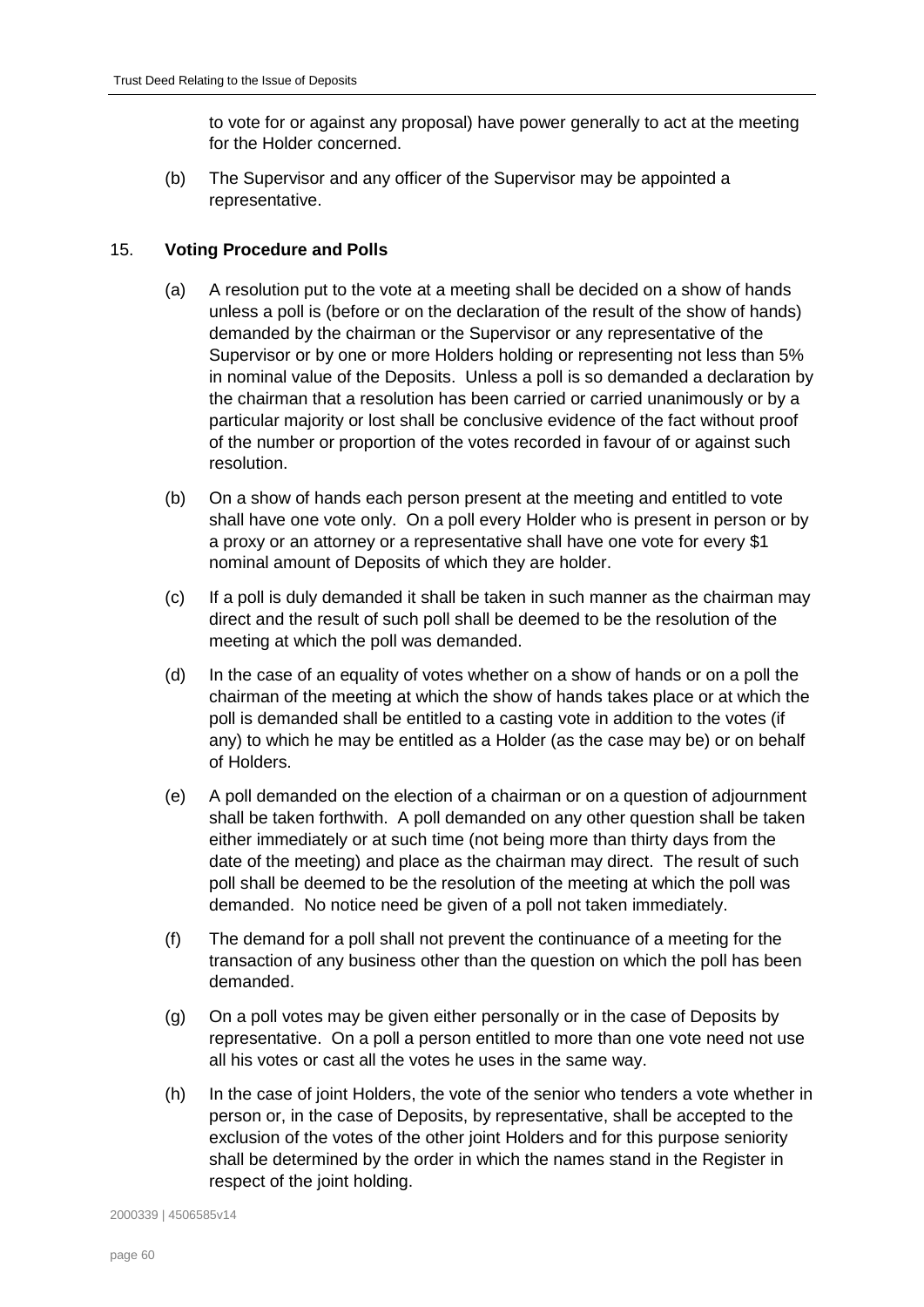(i) A vote given in accordance with the terms of an instrument of proxy or power of attorney or other form of appointment shall be valid notwithstanding the previous death, insanity or (in the case of a Company) liquidation of the principal or revocation of the proxy, or power of attorney or other form of appointment or of the authority under which the proxy was executed or the transfer of the Deposits in respect of which the vote is given provided that no intimation in writing of such death, insanity, liquidation, revocation or transfer is received by the Supervisor or FSSI at its registered office before the commencement of the meeting or adjourned meeting at which the proxy is used.

### <span id="page-60-1"></span><span id="page-60-0"></span>16. **Special Resolutions**

- (a) The expression "Special Resolution" means a resolution approved by Holders holding an aggregated of at least three-fourths (3/4) in a nominal value of the Deposits held by those persons who are entitled to vote, and who vote on the question.
- (b) Without limiting the rights, powers and discretions conferred on the Supervisor by this Deed and subject to the proviso to this paragraph a meeting of Holders shall, in addition to all other powers which by this Deed are specified as exercisable by Special Resolution, have the following powers exercisable by Special Resolution namely:
	- (i) power to sanction either unconditionally or upon any conditions:
		- (1) the release of FSSI from the payment of all or any part of the Deposits; or
		- (2) the release of any Guaranteeing Subsidiary from its guarantee and from its obligations to the Supervisor in respect of the Holders; or
		- (3) the release of any guarantee created by or pursuant to the Trust Deed;
	- (ii) power to sanction the exchange of Deposits for, or the conversion of Deposits into shares, stock, debentures, debenture stock or other obligations or securities of FSSI or any other Company formed or to be formed;
	- (iii) power to postpone or, with the concurrence of FSSI, to accelerate, the day when the Principal Moneys of the Deposits shall become payable and to suspend or postpone for a time the payment of interest on Deposits;
	- (iv) power to sanction any alteration, release, modification, waiver, variation or compromise or any arrangement in respect of the rights of the Holders against FSSI and/or the Guaranteeing Subsidiaries or against their respective properties howsoever such rights shall arise;
	- (v) power to assent to any modification, alteration, variation or addition to the provisions contained in this Deed or the conditions attaching to the Deposits proposed or agreed to by FSSI and authorise the Supervisor to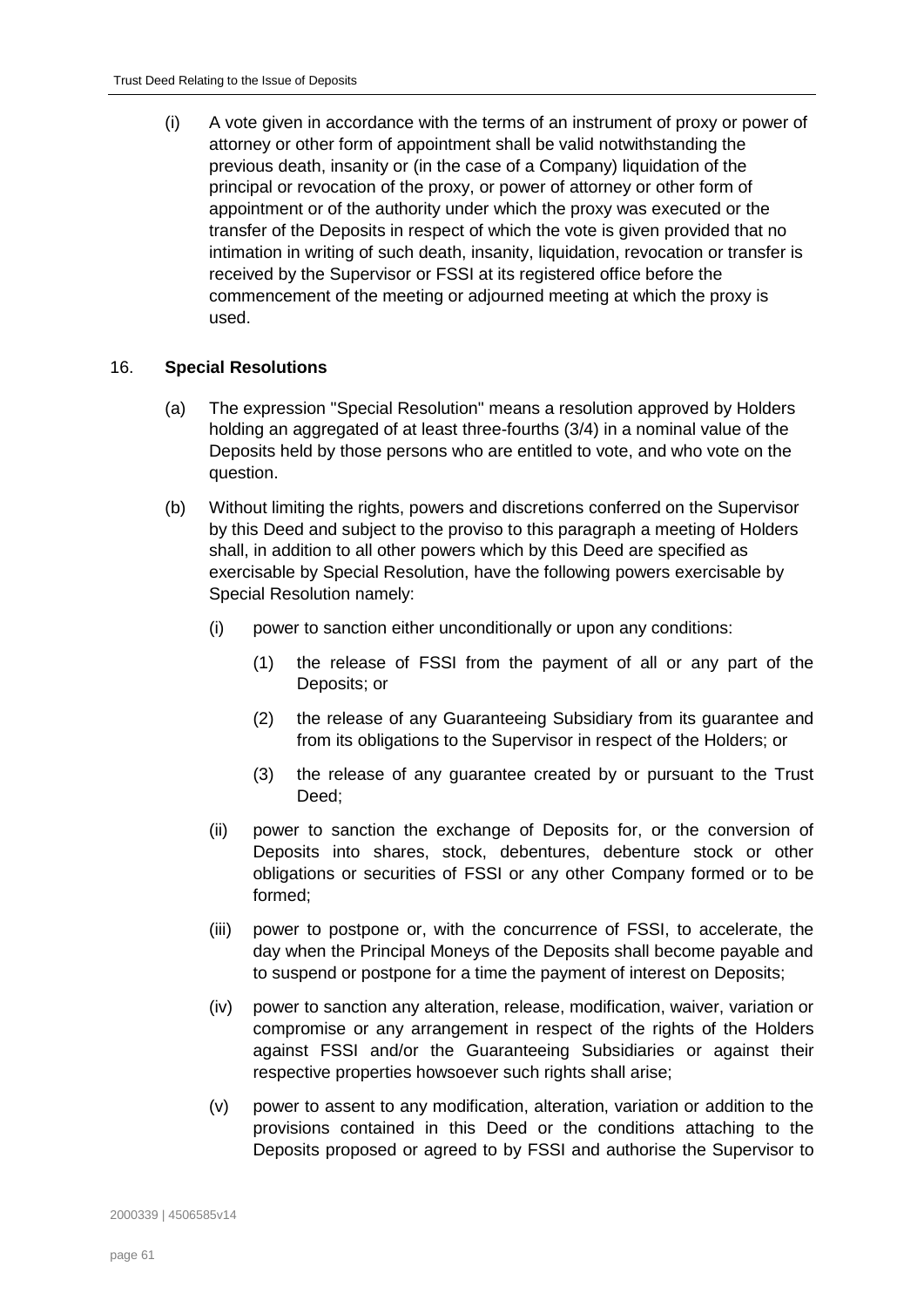concur in and execute any supplemental trust Deed effecting such modification, alteration, variation or addition;

- (vi) power to give any sanction, assent, release or waiver of any breach or default by FSSI or any Guaranteeing Subsidiary under any of the provisions of this Deed;
- (vii) subject to the FMCA, power to discharge, release or exonerate the Supervisor from all liability in respect of an act of commission or omission for which the Supervisor has or may become responsible under this Deed;
- (viii) power to sanction any scheme for the reconstruction of FSSI or any Guaranteeing Subsidiary or for the amalgamation of FSSI or any Guaranteeing Subsidiary with any other Company where such sanction is necessary;
- (ix) subject to the provisions of this Deed, power to approve the appointment of a new Supervisor; and
- (x) power to authorise or direct the Supervisor to concur in and execute any supplemental Deed or other document embodying such sanction, modification, addition, authority or approval, assent, release, waiver, direction or request.
- (c) A Special Resolution passed at a meeting of the Holders duly convened and held in accordance with this Deed shall, subject to the provisions of subclause (d) of this clause, be binding upon all the Holders whether present or not present or entitled to be present or not at the meeting and each of the Holders and the Supervisor (subject to the provisions of its indemnity contained in this Deed) shall be bound to give effect thereto accordingly and the passing of any such resolution shall as between the Supervisor and the Holders be conclusive evidence that the circumstances justify the passing thereof, the intention being that it shall rest with the meeting to determine without appeal whether or not the circumstances justify the passing of any such resolution.
- <span id="page-61-0"></span>(d) A Special Resolution which:
	- (i) sanctions any alteration to the right of the Holders to recover interest on or repayment of their Deposits in accordance with the terms of issue thereof;
	- (ii) sanctions or directs waiver by the Supervisor of any breach by FSSI of its obligations in regard to payment of interest on or Principal of the Deposits;
	- (iii) relates to the exercise or non-exercise or manner of exercise by the Supervisor of any of its trusts, obligations or powers which are exercisable by virtue exclusively of breaches of the matters mentioned in [\(ii\)](#page-61-0) above (there being no breach of any other provision of the Deed and no other event mentioned in clause [5.1](#page-33-1) having occurred);
	- (iv) otherwise exclusively affects the rights and interests of the Holders,

shall be of no force and effect unless:

(1) it has been assented to in writing by the holders of not less than three-fourths (3/4) in nominal amount of the Holders; or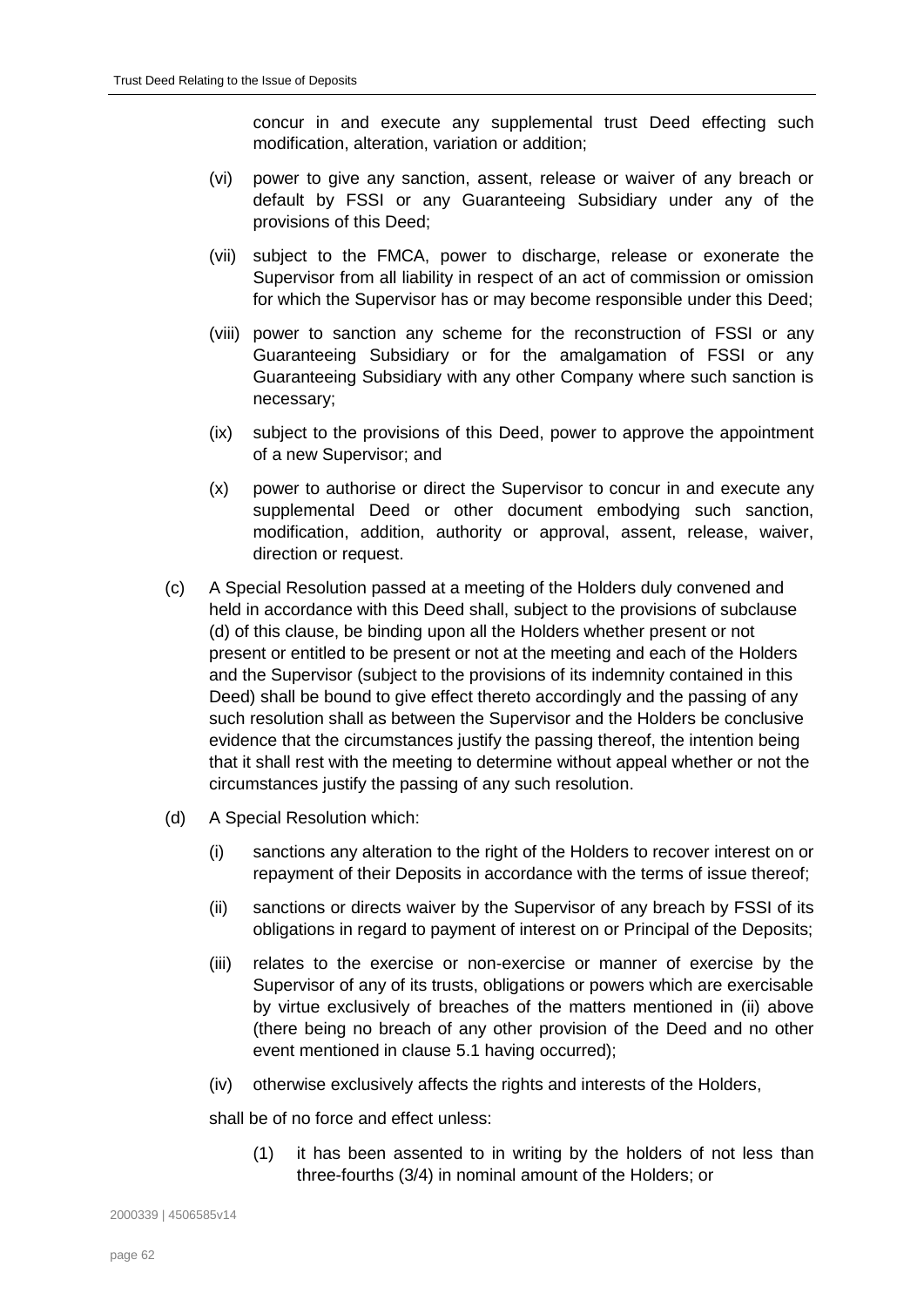(2) it is or has been approved or sanctioned by Special Resolution of Holders.

# <span id="page-62-2"></span><span id="page-62-0"></span>17. **Minutes to be Kept**

Minutes of all resolutions and proceedings at every meeting shall be made by the Supervisor or, if the Supervisor shall not be present at such meeting, by some person appointed by the chairman of such meeting and duly entered in books from time to time provided for that purpose by the Supervisor at the expense of FSSI and any such minutes as aforesaid if purporting to be signed by the chairman of the meeting at which such resolutions were passed or proceedings had or by the chairman of the next succeeding meeting of Holders shall be prima facie evidence of the matters stated in them and until the contrary is proved every such meeting in respect of the proceedings of which minutes have been made shall be deemed to have been duly held and convened and all resolutions passed or proceedings had thereat to be duly passed and conducted. Copies of such minutes shall be furnished by the Supervisor to FSSI as early as possible after the holding of the meeting to which they refer.

# <span id="page-62-1"></span>18. **Resolution in Writing**

- (a) Anything that may be done by the Holders by a resolution or Special Resolution passed at a meeting of Holders may be done by a resolution in writing signed by at least three-fourths (3/4) of the Holders having the right to vote on that resolution, holding in the aggregate Deposits conferring the right to cast not less than three-fourths (3/4) of the votes which could be cast on that resolution so long as the following conditions are met:
	- (i) all the Holders entitled to receive notice if a meeting were called to pass the resolution or Special Resolution shall receive notice, in accordance with paragraph [3,](#page-54-3) or the resolution to be passed in writing;
	- (ii) the Supervisor and FSSI shall be sent notice of the resolution to be passed in writing at the same time as it is sent to the relevant class or classes of Holders and;
	- (iii) FSSI must, within 5 Business Days after a resolution is passed in this manner, send a copy of the resolution to every Holder entitled to vote who did not sign the resolution and on whose behalf the resolution was not signed.
- (b) Any such resolution may consist of several documents in similar form, each signed by one or more Holders.
- (c) Any such resolution may be signed by a Holder, or an agent or attorney of the Holder duly authorised in writing, or if the Holder is a Company, either under its seal or signed by an officer or attorney so authorised or by any director, secretary, general manager, investment manager or other person who appears to the Supervisor to have authority to sign the resolution on behalf of that Company.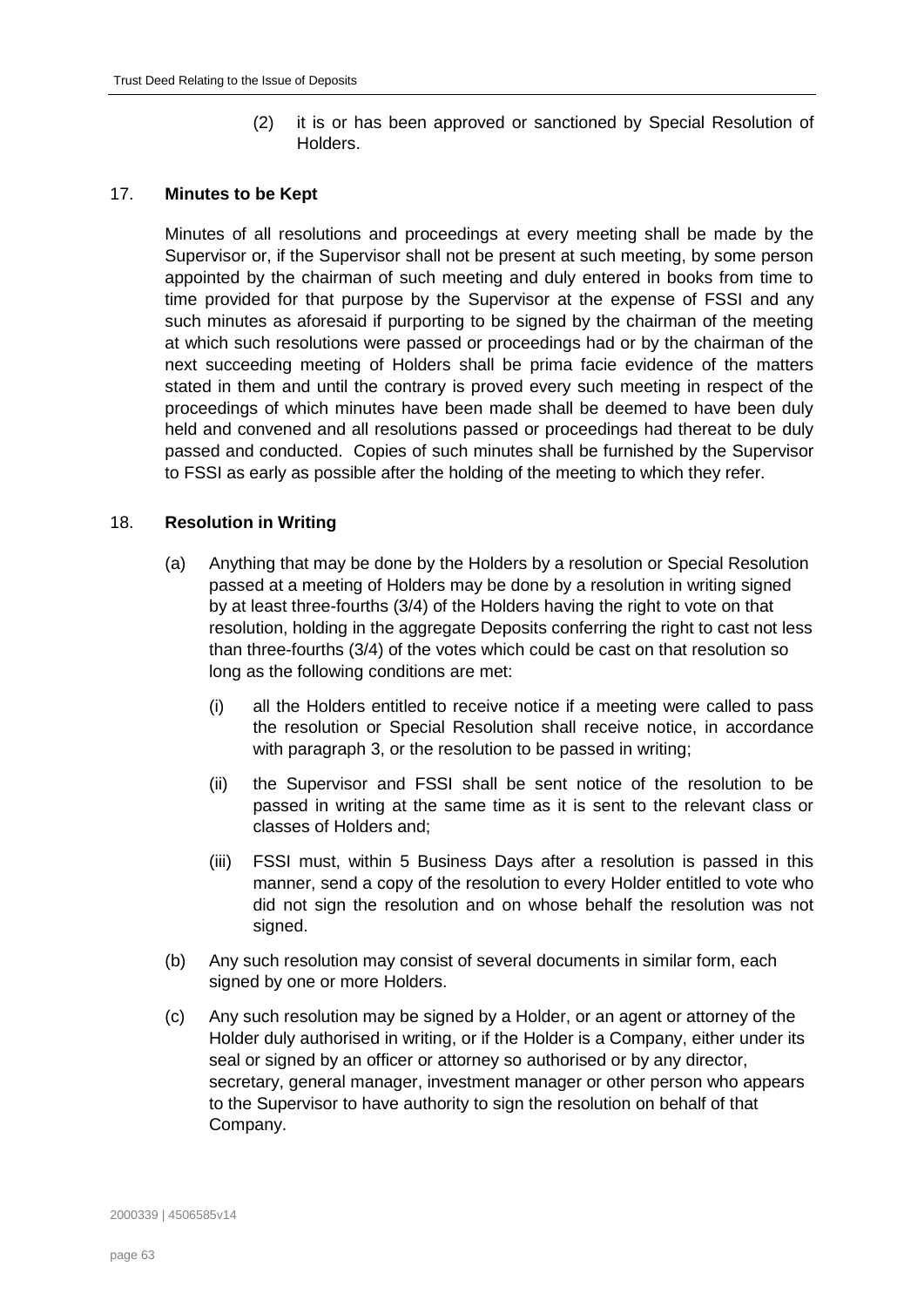### 19. **Class Meetings**

If there shall be outstanding Deposits which, in the opinion of the Supervisor, are not identical and do not form one single series or class then Deposits which, in the opinion of the Supervisor, are identical in all material respects, except as to interest rate and maturity date, shall be deemed to constitute a separate series or class of Deposits, and the foregoing provisions of this schedule shall have effect, subject to the following modifications;

- (a) a resolution which, in the opinion of the Supervisor affects one series or class of Deposits only shall be deemed to have been duly passed if passed at a separate meeting of the holders of the Deposits of that series or class;
- (b) a resolution which, in the opinion of the Supervisor, affects all or any two or more series or classes of Deposits and does not give rise to a conflict of interest between the holders of Deposits of any of the series or classes so affected, shall be deemed to have been duly passed if passed at a single separate meeting of the holders of the Deposits of the series or classes so affected;
- (c) a resolution which, in the opinion of the Supervisor, affects more than one series or class of Deposits and gives rise, or may give rise, to a conflict of interest between the holders of the Deposits of any of the series or classes so affected, shall be deemed to have been duly passed only if passed at separate meetings of the holders of the Deposits of each series or class so affected; and
- (d) to all such meetings the preceding provisions of this schedule shall mutatis mutandis apply as though references therein to Deposits and Holders were references to the Deposits of the series or class in question and to the holders of such Deposits respectively.

# <span id="page-63-0"></span>20. **Sole Holder**

Notwithstanding that there may at any time be only one holder of Deposits in respect of which a meeting is to be called so that a "meeting" of that class is not technically possible, a meeting shall nevertheless be called, so that the provisions of paragraph [7](#page-56-1) may be complied with.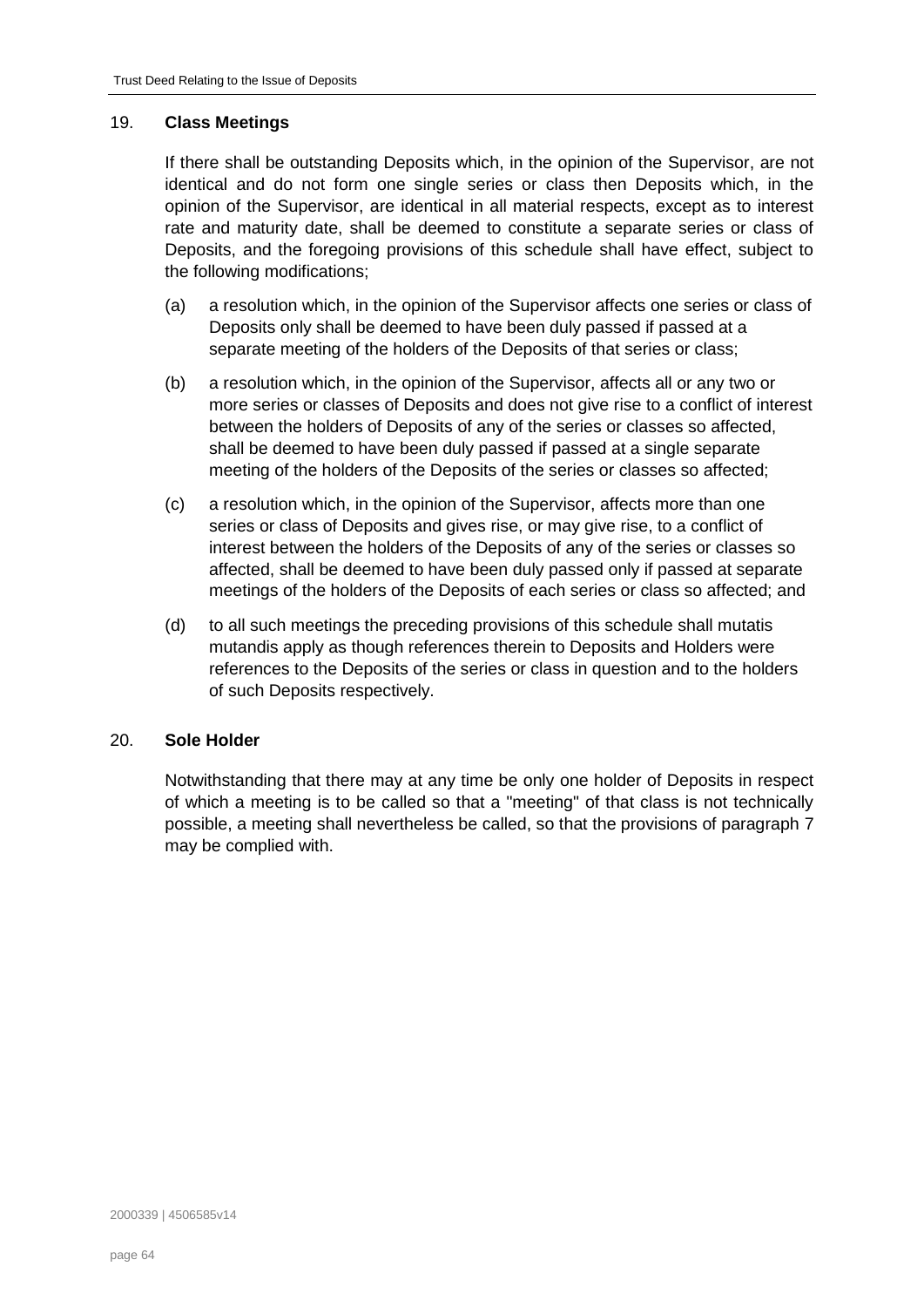# <span id="page-64-0"></span>**SECOND SCHEDULE**

(Form of Certificate)

**Certificate No: Amount of Deposit: \$**

# **FOODSTUFFS SOUTH ISLAND LIMITED**

**Registered Office:**

### **DEPOSIT CERTIFICATE**

The Deposit evidenced by this Deposit Certificate is created and issued pursuant to the Constitution of FSSI and constituted by a Trust Deed dated **[ ]** between FSSI, the Guaranteeing Subsidiaries named in the Trust Deed and The New Zealand Guardian Trust Company Limited (as Supervisor for the Holders) as amended from time to time ("Trust Deed") which Deposit is issued with the benefit and subject to the provisions of the Trust Deed and the Conditions endorsed on this certificate.

# **THIS IS TO CERTIFY THAT**

- **1. THE** Holder named in the table appearing below ("Table") is the registered holder of the amount of Deposit set out in this certificate.
- **2. THE** Deposit held by such Holder bears interest at the rate per annum set out in the Table and is redeemable on the date set out in the said Table after the word "Redemption".
- **3. INTEREST** on the Deposit evidenced by this Deposit Certificate is payable or, if the Deposit is issued as compounding interest Deposit, compounded quarterly/half-yearly on the day of in each year until redemption, calculated on the amount of principal moneys of the Deposit from time to time outstanding.

Name and Address of Holder:

Amount of Deposit: (in words)

Rate of Interest:

Redemption: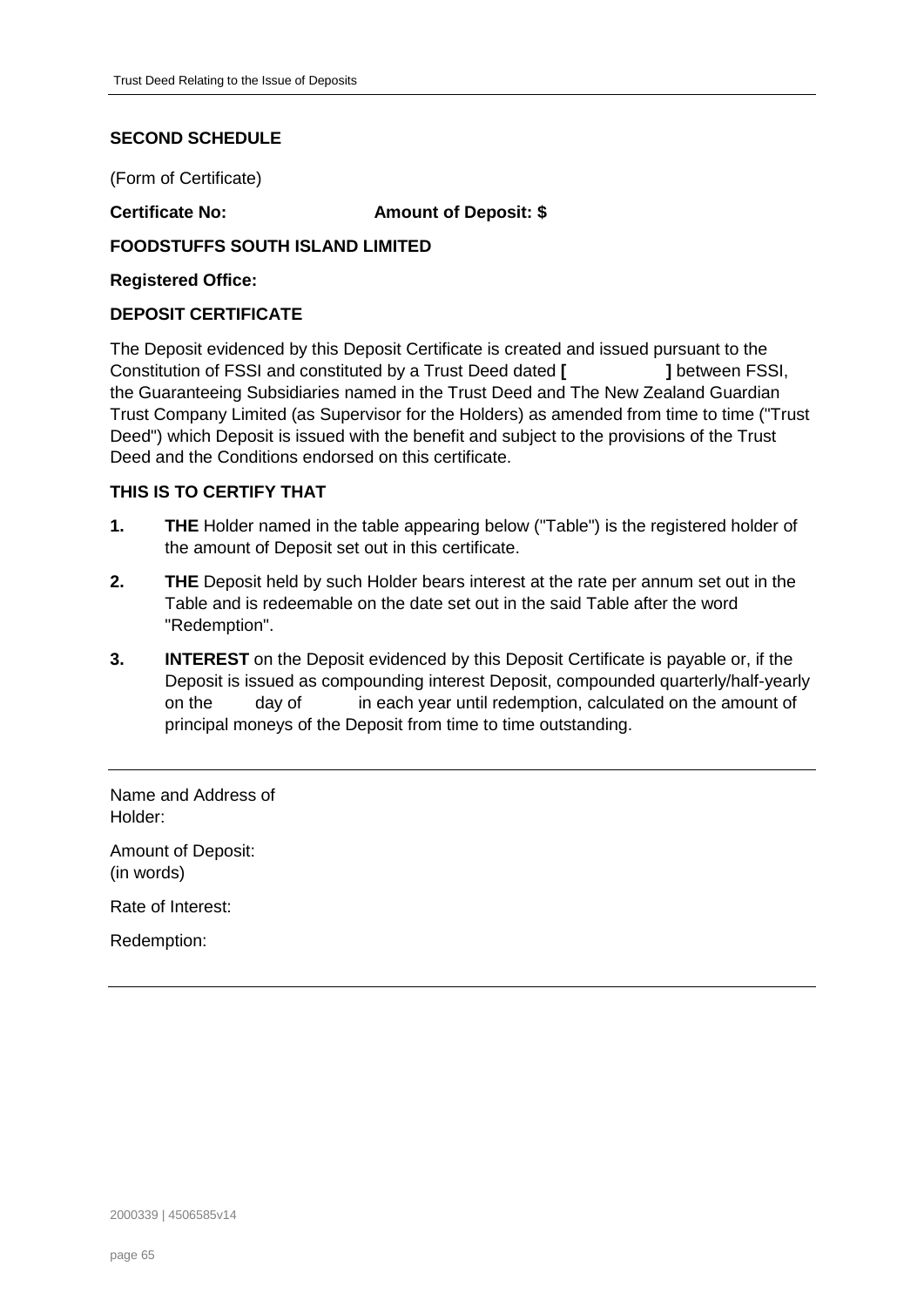# **DATED** this day of

Signed for and on behalf of **Foodstuffs South Island Limited** by its duly **South Island Ellinced** by its dury<br>authorised signatory in the presence of: Signature

Full name of authorised signatory

Signature of witness

Name of witness

**Occupation** 

Address

### **NOTES:**

- (1) This Deposit Certificate must be surrendered
	- (a) before redemption; and
	- (b) before any transfer of the whole or any part of the Deposit comprised in this certificate can be registered.
- (2) All payments of principal and interest will be made in New Zealand.
- (3) All sums specified in this Deposit Certificate relate to New Zealand currency.
- (4) A copy of the Trust Deed may be inspected at the registered office of FSSI.
- Note: All terms used above and in the Conditions endorsed on this certificate which commence with capital letters are defined in the Trust Deed.

# **CONDITIONS**

To be included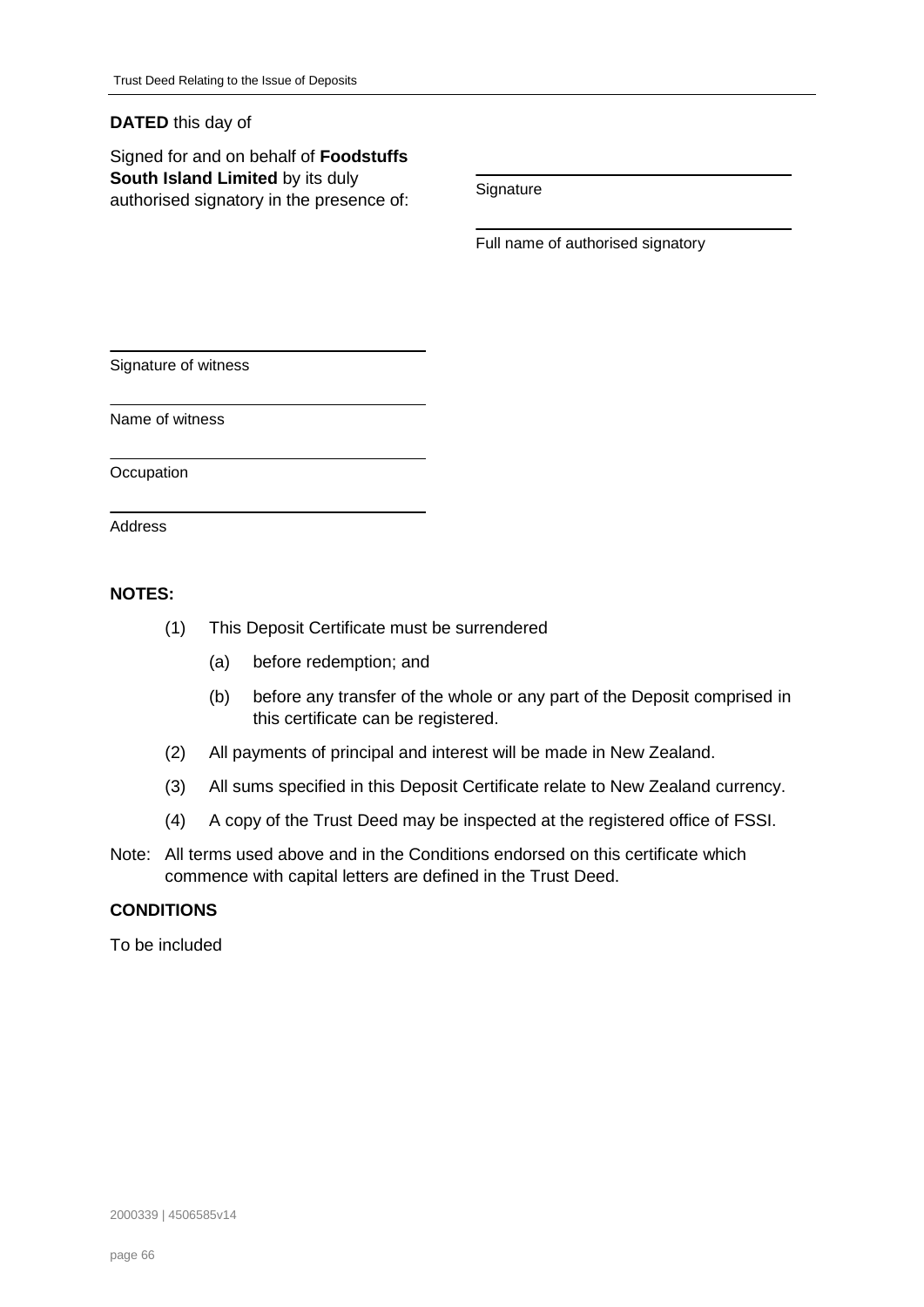# <span id="page-66-0"></span>**THIRD SCHEDULE - FORM OF SUPPLEMENTAL TRUST DEED**

**THIS SUPPLEMENTAL TRUST DEED** is made on the day of

# **BETWEEN a** duly incorporated company having its registered office at ("the Subsidiary")

# **AND The New Zealand Guardian Trust Company Limited** ("the Supervisor")

### **BACKGROUND**

- A The Subsidiary is a subsidiary of **FOODSTUFFS SOUTH ISLAND LIMITED** a duly incorporated company having its registered office at Christchurch ("FSSI").
- B FSSI and certain of its subsidiaries entered in to a Trust Deed dated **[ ]** ("the Trust Deed") to secure the principal and interest moneys and premium (if any) from time to time payable in respect of Deposits (as defined in the Trust Deed) and all other moneys from time to time owing on the security of the Trust Deed.
- C At the request of FSSI the Subsidiary wishes to execute this Deed (being a Deed supplemental to the Trust Deed and in the form prescribed in the Third Schedule to the Trust Deed) in order to become a Guaranteeing Subsidiary as defined in and pursuant to the provisions of the Trust Deed.
- D The Directors of the Subsidiary resolved:
	- (a) that it was in the best interests of the Subsidiary to give the guarantee referred to in paragraph [\(b\)](#page-66-1) below and that it would be of benefit to the Subsidiary to do so; and
	- (b) that the Subsidiary guarantee the due payment by FSSI of all moneys from time to time owing pursuant to the Trust Deed,

<span id="page-66-1"></span>and that this Deed be accordingly executed.

# **IT IS AGREED** as follows:

- (1) Where the context permits the definitions and provisions contained in clause [1.7](#page-5-0) of the Trust Deed shall apply to and be incorporated in this Deed.
- (2) The Subsidiary jointly and severally with all other Guaranteeing Subsidiaries, unconditionally guarantees the due and punctual payment by FSSI and each Guaranteeing Subsidiary, in accordance with the provisions of the Trust Deed, of the Guaranteed Moneys and the Deposits as and when the same shall become due and payable and the due observance and performance by FSSI and each Guaranteeing Subsidiary of all of its obligations under the Trust Deed
- (3) The Subsidiary shall immediately and at its own cost and expense enter into this Deed and shall pay all duties and expenses relating to this Deed.
- (4) There shall be deemed to be incorporated in this Deed all of the covenants, powers, obligations, conditions and provisions of the Trust Deed and the schedules to it relating to or affecting the Guaranteeing Subsidiaries under or pursuant to the Trust Deed in the same manner and to the Subsidiary had been an original party to the Trust Deed, and the Subsidiary accordingly covenants with the Supervisor duly and punctually to

2000339 | 4506585v14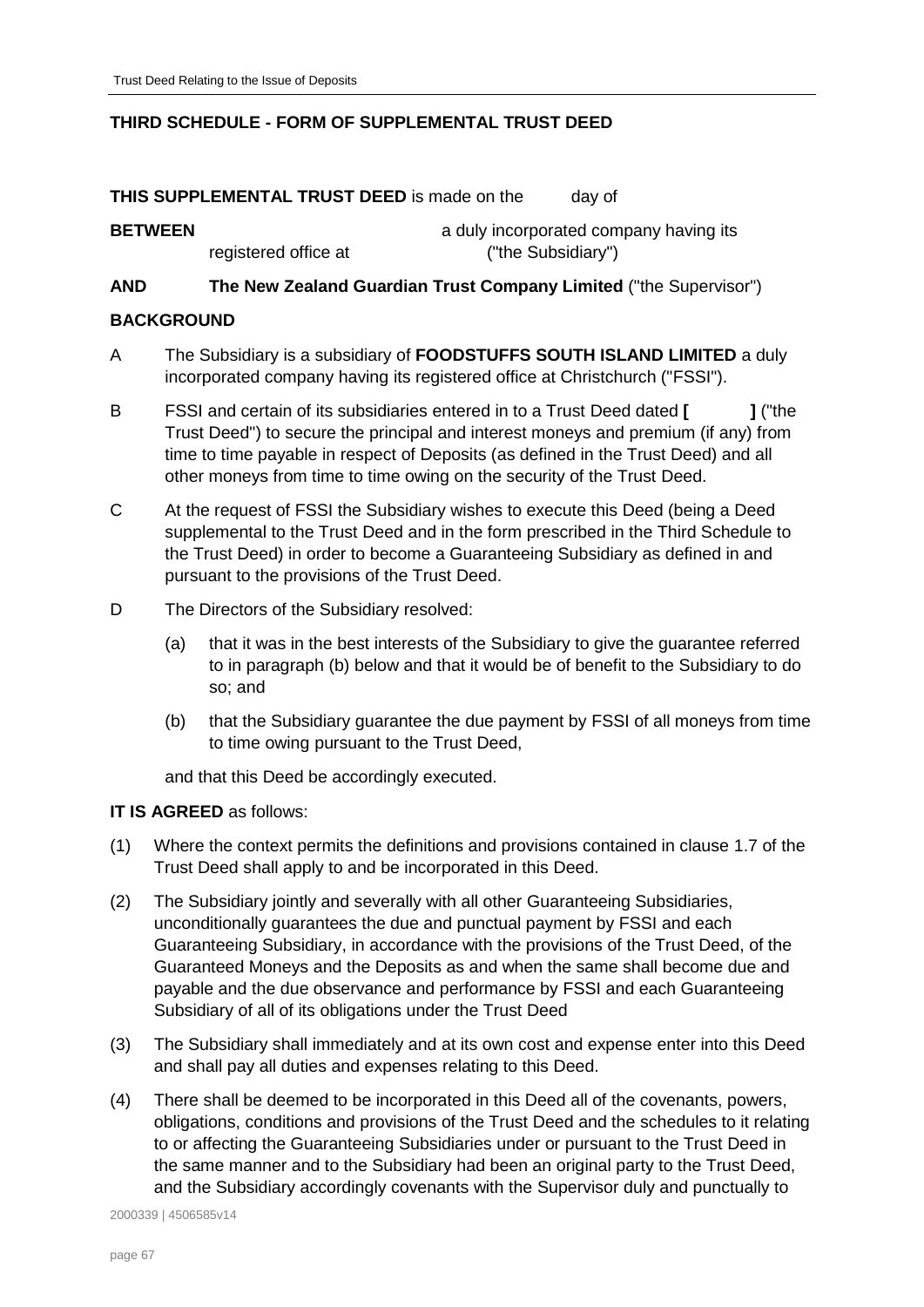observe fulfil and perform and to be bound by all the covenants, powers, obligations, conditions and provisions imposed on relating to or affecting it by or under this Deed or the Trust Deed including the schedules to it or by the terms of issue of any Deposit.

- (5) The Subsidiary irrevocably appoints the Supervisor severally to be its attorney and in its name and on its behalf to enter into, execute, sign and do all assurances, Deeds, instruments, acts and things whatsoever which shall in the opinion of the attorney be necessary or expedient or that it ought to execute, sign and do for the purpose of carrying out any trust or obligation declared or imposed upon it or for giving to the Holders or to the Supervisor on their behalf the full benefit of any of the provisions of the Trust Deed or this Deed and generally to use its name in the exercise of all or any of the powers hereby or by the Trust Deed conferred on the Supervisor o.
- (6) The Subsidiary covenants with the Supervisor duly to perform and observe the obligations imposed on the Subsidiary by this Deed and the Trust Deed.

### **Executed as a Deed**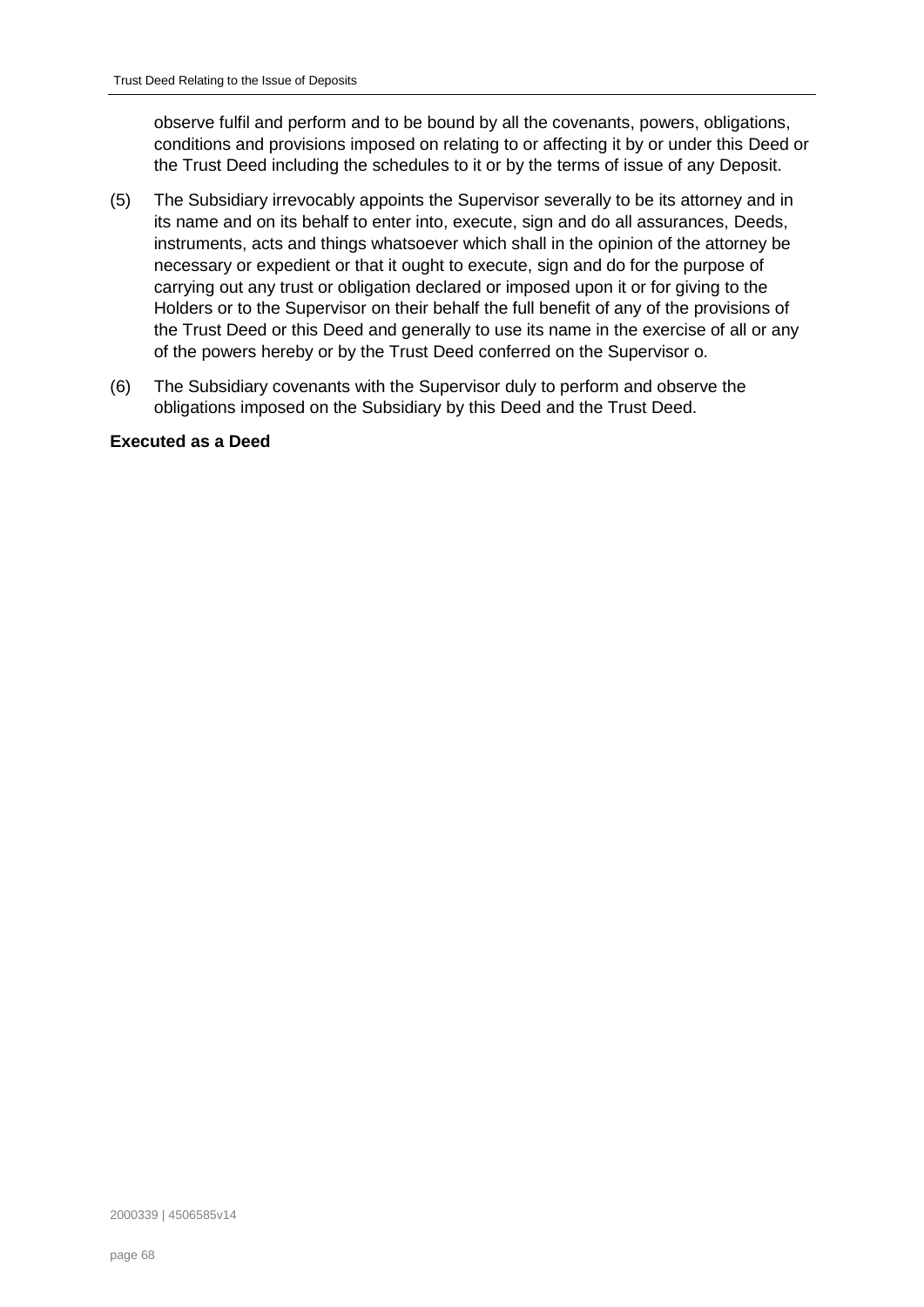# <span id="page-68-0"></span>**FOURTH SCHEDULE - FORM OF COMPLIANCE CERTIFICATE**

# To: **The New Zealand Guardian Trust Company Limited** ("the Supervisor")

# **From**: **Foodstuffs South Island Limited** ("FSSI")

This Compliance Certificate is given by the undersigned, being directors of FSSI and is given pursuant to clause [6.1\(d\)](#page-36-1) of the Trust Deed Relating to the Issue of Deposits between FSSI, the Supervisor and the Guaranteeing Subsidiaries dated [  $\qquad$  | 2019 ("Trust Deed").

Terms defined in the Trust Deed have the same meaning in this certificate.

We certify on behalf of FSSI that as at [  $\vert$  | ("Test Date") to the best of our knowledge and belief, having made due enquiry:

- 1. no Event of Default is continuing;
- 2. no financial undertaking set out in clause [3.4](#page-27-0) of the Trust Deed has been breached at any time in, or in respect of, the period from *[insert previous Test Date/date of amended and restated Trust Deed]* to and including the Test Date; and
- 3. the amounts set out below are true and correct.

### **Calculations (as at the Test Date):**

A. Interest Cover Ratio (clause [3.4\(a\)\(i\)\)](#page-27-3)

| EBITDA (A)                     | NZ\$      |
|--------------------------------|-----------|
| Interest Expense (B)           | NZ\$      |
| Ratio of A to B                | [11]      |
| <b>Maximum Permitted Ratio</b> | 2.50:1.00 |

#### B. Balance Sheet Ratio (no Contingent Liabilities) (clause [3.4\(a\)\(ii\)\(1\)\)](#page-27-4)

| Secured Debt (A)                            | NZ\$ |
|---------------------------------------------|------|
| Total Assets (B)                            | NZ\$ |
| Ratio of A to B (expressed as a percentage) | $\%$ |
| <b>Maximum Permitted Ratio</b>              | 55%  |